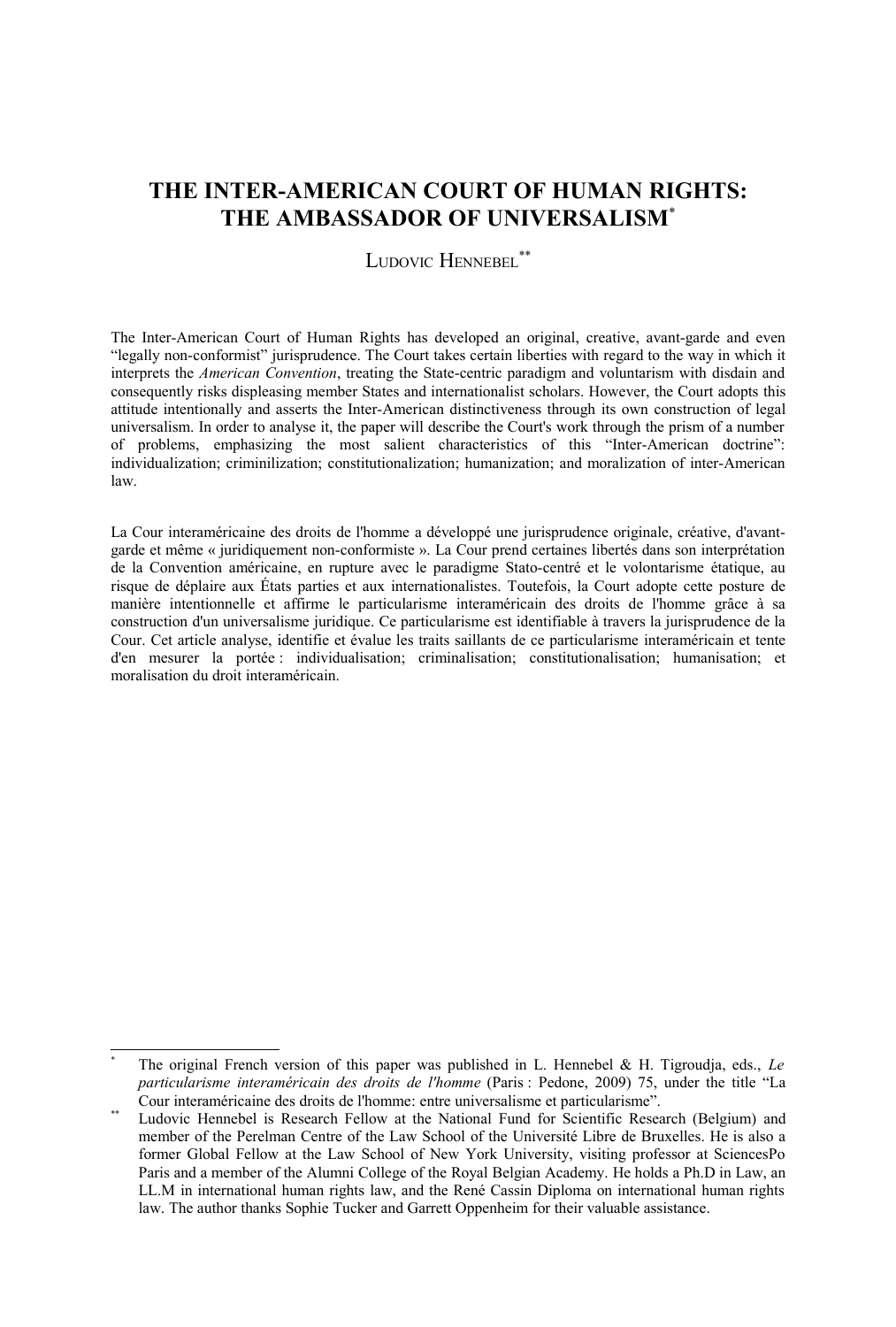Along with the European and African systems, the Inter-American system of human rights is one of the three principal regional human rights protection mechanisms. It was established by the Organization of American States (OAS) and, over the past decades, has undergone considerable changes. Given the way it was conceived, the system as such is atypical. It is based on two principal instruments: the American Declaration of the Rights and Duties of Man ([1](#page-1-0)948)<sup>1</sup> and the American *Convention on Human Rights* (1969).<sup>[2](#page-1-1)</sup> In addition, it is institutionally dual: member States' respect for their human rights obligations is monitored by the Inter-American Commission on Human Rights (which has its seat in Washington, D.C.) and by the Inter-American Court of Human Rights (based in San José, Costa Rica). The Inter-American system is the result of a form of institutional design in which provisional arrangements have been permanently maintained due to political considerations and regional strategies. [3](#page-1-2)

Adopted in 1969, the *American Convention on Human Rights* has, to date, been ratified by 25 of the 35 States which make up the OAS. However, Trinidad and Tobago's denunciation of the treaty reduced the number of member States to 2[4](#page-1-3).<sup>4</sup> The

<span id="page-1-0"></span><sup>&</sup>lt;sup>1</sup> OAS, General Assembly, 3<sup>rd</sup> Sess., *American Declaration of the Rights and Duties of Man*, OR OEA/AG/RES.1591 (XXVIII-O/98) (1998) [*Declaration* or *American Declaration*].

<span id="page-1-1"></span><sup>&</sup>lt;sup>2</sup> *American Convention on Human Rights*, 22 November 1969, O.A.S.T.S. No. 36 (entered into force 27 August 1978) [*Convention* or *American Convention*].

<span id="page-1-2"></span><sup>&</sup>lt;sup>3</sup> On the Inter-American system, see generally H. Faundez Ledesma, *The Inter-American System for the Protection of Human Right:, Institutional and Procedural Aspects* (San Jose: Inter-American Institute of Human Rights, 2007); David Harris & Stephen Livingstone, eds., *The Inter-American System of Human Rights* (Oxford: Clarendon Press, 1998); Scott Davidson, *The Inter-American Human Rights System* (Dartmouth: Aldershot, 1997); A. A. Cançado Trindade, "El Sistema Interamericano de Protección de los Derechos Humanos (1948-1995): Evolución, Estado Actual y Perspectivas", in D. Bardonnet & A. A. Cançado Trindade, eds., *Derecho Internacional y Derechos Humanos* (San Jose: Inter-American Institute of Human Rights, 1996) 47; Thomas Buergenthal & Dinah Shelton, *Protecting Human Rights in the Americas: Cases and Materials* (Kehl: Engel, 1995); C. Medina Quiroga, *The Battle of Human Rights: Gross Systematic Violations and the Inter-American System* (The Hague: Kluwer, 1988); Thomas Buergenthal & Robert Norris, Human Rights: The Inter-American System (Dobbs Ferry: Oceana, 1982). See also A. A. Cançado Trindade, "Le système interaméricain de protection des droits de l'homme: état actuel et perspectives d'évolution à l'aube du XXIème siècle" (2000) 46 A.F.D.I. 547; David Harris, "Regional Protection of Human Rights: The Inter-American Achievement", in David Harris & Stephen Livingstone, eds., *The Inter-American System of Human Rights* (Oxford: Clarendon Press, 1998) 1; A. A. Cançado Trindade, "Current State and Perspectives of the Inter-American System of Human Rights Protection at the Dawn of the New Century", (2000) 8 Tul. J. Int'l & Comp. L. 5; A. A. Cançado Trindade, The Evolution of the Organization of American States (OAS) System of Human Rights Protection: An Appraisal, (1982) 26 German Yearbook of International Law 498. See also the following chapters: Thomas Buergenthal, Dinah Shelton & David Stewart, *International Human Rights in a Nutshell* (St-Paul: Westgroup, 2004) at 221; Henry Steiner, Philip Alston & Ryan Goodman, *International Human Rights in Context: Law, Politics, Morals* (Oxford: Oxford University Press, 2007) at 1020.

<span id="page-1-3"></span><sup>&</sup>lt;sup>4</sup> N. Parassran Concepcion, "The Legal Implications of Trinidad & Tobago's Withdrawal from the American Convention on Human Rights", (2001) 18 Am. U. Int'L L. Rev. 847, at 849. See also *Hilaire, Constantine and Benjamin et al. Case (Trinidad and Tobago)* (2002), Inter-Am. Ct. H.R. (Ser. C) No. 94, *Annual Report of the Inter-American Court of Human Rights: 2002*, OEA/Ser.L/V/III.57/doc.5 (2003) 20 [*Hilaire, Constantine and Benjamin et al. Case*]; *Caesar Case (Trinidad and Tobago)* (2005), Inter-Am. Ct. H.R. (Ser. C) No. 123, *Annual Report of the Inter-American Court of Human Rights: 2002*, at 10 online: Inter-Am. Ct. H.R. <http://www.corteidh.or.cr/docs/informes/Inf%20anua%202005%20diag%20ingles.indd.pdf> [*Caesar Case*].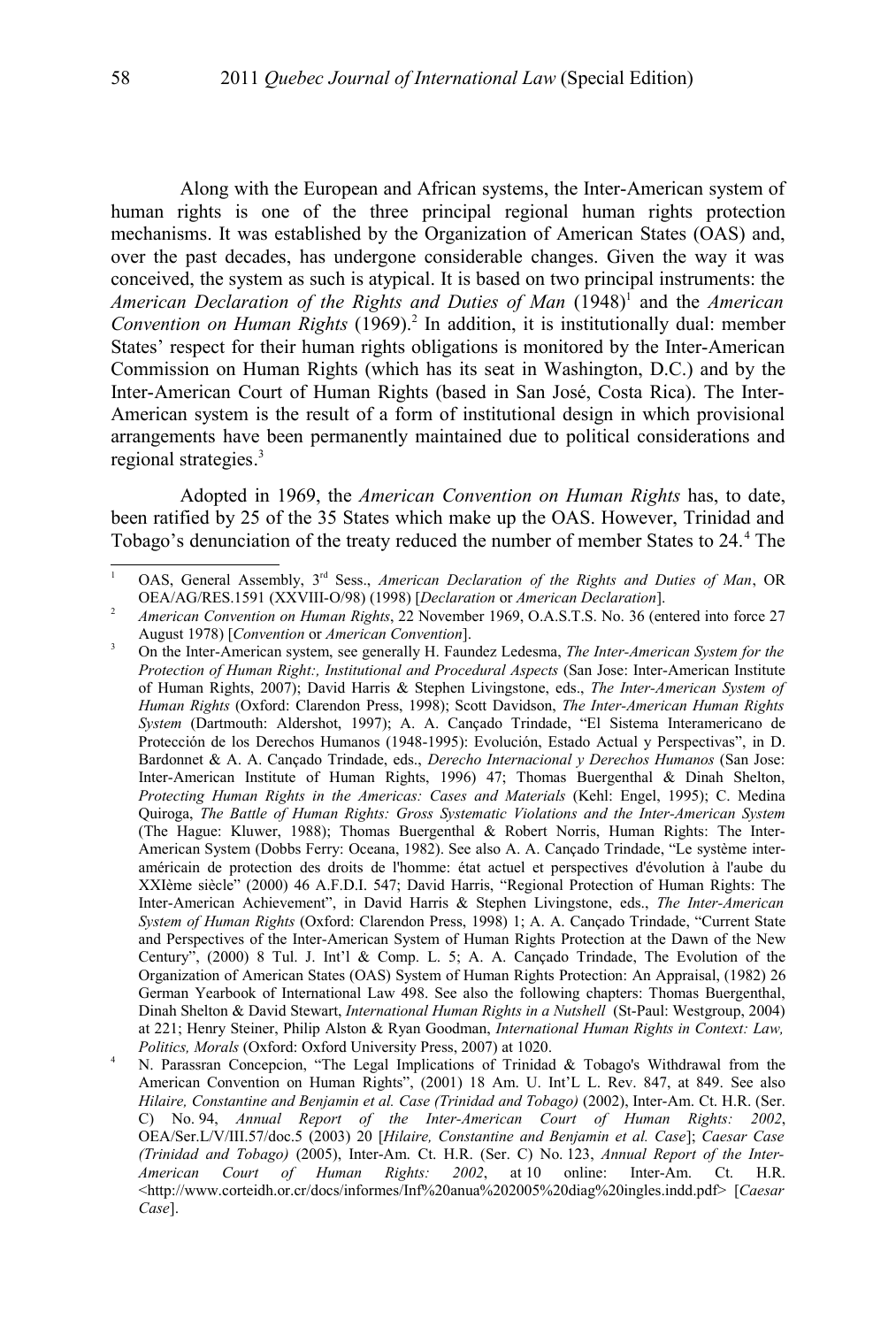United States, Canada, and the majority of English-speaking Caribbean countries have not ratified the *Convention*, which may therefore be referred to as a primarily Latin American instrument.<sup>[5](#page-2-0)</sup> The Inter-American Commission and Court are in charge of the interpretation and the application of the *Convention*. The Inter-American Court was created by the *Convention* and became operational in 1979, after the OAS's General Assembly elected its first judges.<sup>[6](#page-2-1)</sup> It exercises a contentious function towards the 22 member States which have expressly accepted its contentious jurisdiction. The *Convention*'s petition system allows individual victims of violations to lay charges before the Inter-American Commission, which will attempt to settle the case with the State. Should this process fail, the Commission may, under conditions, refer the matter to the Court which, if necessary, will give a ruling ascertaining the violation and possibly ordering reparatory measures. Between the beginning of its activities and the end of the 2010 legal year, the Court had judged about 120 contentious cases.<sup>[7](#page-2-2)</sup> In addition to its contentious function, the Court exercises an advisory jurisdiction with regard to all OAS member States (not only to those which are party to the Convention). To date the Court has published 20 advisory opinions.<sup>[8](#page-2-3)</sup>

It is in this institutional framework that the Court exercises its functions and interprets and develops Inter-American human rights law. This small regional Court, made up of seven judges, which only sits a few sessions a year and produces a modest case load, has its own original jurisprudence which is based on a very distinctive

<span id="page-2-0"></span><sup>5</sup> The States party are: Argentina, Barbados, Bolivia, Brazil, Chile, Colombia, Costa Rica, Dominica, The Dominican Republic, Ecuador, El Salvador, Grenada, Guatemala, Haiti, Honduras, Jamaica, Mexico, Nicaragua, Panama, Paraguay, Peru, Suriname, Uruguay, and Venezuela.

<span id="page-2-1"></span><sup>6</sup> On the Inter-American Court, see Ludovic Hennebel, *La Convention américaine des droits de l'homme: mécanismes de protection et étendue des droits et libertés* (Brussels: Bruylant, 2007); Jo M. Pasqualucci, The Practice and Procedure of the Inter-American Court of Human Rights (Cambridge: Cambridge University Press, 2003); Hélène Tigroudja & K. Panoussis, *La Cour interaméricaine des droits de l'homme: Analyse de la jurisprudence consultative et contentieuse* (Brussels: Bruylant, 2003); A. A. Cançado Trindade, "The Operation of the Inter-American Court of Human Rights" in David Harris & Stephen Livingstone, eds., *The Inter-American System of Human Rights* (Oxford: Clarendon Press, 1998) 133; Scott Davidson, *The Inter-American Court of Human Rights*, *supra* note [3;](#page-1-2) A. A. Cançado Trindade, "Formación, Consolidación y Perfeccionamiento del Sistema Interamericano de Protección de los Derechos Humanos" in *XVII Curso de Derecho Internacional Organizado por el Comité Jurídico Interamericano* (Washington, D.C.: Secretaria General Asuntos Jurídicos O.E.A, 1990) ; Christina Cerna, "The Structure and Functioning of the Inter-American Court of Human Rights (1979-1992)" (1992) 63 Brit. Y. B. Int'l L. 135.

<span id="page-2-2"></span><sup>&</sup>lt;sup>7</sup> The Court's contentious activities are increasing significantly. The Court judged 55 cases between 1987 and 2003, and 40 between 2004 and 2007. 8

<span id="page-2-3"></span>See Jo M. Pasqualucci, "Advisory Practice of the Inter-American Court of Human Rights: Contributing to the Evolution of International Human Rights Law" (2002) 38 Stan. J. Int'L. 241; Thomas Buergenthal, "The Advisory Practice of the Inter-American Human Rights Court" (1985) 79 Am. J. Int'l L. 1, 25; M. Pacheco Gómez, "La Competencia Consultiva de la Corte Interamericana de Derechos Humanos" in *Memoria del Seminario Noviembre de 1999*: *El Sistema Interamericano de Protección de los Derechos Humanos en el Umbral del Siglo XXI*, T. I, 2nd ed., (San Jose: Inter-Am. Ct. H.R., 1999); P. Nikken, "La Función Consultiva de la Corte Interamericana de Derechos Humanos" in *Memoria del Seminario Noviembre de 1999*: *El Sistema Interamericano de Protección de los Derechos Humanos en el Umbral del Siglo XXI*, T. I, 2nd ed., (San Jose: Inter-Am. Ct. H.R., 1999) 161; Manuel E. Ventura & Daniel Zovatto, *La Función Consultiva de la Corte Interamericana de Derechos Humanos: Naturaleza y Principios 1982-1987* (Madrid: Civitas, 1989); Thomas Buergenthal, "The Advisory Practice of the Inter-American Human Rights Court" (1985) 79 Am. J. Int'l L. 1.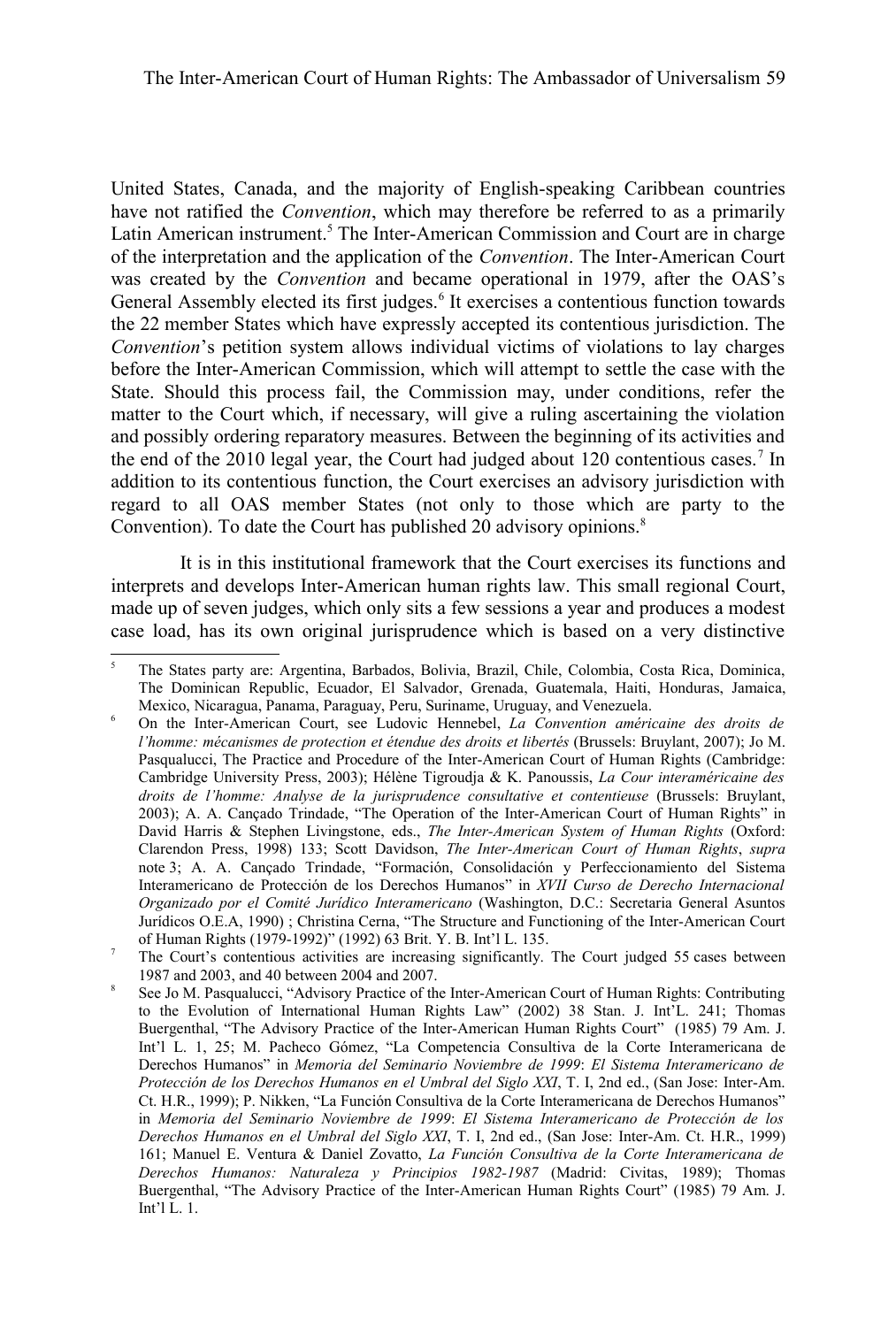conception of international human rights law. It is this Inter-American distinctiveness that this paper seeks to comprehend and analyse.

### **I. Some atypical features of Inter-American human rights law**

The Inter-American Court of Human Rights is frequently considered an atypical, unique institution which may be observed from afar without being truly understood. Europeans and North Americans are generally unaware of its work, and it remains insufficiently mastered by Latin American doctrine.<sup>[9](#page-3-0)</sup> It is not always clear what to make of its original, creative, avant-garde or even "legally non-conformist" jurisprudence. The Court takes certain liberties with regard to the way in which it interprets the *American Convention*, treating the State-centric paradigm and voluntarism with disdain and consequently risks displeasing member States and internationalist scholars.[10](#page-3-1) However, the Court adopts this attitude intentionally and asserts the Inter-American distinctiveness through its own construction of legal universalism. This distinctiveness may be perceived in the Inter-American Court's contentious and consultative jurisprudence. In order to analyse it, the paper will describe the Court's work through the prism of a number of problems,  $\frac{11}{11}$  $\frac{11}{11}$  $\frac{11}{11}$  emphasizing the most salient characteristics of this "Inter-American doctrine".

#### **A. The individualization of Inter-American law**

The Inter-American Court places the human being at the very centre of Inter-American law. However, the human being is not seen *in abstracto*. For the Court, the human being that needs the protection of human rights is the one that is vulnerable. Some target groups are weaker than others and therefore deserve stronger protection: children, women, indigenous people, disabled persons. To a certain extent, the standard of "vulnerability" defines – or specifies – the right-holder. Following the

<span id="page-3-0"></span>European doctrine is not interested in an Inter-American system which seems far removed from its primary interest, European human rights law. North American doctrine has long come up against a linguistic problem given that the Inter-American Court's judgments were, until recently, published exclusively in the Spanish language, which considerably limited the field of academics who were able to study its jurisprudence. Latin American doctrine has not always disposed of the means to systematically analyse the functioning and work of the Inter-American institutions.

<span id="page-3-1"></span><sup>&</sup>lt;sup>10</sup> See especially, the criticisms of G. Neuman, "Import, Export, and Regional Consent in the Inter-American Court of Human Rights" (2008) 19 Eur. J. Int'l L. 101.

<span id="page-3-2"></span><sup>&</sup>lt;sup>11</sup> See the analyses of and reports on Inter-American jurisprudence by Judge Cançado Trindade, especially from a comparative perspective: A. A. Cançado Trindade, "Approximations and Convergences in the Case-Law of the European and Inter-American Courts of Human Rights", in G. Cohen-Jonathan & J.-F. Flauss, eds., *Le rayonnement international de la jurisprudence de la Cour européenne des droits de l'homme* (Brussels: Bruylant-Nemesis, 2005) 101; A. A. Cançado Trindade, "The Development of International Human Rights Law by the Operation and the Case-Law of the European and Inter-American Courts of Human Rights" (2004) 25 H.R.L.J. 157; A. A. Cançado Trindade, "The Inter-American Court of Human Rights at a Crossroads: Current Challenges and Its Emerging Case-Law on the Eve of the New Century" in P. Mahoney & al., eds., *Protection des droits de l'homme: la perspective européenne. Mélanges à la mémoire de Rolv Ryssdal* (Berlin: Carl Heymanns, 2000) 167.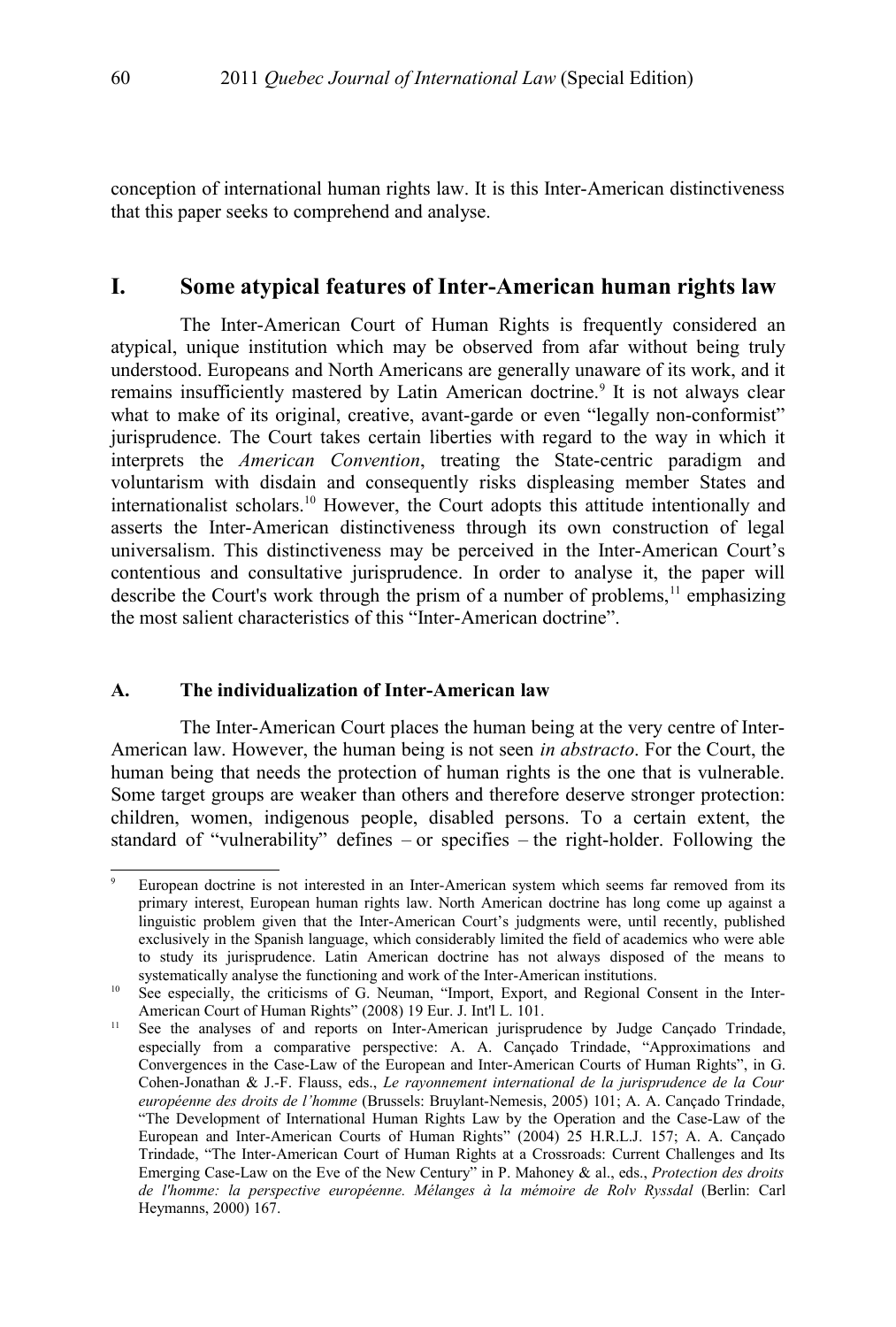Court's jurisprudence, it seems that human rights are tailored to suit the needs for protection of the most vulnerable individuals. This interpretative method may be coined as "sociological", centred on the right-holder. In other words, the rights and liberties are interpreted from the perspective of the victim.

The *American Convention* recognizes the rights and liberties of *persons*, which may be *any human being* (Article 1(2) of the *Convention*). This determines the status of the right-holder of the *Convention* right. It is both (negatively) precise because it excludes legal persons from the benefit of *Convention* rights, as well as excluding groups and communities, and (positively) vague because it allows the Inter-American bodies to conceptually determine the owner of the rights by applying their own perception of the human being. In contrast to the European Convention, which protects legal persons (Article 1 of the First Protocol),<sup>[12](#page-4-0)</sup> the *American Convention* is exclusively centred on the individual. While the Inter-American bodies have, until now, refused to extend protection to legal persons (which could be done via an extensive interpretation), this is probably not because they intend to conform to a strict literal interpretation, but rather due to their very particular interpretation of the "human" in human rights. For the Court, it seems that a "legal person" incarnates a certain form of "Power" – like the State does – against which the "vulnerable" human being must be protected. In this sense, the Court considers that though legal persons cannot be victims in Inter-American contentious cases, the physical individuals who make them up, be they shareholders, associates, or labourers, must be able, as individuals, to benefit from the protection of the *American Convention*, and especially of its Article 21, which protects the right to property.<sup>[13](#page-4-1)</sup> The Court explains that, while a rich landowner who has the financial capacity to buy himself a combine harvester with his personal funds in order to cultivate his land would benefit from the *Convention*'s protection, modest farmers who, lacking sufficient financial power, are restricted to buying this type of tool collectively by forming a legal person, whether societal or associative, would be deprived of such protection.<sup>[14](#page-4-2)</sup> The Court cites this

<span id="page-4-0"></span><sup>12</sup> *First Protocol to the Convention for the Protection of Human Rights and Fundamental Freedoms*, 20 March 1952, 213 U.N.T.S. 262, Eur. T.S. 9 (entered into force 18 May 1954) [*Protocol No. 1 to the European Convention on Human Rights*].

<span id="page-4-1"></span><sup>13</sup> *Ivcher Bronstein Case (Peru)* (2001), Inter-Am. Ct. H.R. (Ser. C) No. 74, *Annual Report of the Inter-American Court of Human Rights: 2001*, OEA/Ser.L/V/III.54/doc.4 (2000) 21 [*Ivcher Bronstein Case*]. The Inter-American Commission, which is in charge of the initial examination of admissibility, has a more ambiguous position. See *Banco de Lima v. Peru* (1991), Inter-Am. Comm. H.R., No.10/91, *Annual Report of the Inter-American Commission on Human Rights: 1990-1991*, OEA/Ser.L/V/II.79.rev.1, (1991); *Tabacalera Boquerón S.A. v. Paraguay* (1997), Inter-Am. Comm. H.R., No. 47/97, *Annual Report of the Inter-American Commission on Human Rights: 1997*, OEA/Ser.L/V/II.98/doc.6 rev. (1997) c.III; *Carlos Alberto López Urquía v. Honduras* (2005), Inter-Am. Comm. H.R., No. 83/05, *Annual Report of the Inter-American Commission on Human Rights: 2005*, OEA/Ser.L/V/II.124/doc.5 (2006) c.III.

<span id="page-4-2"></span><sup>14</sup> *Cantos Case (Argentina)* (2001), Inter-Am. Ct. H.R. (Ser. C.) No. 85, at para. 29, *Annual Report of the Inter-American Court of Human Rights: 2001*, OEA/Ser.L/V/III.54/doc.4 (2000) 26 [*Cantos Case*]: "This Court considers that, although the figure of legal entities has not been expressly recognized by the *Convention*, as it is in *Protocol No. 1 to the European Convention on Human Rights*, this does not mean that, in specific circumstances, an individual may not resort to the Inter-American system for the protection of human rights to enforce his fundamental rights, even when they are encompassed in a legal figure or fiction created by the same system of law. However, it is worth making a distinction in order to identify which situations could be examined by this Court within the framework of the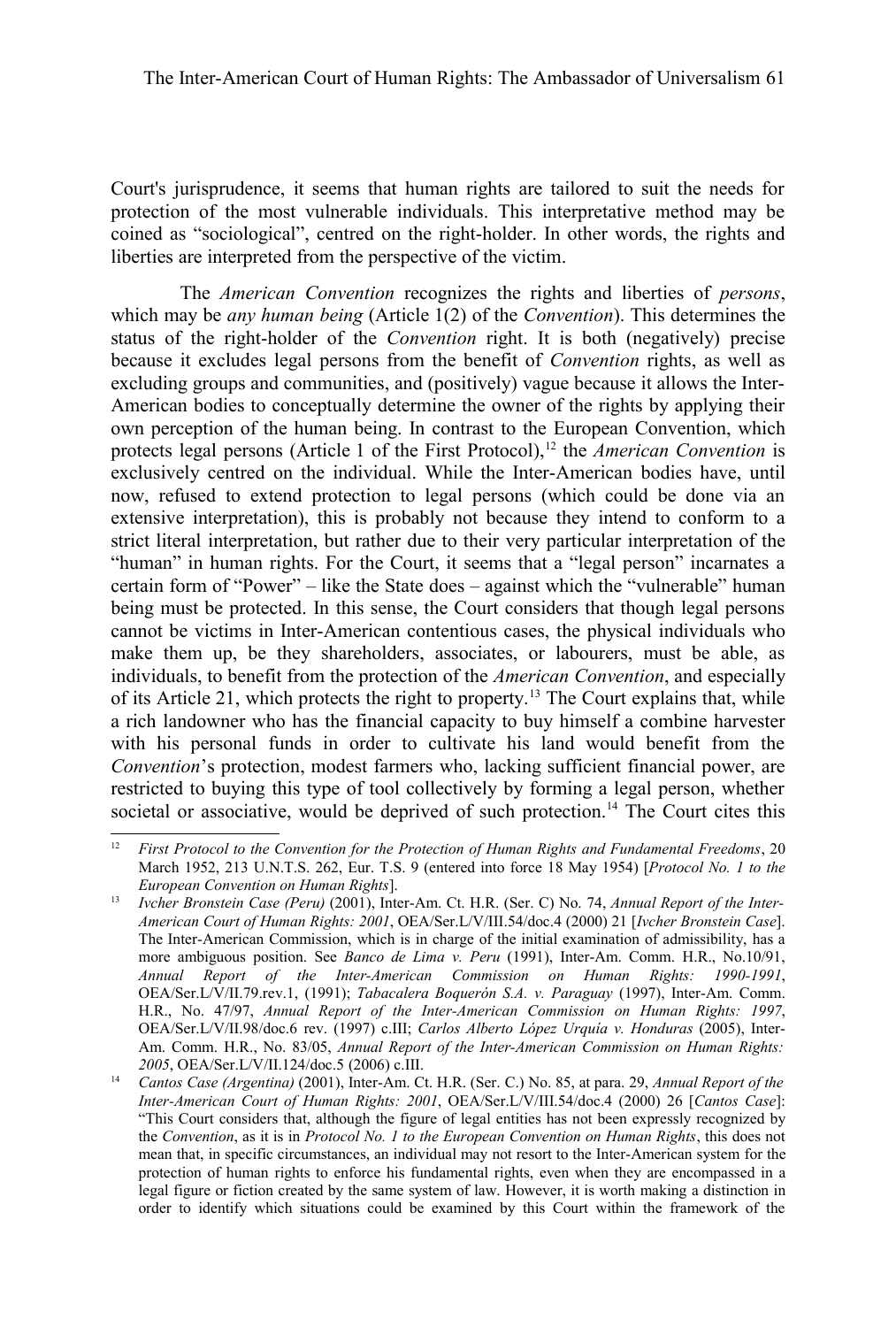example as one of the absurd consequences of a rigid and formalist position which would exclude legal persons from any type of protection, even indirect. The combine harvester example demonstrates that, according to the Court, the modest farmer, due to his vulnerability, must be able to benefit from protection which, if not superior, is at least equal to that of the well-off. The example is not chosen randomly and emphasizes the importance that the Court places on this "vulnerability" standard which frequently reappears, implicitly or explicitly, in its reasoning.

To effectively protect human beings – and take into account the vulnerability standard – the Court seeks to interpret the rights and freedoms of the *Convention* from the point of view of the particular individual concerned, applying what might be referred to as a "sociological interpretation".[15](#page-5-0) One of the best examples of the use of

*American Convention*." See also at para. 25: "It is also worth examining Article 21 of the *American Convention* with regard to private property, which is the subject of this case. According to the interpretation suggested by Argentina, which the Commission appears to share, if a landowner acquires a harvesting machine to work his fields and the Government confiscates it, he would be protected by Article 21. But if, instead of a landowner, it was a case of two poor farmers who formed a company to buy the same harvester and the Government confiscated it, they would not be able to invoke the *American Convention* because the harvester in question would be owned by a company. Now, if these same farmers, instead of constituting a company, bought the harvester in co-ownership, the *Convention* could protect them because, according to a principle that goes back to Roman law, co-ownership does not constitute a legal entity."

<span id="page-5-0"></span><sup>&</sup>lt;sup>15</sup> The notion of the "human being" is relative and likely to depend on each individual's own interpretation (and beliefs). Could a "sociological" interpretation of the *Convention* and, in particular, of the right to life, not lead to qualifying the temporal extent of the ownership of the rights, before or after death? This raises questions with regard to abortion and euthanasia. Interpreting the right to life from the right-holder's point of view would force the Court to protect the right to life from the moment of conception, or to adopt the right-holder's philosophical or religious interpretations of rights related to spiritual life, depending on the case at hand. Thus, the Court could potentially place greater importance on the right-holder's subjective perception of his rights than on the objective protection guaranteed by the Court, in conformity with its interpretative methodology, thus modifying the temporal extent of the right to life depending on the victim in question and on the victim's philosophical or religious beliefs. Given that there is no Inter-American case law on the issues of abortion or euthanasia, it is difficult to confirm this hypothesis. However, it is safe to say that these issues will sooner or later be laid before the Inter-American Court and that they will provoke passionate debate. The formulation of the right to life in Article 4(1) of the *Convention* has already caused heated discussions. The article protects life "in general, from the moment of conception", which distinguishes the *American Convention* from other generalist human rights texts, and in particular from the *European Convention* and the *International Covenant on Civil and Political Rights*. In a preliminary version of the article which was debated and then ruled out during preparatory work, this protection of the human being before birth extended to the chronically and mentally ill, which would have led to the exclusion or limitation of legislation which decriminalizes euthanasia. The proposed amendments only allowed the temporal extension of the right to life "from the moment of conception", to which the *Convention* drafters wished to add a margin of interpretation by including "in general". This "interpretative valve" was aimed at ensuring that Article 4(1) would not render OAS States' legislation decriminalizing abortion in certain circumstances incompatible with the *Convention*. In *Baby Boy v. United States*, in which the communication's authors questioned the legality of abortion in Inter-American law, the Commission maintained that this Convention article does not, under any circumstances, guarantee the absolute right to life and that, therefore, legislation decriminalizing abortion was compatible with the *Convention*. *Baby Boy v. United States* (1981),Inter-Am. Comm. H.R., No. 23/81, *Annual Report of the Inter-American Commission on Human Rights: 1980-1981*, OEA/Ser.L/V/II.54/doc.9 rev. 1 (1981) c.III. In its ruling, the Commission particularly emphasized the vulnerability criterion afforded to the right-holder by reiterating that the legislation authorizing abortion considered by the *Convention*'s authors regarded cases in which the mother's life would be in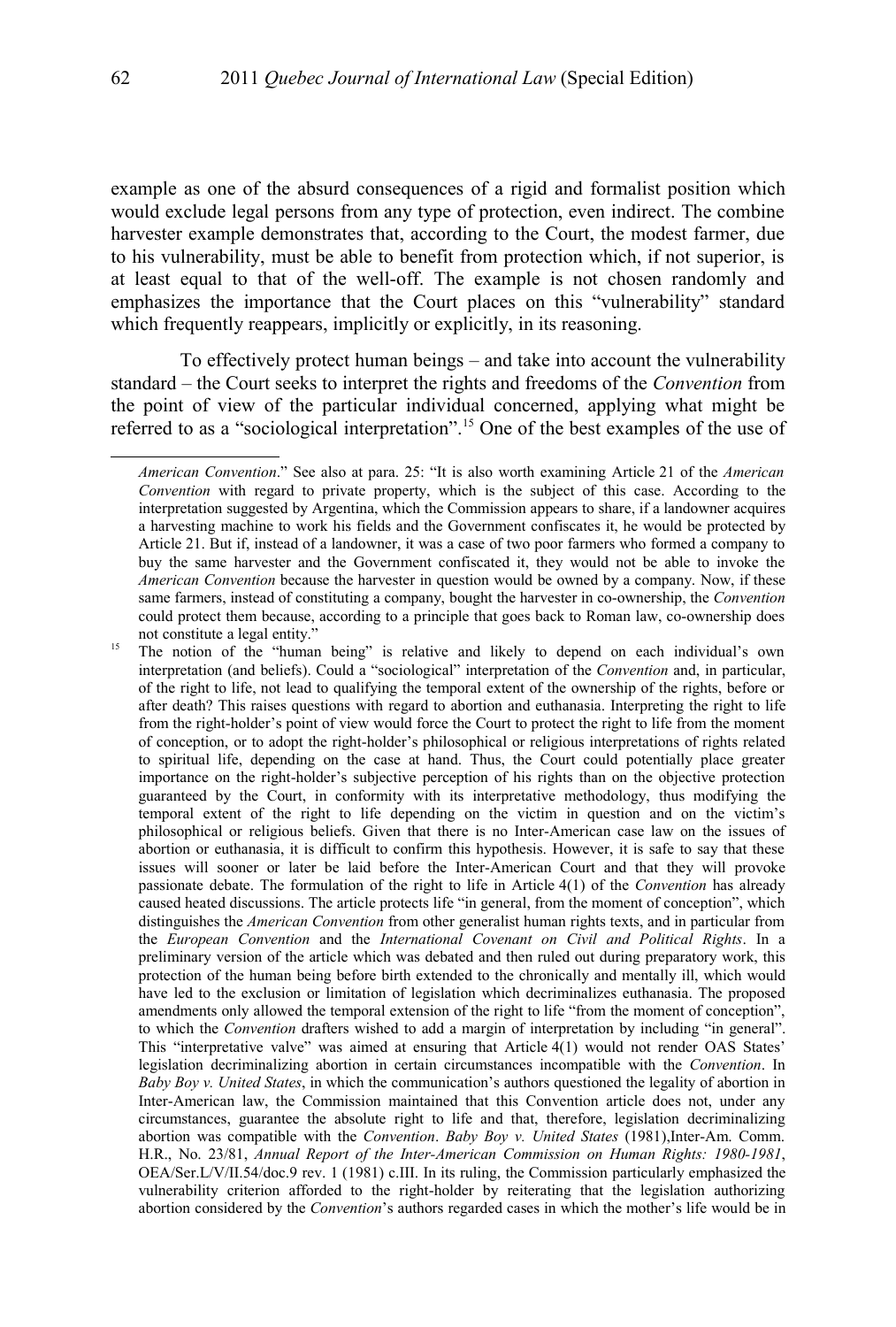such a method can be found in *Moiwana Community v. Suriname*, in which an indigenous village had been attacked by members of the military, leading the remaining survivors to flee into exile. The survivors had not been able to carry out their religious mourning ceremonies. According to N'djuka culture, the death of a member of the community must be accompanied by a particular, complex set of rites which involve disposing of the deceased's mortal remains in order to allow the traditional funeral ceremonies and burial in an appropriate place to occur. Only those who are considered unworthy are refused traditional honourable burials.<sup>[16](#page-6-0)</sup> The disregard of such funereal rights is considered to be an extreme moral infringement that rekindles the deceased's spiritual anger, and also awakens that of the descendant's ancestors. The deceased's family members are tormented by these spirits and suffer "illnesses of spiritual origin" marked by real physical pathologies which are likely to affect all descendants. These illnesses can only be cured through cultural and ceremonial means.[17](#page-6-1) The Court considered that one of the principal sources of suffering for the members of the community resided in the disrespect for the treatment of the deceased's mortal remains, preventing the traditional funeral ceremonies from being carried out. In addition, community members were severely shocked and emotionally affected when they learned that the bodies of some of the deceased had been burned, as cremation is strictly forbidden in N'djuka culture.<sup>[18](#page-6-2)</sup> In its reasoning, the Court places great importance on the victims' spiritual integrity with regard to the damage suffered due to their religious beliefs, as well as on the link that unites the living with the dead. A similar reasoning may be found in the Court's jurisprudence related to the case of forced disappearances or violent deaths. The Court generally emphasizes that the impossibility of retrieving the body considerably affects the victims' families' grief and, in addition, contravenes the cultural values of those who attach particular importance to the need to offer a dignified burial to the dead.[19](#page-6-3) The

danger if the pregnancy was carried to its full term, where abuse of minors or rape was involved, or where there was a risk of transmission of a disease to the foetus. See also Senatorial Committee on the Rights of the Person (Canada), Report, "Enhancing Canada's Role in the OAS: Canadian Adherence to the American Convention on Human Rights" (May 2003) part 1, online: Parliament of Canada <http://www.parl.gc.ca/37/2/parlbus/commbus/senate/com-e/huma-e/rep-e/rep04may03-e.htm>: "The Committee also recommends that Canada consider making a reservation to Article 4(1) in order to address concerns related to the preservation of the status quo, in Canadian law, with respect to abortion. This reservation should be drafted so as to make it clear that Canada does not seek to deprive the right to life as a whole of its basic purpose, but merely to restrict certain aspects of it, as suggested by the Inter-American Court of Human Rights."

<span id="page-6-0"></span><sup>16</sup> *Moiwana Community Case (Suriname)* (2005), Inter-Am. Ct. H.R. (Ser. C), No. 124, at para. 98, *Annual Report of the Inter-American Court of Human Rights: 2005*, at 15 online: Inter-Am. Ct. H.R. <http://www.corteidh.or.cr/docs/informes/Inf%20anua%202005%20diag%20ingles.indd.pdf> [*Moiwana Community Case*].

<span id="page-6-1"></span><sup>17</sup> *Ibid*. at para. 99.

<span id="page-6-2"></span> $\frac{18}{19}$  *Ibid.* at para. 100.

<span id="page-6-3"></span><sup>19</sup> See *Bámaca-Velásquez Case (Guatemala)* (2000) Inter-Am. Ct. H.R. (Ser. C) No.70, at para. 197, *Annual Report of the Inter-American Court of Human Rights: 2000*, OEA/Ser.L/V/III.50/doc.4 (2000) 28 [*Bámaca-Velásquez Case No. 70*]: "In its final arguments, the Commission alleged that, as a result of the disappearance of Bámaca Velásquez, the State violated the right to the truth of the next of kin of the victim and of society as a whole. In this respect, the Commission declared that the right to the truth has a collective nature, which includes the right of society to "have access to essential information for the development of democratic systems",and a particular nature, as the right of the victims' next of kin to know what happened to their loved ones, which permits a form of reparation. The Inter-American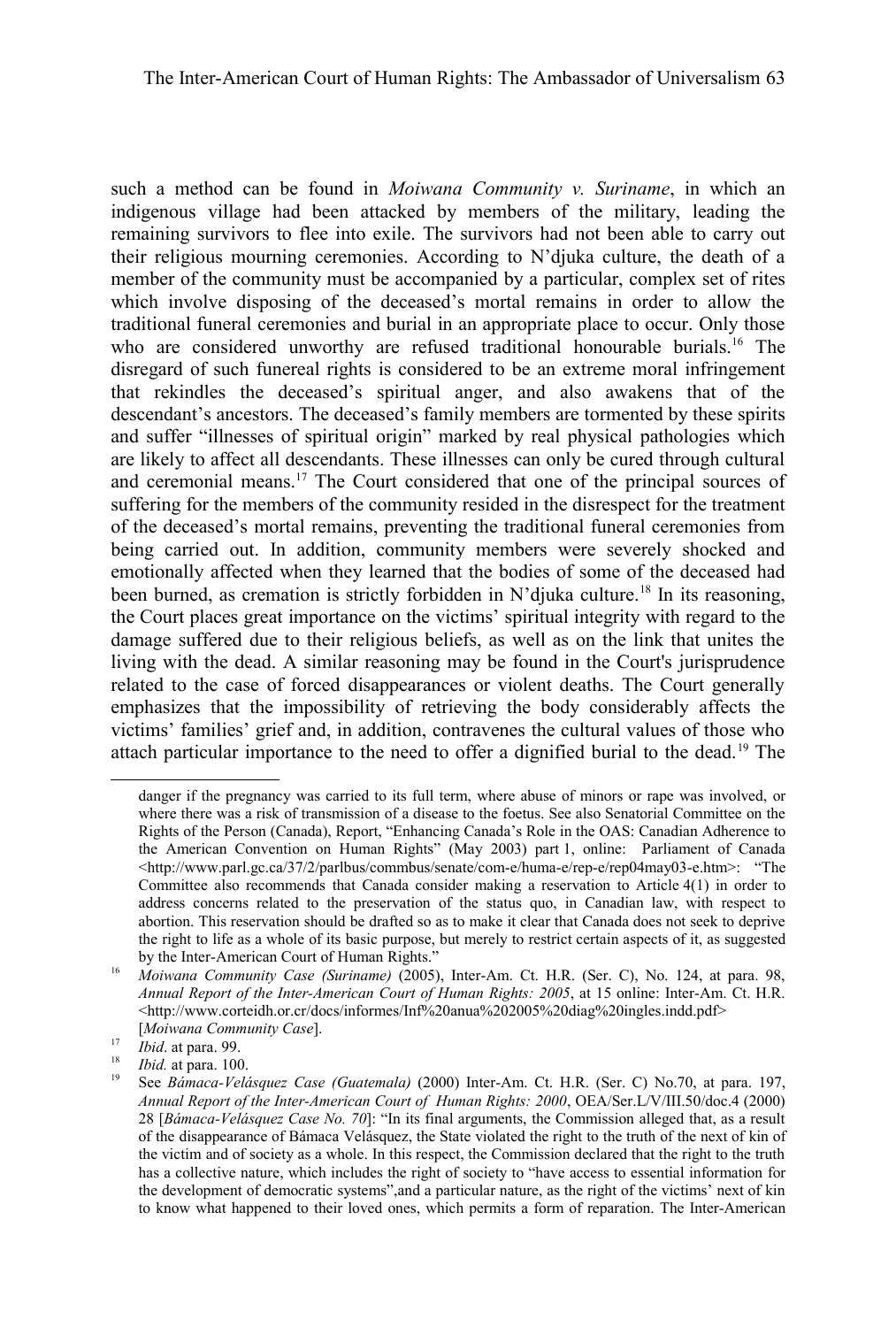question directly relates to the protection of the deceased's right to benefit from a dignified burial, even if, in practice, this right is protected through the family's right to the truth and results from the combination of *Convention* Articles 8 and 25. Although, at death, the individual ceases to benefit from his rights, his body remains legally protected. The respect of the dead is an obligation owed to the living, which are the rights-holders.[20](#page-7-0)

A similar reasoning based on the vulnerability standard reappears in a series of judgments regarding various categories of beneficiaries of rights and freedoms. The Court systematically deduces a special need for protection tailored according to the vulnerabilities of certain groups which are particularly targeted. Children, indigenous peoples, women, and migrants are all such groups through whose lens the Court will interpret the extent and nature of the *Convention*'s rights. The Court protects their "best interest". Thus, the protection of the right to life from the perspective of vulnerable individuals is emphasized by the Inter-American Court when it rules on the rights of disabled individuals who, according to the Court and due to their vulnerability, should benefit from special protection in order to preserve their dignity.<sup>[21](#page-7-1)</sup> Beyond the State's special responsibility, rights and freedoms are generally defined according to their subject: the right to property protects indigenous communities' collective property, $22$  the "family" extends to an individual's various

Court has established the obligation of the State to investigate the facts while there is uncertainty about the fate of the person who has disappeared, and the need to provide a simple and prompt recourse in the case, with due guarantees. Following this interpretation, the Commission stated that this is a right of a society and that it is emerging as a principle of international law under the dynamic interpretation of human rights treaties and, specifically, Articles 1(1), 8, 25 and 13 of the *American Convention*."

<span id="page-7-0"></span><sup>&</sup>lt;sup>20</sup> *Ibid.*, A. A. Cançado Trindade, Separate opinion, at para. 12: "Even though the juridical subjectivity of an individual ceases with his death (thus no longer being, when having died, a subject of law or *titulaire* of rights and duties), his mortal remains–containing a corporeal parcel of humanity,–continue to be juridically protected […]. The respect to the mortal remains preserves the memory of the dead as well as the sentiments of the living (in particular his relatives or persons close to him) tied to him by links of affection,–this being the value juridically protected. In safeguarding the respect of the dead, also penal law gives concrete expression to a universal feeling of the human conscience. The respect for the dead is thus due–at the levels of both internal and international legal orders,–in the persons of the living." See also at para. 13: "In fact, the respect for the dead is not an element entirely alien to the international judicial practice. It may be recalled that, in the Advisory Opinion of the International Court of Justice of 16 October 1975 on the *Western Sahara*, the Hague Court took into account the *modus vivendi*, the cultural practices of the nomad populations of the *Western Sahara*, in affirming the right of these latter to self-determination. One of the elements, pointed out by the Tribunal, proper to the culture of the nomad tribes of the *Western Sahara*, was precisely the cult of the memory of the dead. In sum, the respect for the dead is due in the persons of the living, *titulaires* of rights and duties." On this issue, see also A. A. Cançado Trindade, Separate opinion annexed to the *Bámaca-Velásquez Case (Guatemala)* (2002), Inter-Am. Ct. H.R., (Ser. C) No. 91, *Annual Report of the Inter-American Court of Human Rights: 2002*, OEA/Ser.L/V/III.57/doc.5 (2003) 20 [Separate opinion annexed to the *Bámaca-Velásquez Case*]; A. A. Cançado Trindade, Separate opinion annexed to the *Moiwana Community Case*, *supra* note [16.](#page-6-0)

<span id="page-7-1"></span><sup>21</sup> *Ximenes Lopes Case (Brazil)* (2006) Inter-Am. Ct. H.R. (Ser. C) No. 149, at para. 63, *Annual Report of the Inter-American Court of Human Rights: 2006*. at 21 online: Inter-Am. Ct. H.R. <http://www.corteidh.or.cr/docs/informes/20063.pdf>.

<span id="page-7-2"></span><sup>22</sup> *Indígena Yakye Axa Community Case (Paraguay)* (2005), Inter-Am. Ct. H.R. (Ser.C) No. 125, *Annual Report of the Inter-American Court of Human Rights: 2005*, at 8 online: Inter-Am. Ct. H.R.  $\langle$ http://www.corteidh.or.cr/docs/informes/Inf%20anua%202005%20diag%20ingles.indd.pdf> [*Indigenous Yakye Axa Community Case*]. See also a very similar case: *Girls Yean and Bosico Case*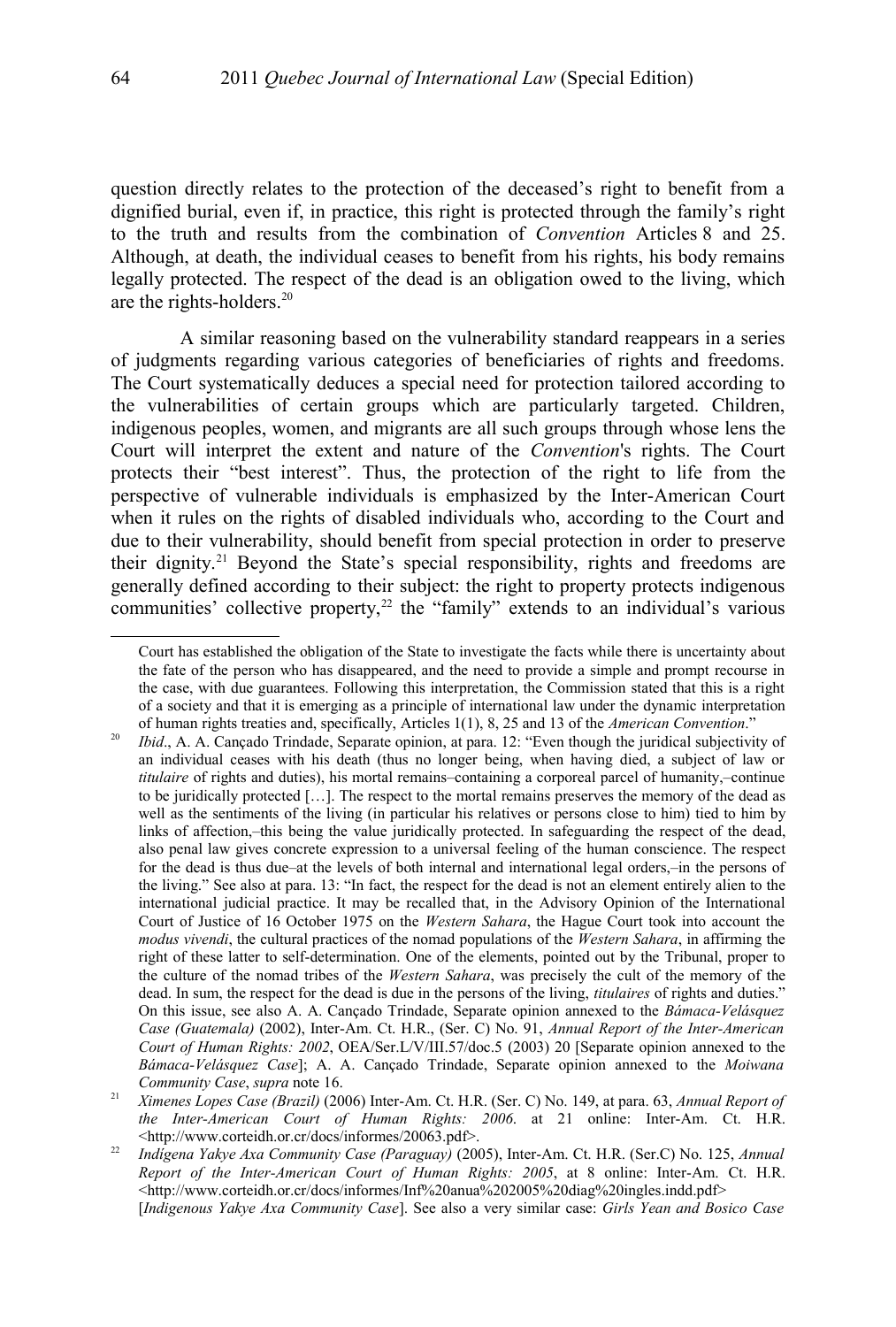wives in polygamous communities, $2<sup>3</sup>$  the rights of the child include the concepts of personal development and "life projects",[24](#page-8-1) and so on. Based on these categories, the Court interprets the Inter-American law by following the lines of the sub-groups' characteristics, identifying, for example, the interests, vulnerabilities and rights of street children, the particular history or culture of indigenous tribes, the rights of detained women<sup>[25](#page-8-2)</sup> and so on. The wheel of Inter-American human rights law is composed of many spokes corresponding to specific needs.

### **B. The criminalization of Inter-American law**

The Inter-American Court is inclined to "criminalize" Inter-American law. This is revealed not only by the Court's frequent use of concepts of international criminal law, such as those that can be found in the international criminal tribunals' jurisprudence, $^{26}$  $^{26}$  $^{26}$  but also by the "criminal tone" of the Inter-American procedure itself.

According to the *Convention* and the Court's jurisprudence, the State is held responsible for violations committed either by its agents or by private actors wherever it can be shown that the State "lacked diligence in its preventative role of the violation or in the handling of such violation".[27](#page-8-4) Having had to deal primarily with grave and systematic human rights violations concerning forced disappearances, acts of torture, and summary executions, the Court has highlighted the States' duty to investigate and sanction the State being responsible for identifying the perpetrators of such crimes and for criminally punishing them. The Court controls the effectiveness of the investigations and supervises the States' criminal procedure, placing criminal law in a key position in its judgments. Above all, the Court has established a duty to put an end to impunity.[28](#page-8-5) The Court binds human rights to criminal law and forces the State

*<sup>(</sup>Dominican Republic)* (2005), Inter-Am. Ct. H.R. (Ser. C) No. 130, *Annual Report of the Inter-American Court of Human Rights: 2005*, at 35 online: Inter-Am. Ct. H.R. <http://www.corteidh.or.cr/docs/informes/Inf%20anua%202005%20diag%20ingles.indd.pdf>. See also the comments made by A. A. Cançado Trindade, Separate opinion annexed to *Indigenous Yakye Axa Community Case*.

<span id="page-8-0"></span><sup>23</sup> *Aloeboetoe et al.Case (Suriname)* (1991) Inter-Am. Ct. H.R. (Ser. C) No. 11, at para. 59, *Annual Report of the Inter-American Court of Human Rights: 1991*, OEA/Ser.L/III.25/doc.7 (1992) [*Aloeboetoe et al.Case*].

<span id="page-8-1"></span><sup>24</sup> "*Street Children*" *(Villagrán-Morales et al.) Case (Guatemala)* (1999), Inter-Am. Ct. H.R. (Ser. C) No. 63, at para. 59, 79, *Annual Report of the Inter-American Court of Human Rights: 1999*, OEA/Ser.L/V/III.47/doc.6 (2000) 31 [*Street Children Case No. 63*].

<span id="page-8-2"></span><sup>25</sup> *Miguel Castro-Castro Prison Case (Peru)* (2006), Inter-Am. Ct. H.R. (Ser. C) No. 160, at para. 313, *Annual Report of the Inter-American Court of Human Rights: 2006*, at 18 online: Inter-Am. Ct. H.R. <http://www.corteidh.or.cr/docs/informes/20063.pdf> [*Miguel Castro-Castro Prison Case*].

<span id="page-8-3"></span><sup>26</sup> To mention only one example, in the *Miguel Castro-Castro Prison Case*, *ibid*. at para. 313, the Inter-American Court uses the definition of "rape" as determined by international criminal tribunal jurisprudence to interpret the *American Convention* and to qualify sexual violence experienced by detainees' wives at the hands of their wardens.

<span id="page-8-4"></span><sup>27</sup> *Velásquez-Rodriguez Case (Honduras)* (1988), Inter-Am. Ct. H.R. (Ser. C) No. 4, at para. 170, *Annual Report of the Inter-American Court of Human Rights: 1988*, OEA/Ser.L/V/III.19/doc.13 (1988) 35 [*Velásquez-Rodríguez Case*].

<span id="page-8-5"></span><sup>&</sup>lt;sup>28</sup> On the issue of the duty to fight impunity, see W.A. Schabas, "Sentencing by International Tribunals: A Human Rights Approach" (1997) 7 Duke J. Comp. & Int'l L. 461. See also *"White Van" Case (Paniagua-Morales et al.) (Guatemala)* (1998), Inter-Am. Ct. H.R. (Ser. C) No. 37, at para. 173,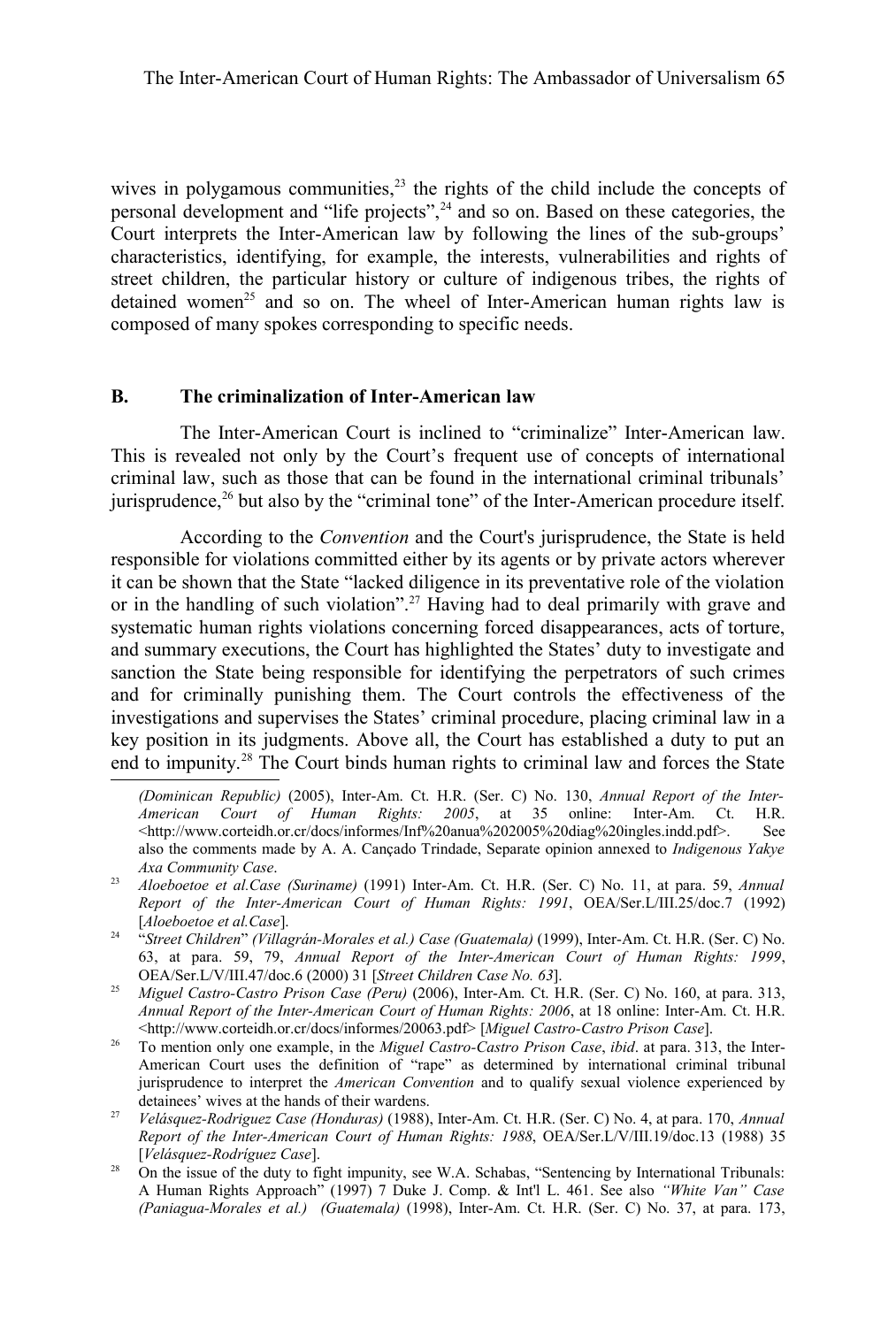to bring the perpetrators of violations, who are often identified in the Court's rulings, to trial. Moreover, the Court analyses the factual details of violations by making generous use of witness testimonies and expert opinions, similar to a fourth instance appeal. The detailed descriptions of violations, usually related to atrocious, violent crimes carried out in a context of terror, go in line with the "criminalization" pattern. Inquisitorial examination, inspired from criminal law, drives the fact-finding procedure.

The "criminalization" of Inter-American human rights law reduces the artificial barrier which separates international criminal law from international human rights law, the first of which involves the judgment of individuals, and the second of which involves the judgment of States.<sup>[29](#page-9-0)</sup> However, despite this apparent unity and the convergence of the protection mechanisms for the human being, the Court must settle with judging States (and has no power to judge individuals) and return verdicts on their international responsibility for the violation of the *Convention*. It is at this stage that the criminalization of Inter-American law must be analysed, for it results, in particular, from the incorporation of criminal legal concepts into the Inter-American law, changing the traditional conception of international law and responsibility. References to international criminal law appeared in the Inter-American Court's very first judgment, which described forced disappearances as crimes against humanity.<sup>[30](#page-9-1)</sup> Later, the Court increasingly avoided the neutral language of classic international responsibility concepts in order to refer, in some cases, to concepts such as *State crimes* or *State terrorism*. Since the Court has no jurisdiction to judge individuals for their crimes, it integrates a criminal procedural tone and criminal legal language in its litigation, thus criminalizing the State's conduct. The State is not only responsible for the violation of an international obligation, but is also guilty of *crimes against humanity* and of *terrorist acts*. This pattern is illustrated, for example, in the *Goiburú et al. Case*, whose background was the forced disappearances and extrajudicial executions of Operation Condor carried out by a number of Latin American States in the 1970s. The Court referred to several documents to make its case, in particular the International Criminal Court's Statute, and concluded that the violation of a number of *American Convention* articles had taken place. However, according to the Court, the inter-state organization of a policy of systematic and grave human rights violations amounts to what the Court described as *State terrorism*, which justifies why the State is held to have "aggravated" or "exacerbated" responsibility.<sup>[31](#page-9-2)</sup> The concept of "aggravated" responsibility is not new and the Court has referred to it in a number of cases<sup>[32](#page-9-3)</sup> in which the State was held to have directly committed grave

*Annual Report of the Inter-American Court of Human Rights: 1998*, OEA/Ser.L/V/III.43/doc.11 (1999) 16 [*White Van Case*].

<span id="page-9-0"></span><sup>29</sup> On the convergence of human rights protection systems, see A. A. Cançado Trindade, *International Law For Humankind: Towards a New Jus Gentium*, vol. II (Leiden: Martinus Nijhoff Publishers, 2005) at 150.

<span id="page-9-1"></span><sup>30</sup> *Velásquez-Rodríguez Case*, *supra* note [27](#page-8-4) at para. 155, 158.

<span id="page-9-2"></span><sup>31</sup> *Goiburú et al. Case (Paraguay)* (2006), Inter-Am. Ct. H.R. (Ser. C) No. 153, at para. 153, *Annual Report of the Inter-American Court of Human Rights: 2006*, at 30 online: Inter-Am. Ct. H.R. <http://www.corteidh.or.cr/docs/informes/20063.pdf> [*Goiburú et al. Case* or *Goiburú*].

<span id="page-9-3"></span><sup>32</sup> On this issue, see *Plan de Sánchez Massacre Case (Guatemala)* (2004), Inter-Am. Ct. H.R. (Ser. C) No. 105, *Annual Report of the Inter-American Court of Human Rights: 2004*,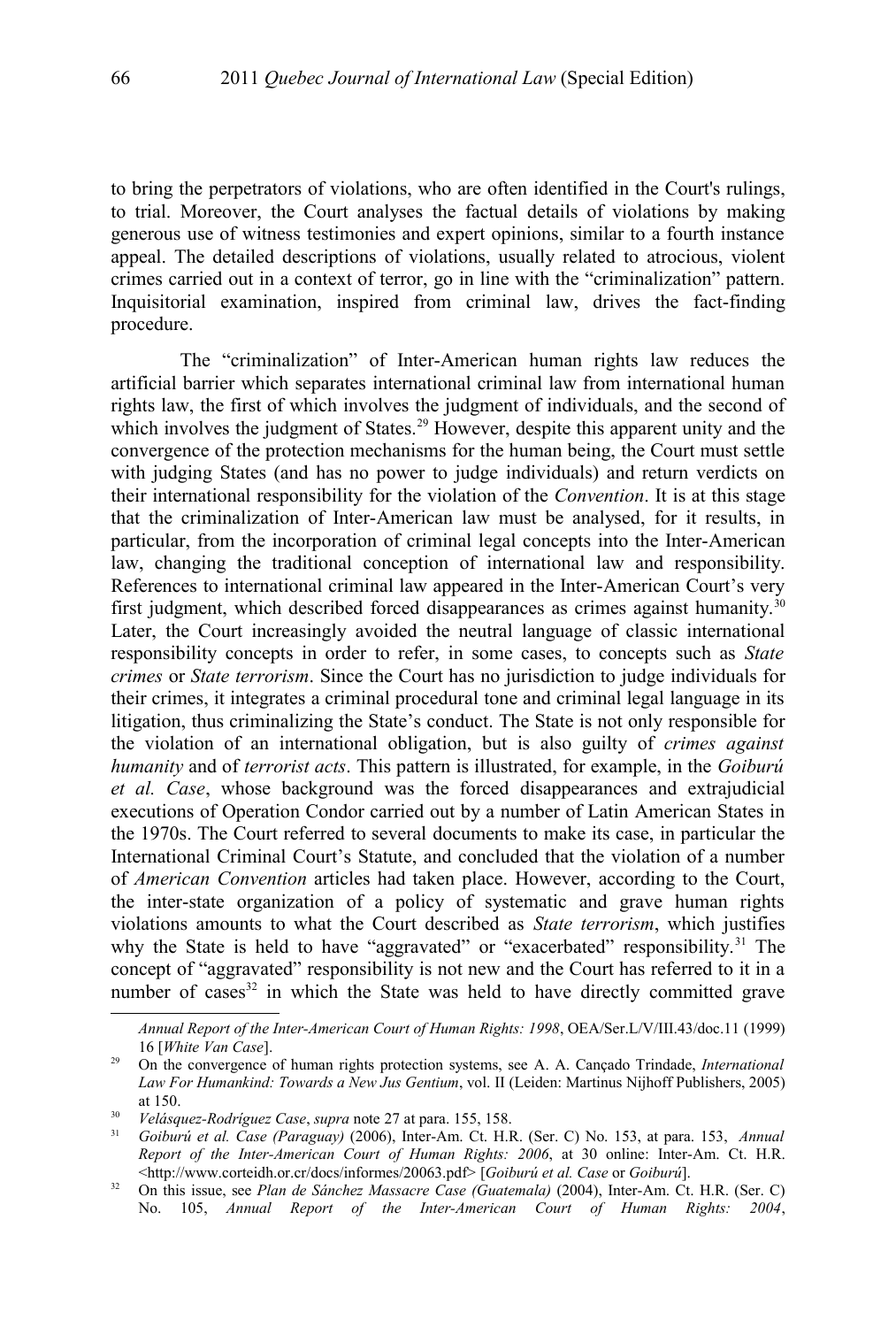violations, planned by the highest ranks of power, with the aim of obstructing processes of justice and ensuring impunity for the perpetrators. *Myrna Mack Chang Case (Guatemala)* (2003) may be cited as an example. Here, the Court held that the State had engaged its "aggravated international responsibility" due to the fact that Mack Chang's execution had taken place in a context of extrajudicial executions ordered by the State in conformity with a specific method, and that, at the time of the execution, no mechanisms were in place for the investigation of the facts or the pursuit of those responsible for the killing.<sup>[33](#page-10-0)</sup> The Court confirmed this point of view in *Caso de los Hermanos Gómez-Paquiyauri v. Peru*, where it held that the State's responsibility was aggravated due to the fact that, at the time of the violation, a systematic practice of human rights violations was in place, which included the extrajudicial execution of those individuals suspected by State agents of belonging to armed groups. These agents acted upon orders from police and military commanders. According to the Court, these violations undermined international *jus cogens*. To determine the State's aggravated responsibility, the Court also emphasized that it duly took into account the fact that the victims in this particular case were minors.<sup>[34](#page-10-1)</sup> Further, the Court condemned the State for "aggravated responsibility" in *Molina Theissen v. Guatemala*, given that the forced disappearance in this case had taken place in a context of a policy of systematic forced disappearances where many of the victims were children.<sup>[35](#page-10-2)</sup> Finally, in its judgment of 29 April 2004, the Court

OEA/Ser.L/V/III.65/doc.1 (2004) 6 [*Plan de Sánchez Massacre Case*]; *Myrna Mack Chang Case (Guatemala)* (2003), Inter-Am. Ct. H.R. (Ser. C) No. 101, *Annual Report of the Inter-American Court of Human Rights: 2003*, OEA/Ser.L/V/III.61/doc.1 (2004) 20 [*Myrna Mack Chang Case*]; *19 Tradesmen Case (Colombia)* (2004), Inter-Am. Ct. H.R. (Ser. C) No. 109, *Annual Report of the Inter-American Court of Human Rights: 2004*, OEA/Ser.L/V/III.65/doc.1 (2004) 6 [*19 Tradesmen Case*]; *Moiwana Community Case*, *supra* note [16;](#page-6-0) *Mapiripán Massacre Case (Colombia)* (2005), Inter-Am. Ct. H.R. (Ser. C) No. 134, *Annual Report of the Inter-American Court of Human Rights: 2005*, at 8 online: Inter-Am. Ct. H.R. <http://www.corteidh.or.cr/docs/informes/Inf%20anua%202005%20diag %20ingles.indd.pdf> [*Mapiripán Massacre Case*].

<span id="page-10-0"></span><sup>33</sup> *Myrna Mack Chang Case*, *ibid.* at para. 139: "The Court deems that, pursuant to what was established in the chapter on proven facts, the State is responsible for the extra-legal execution of Myrna Mack Chang committed through actions of its agents, carrying out orders issued by the high command of the Presidential General Staff, which constitutes a violation of the right to life. This circumstance was worsened because at the time of the facts there was in Guatemala a pattern of selective extra-legal executions fostered by the State, which was directed against those individuals who were considered "internal enemies". Furthermore, since then and still today, there have not been effective judicial mechanisms to investigate the human rights violations nor to punish those responsible, all of which gives rise to an aggravated international responsibility of the respondent State."

<span id="page-10-1"></span><sup>34</sup> *Gómez-Paquiyauri Brothers Case (Peru)* (2004), Inter-Am. Ct. H.R. (Ser. C) No. 110, at para. 76, *Annual Report of the Inter-American Court of Human Rights: 2004*, OEA/Ser.L/V/III.65/doc.1 (2004) 8 [*Gómez-Paquiyauri Brothers Case*]: "The Court also deems that, in accordance with what was set forth in the chapter on proven facts, the responsibility of the State is exacerbated by the existence in Peru, at the time of the facts, of a systematic practice of human rights violations, extra-legal executions, of persons suspected of belonging to armed groups, carried out by agents of the State following orders of military and police commanders. Said violations violate international *jus cogens*. Likewise, the fact that the alleged victims in this case were children must be taken into account in establishing aggravated responsibility." See also A. A. Cançado Trindade, Separate opinion annexed to *Plan de Sánchez Massacre Case*, *supra* note [32.](#page-9-3)

<span id="page-10-2"></span><sup>35</sup> *Molina-Theissen Case (Guatemala)* (2004), Inter-Am. Ct. H.R. (Ser. C) No. 108, at para. 41, *Annual Report of the Inter-American Court of Human Rights: 2004*, OEA/Ser.L/V/III.65/doc.1 (2004) 7 [*Molina-Theissen Case*].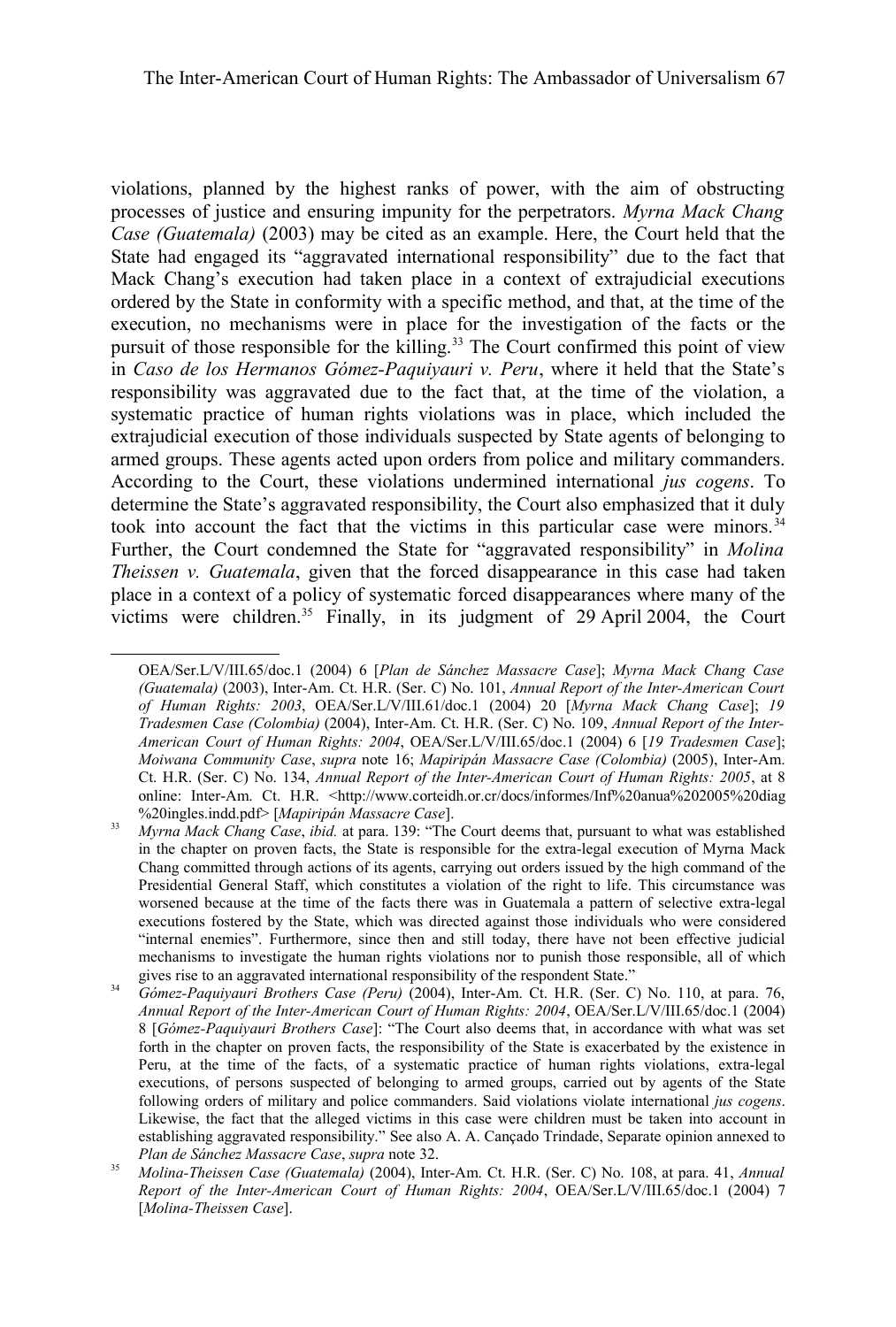condemned the State for its aggravated international responsibility by referring to the concept of genocide, on the one hand, and on the other by holding that the massacres and other violations committed against the Maya achí people had "gravely affected the members of the Maya achí people" and "constitute[d] an aggravated impact that entails international responsibility of the State, which this Court will take into account when it decides on reparations."<sup>[36](#page-11-1)</sup>

With this case law, the Inter-American Court of Human Rights endorses, implicitly at least, the "State crime" concept.<sup>[37](#page-11-2)</sup> More precisely, the Court seems to wish to rehabilitate the "international crime" theory of the former Article 19 of the International Law Commission's *Draft Articles on the Responsibility of States for Internationally Wrongful Acts*. Paragraph 2 of the Draft Articles sets out that "An internationally wrongful act which results from the breach by a State of an international obligation so essential for the protection of fundamental interests of the international community that its breach is recognized as a crime by the community as a whole constitutes an international crime".[38](#page-11-0)

The Article's third paragraph provides a list of international crimes including aggression, slavery, genocide, the maintenance by force of colonial domination, apartheid, and a serious breach of an international obligation of essential importance for the preservation of the human environment. Finally, paragraph 4 describes those internationally wrongful acts that do not rise to the level of international crimes as international "delicts". This Article, though adopted in the first reading, was highly controversial and eventually abandoned. It was criticized for introducing criminal vocabulary, for being based on subjective criteria which did not allow a clear definition of the various notions, and for its lack of significant practical consequences.[39](#page-11-3) However, the concept of the degree of illegality has not been entirely abandoned, as Chapter III of the second part of the *Draft Articles on the Responsibility of States for Internationally Wrongful Acts* sets out the legal rules for "grave violations of obligations following from imperative norms of general international law". Thus, the concept of grave violations explicitly refers to imperative norms of general international law.<sup>[40](#page-11-4)</sup> Article  $40(2)$  specifies that "[the] breach of such an obligation is serious if it involves a gross or systematic failure by the responsible State to fulfil the obligation."[41](#page-11-5) This brief detour via general

<span id="page-11-1"></span><sup>36</sup> *Plan de Sánchez Massacre Case*, *supra* note [32](#page-9-3) at para. 51. See also the comments made by A. A. Cançado Trindade in his Separate opinion annexed to the *Plan de Sánchez Massacre Case*.

<span id="page-11-2"></span><sup>37</sup> A. A. Cançado Trindade, Separate opinion annexed to the *Myrna Mack Chang Case, supra* note [32,](#page-9-3) at para. 41: "Aggravated responsibility is, precisely, that which is consistent with a crime of State. The renowned Article 19 of the State Responsibility Project (1976) of the ILC […], in its provision regarding 'international crimes', precisely had in mind the determination of an *aggravated* degree of responsibility for certain violations of international law."

<span id="page-11-0"></span><sup>38</sup> International Law Commission, G.A., 53th Sess., *Draft Articles on the Responsibility of States for Internationally Wrongful Acts*, Official Records of the General Assembly*,* 56th session, Supp. No. 10 (A/56/10), chp.IV.E.1 (2010), online: <www.javier-leon-diaz.com/humanitarianIssues/

<span id="page-11-3"></span><sup>&</sup>lt;sup>39</sup> State Resp.pdf>. at 472; J. Crawford, *International Law Commission's Articles on State Responsibility: Introduction, Text and Commentaries* (Cambridge: Cambridge University Press, 2002).

<span id="page-11-4"></span><sup>40</sup> P. Daillier, A. Pellet, *Droit international public*, (Paris, L.G.D.J., 2002) at 472.

<span id="page-11-5"></span><sup>41</sup> *Draft Articles on the Responsibility of States for Internationally Wrongful Acts*, *supra* note [38,](#page-11-0) art. 40(2).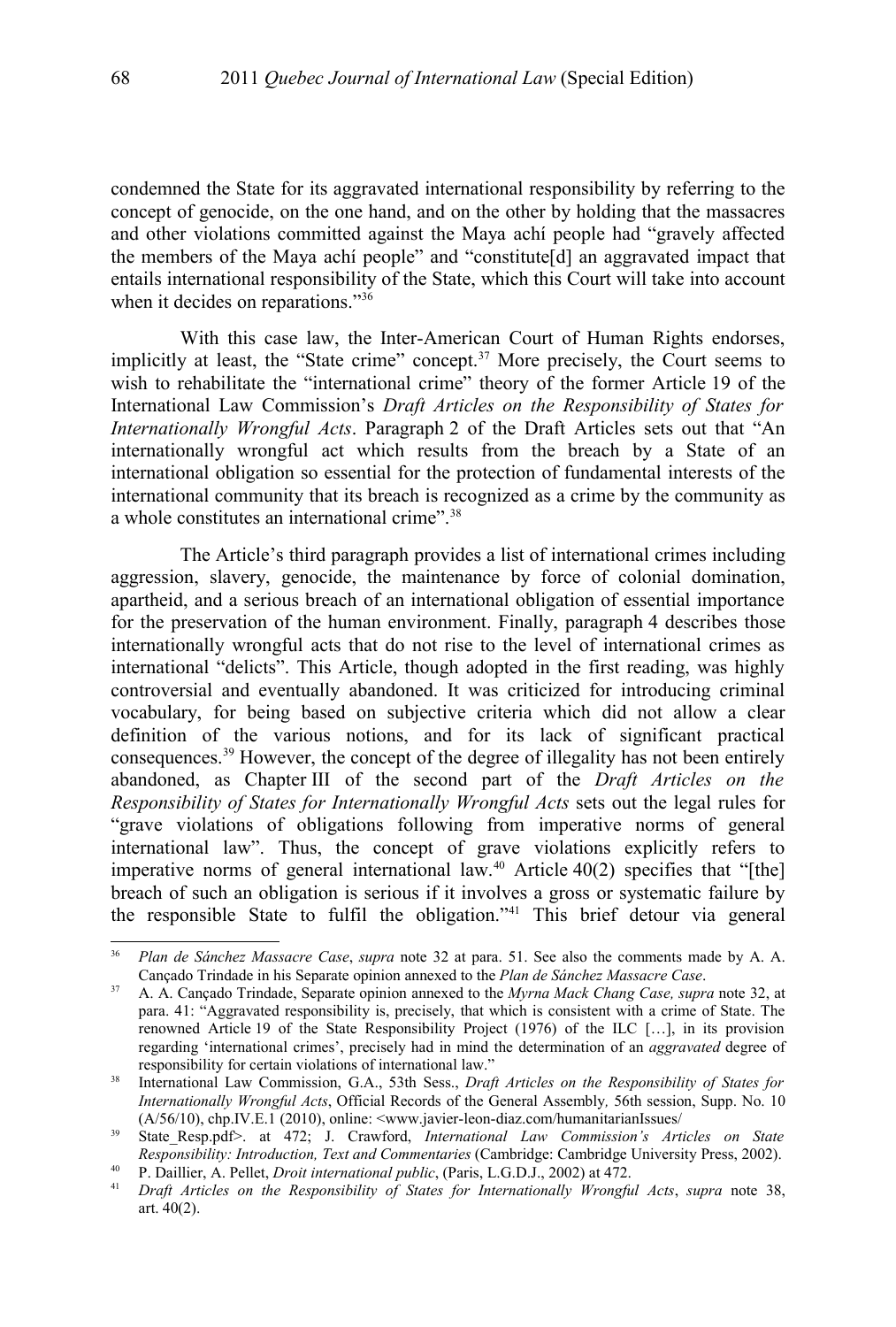international law allows us to better understand the Inter-American Court's jurisprudence regarding the aggravated responsibility of the State. This kind of responsibility corresponds to a particularly grave violation of the *Convention* which may be described, in theory at least, as a "State crime".[42](#page-12-0) The *Goiburú* case moves from implicit to explicit by expressly referring to the notion of State terrorism. From the overall jurisprudence of the Court, it appears that a grave violation seems to require two elements in order for it to be identified as a "State crime": it must demonstrate a flagrant or systematic breach of required obligations and must also concern imperative norms.<sup>[43](#page-12-1)</sup> In practice, the aggravated nature of the violation essentially depends on the circumstances in which it is committed: governmental planning, systematisation, and impunity seem to be common denominators of this type of violation. Therefore, *Goiburú* confirms that the Court distinguishes between "simple" and "aggravated" violations of the *American Convention*.

The consequences of such a distinction are, above all, political. In referring to the aggravated responsibility, the Court indeed condemns a political regime, a criminal government, and its practices in order to contribute to the consolidation of democratic transitions operating in the majority of the States in question by means of international justice. The legal consequences themselves are more difficult to identify and current Inter-American jurisprudence does not allow them to be clearly defined. It might be suggested that the acknowledgement of aggravated responsibility should naturally justify the Court's imposition of punitive reparations. However, since its early judgments, the Inter-American system has avoided ordering such reparations.<sup>[44](#page-12-2)</sup> The Court has designed its reparations system according to general international law

<span id="page-12-0"></span><sup>42</sup> A. A. Cançado Trindade, Separate opinion annexed to the *Myrna Mack Chang Case, supra* note [32](#page-9-3) at para. 27-32, outlines his position on the issue by referring explicitly to the old Article 19 of the *Draft Articles on the Responsibility of States for Internationally Wrongful* Acts, and by describing the illegal act as an "international crime" or a "crime of State", implying aggravated responsibility. See also the comments in A. A. Cançado Trindade, Separate opinion annexed to the *Plan de Sánchez Massacre Case*, *supra* note [32.](#page-9-3)

<span id="page-12-1"></span><sup>&</sup>lt;sup>43</sup> Consequently, it is unlikely that the Court would condemn a State for aggravated responsibility for the systematic violation of a right such as the right to property or to freedom of assembly, as these rights do not generally form part of *jus cogens*. Similarly, the Court would not, in our opinion, uphold the State's aggravated responsibility for an isolated violation of the prohibition of torture, although this does form part of *jus cogens*. For an analysis of this issue from the angle of public international law, see Tigroudja, H., "La Cour interaméricaine des droits de l'homme au service de l'humanisation du droit international. Propos autour d'avis et d'arrêts récents", (2006) 52 A.F.D.I. 617.

<span id="page-12-2"></span><sup>&</sup>lt;sup>44</sup> In its first judgment on reparations, the Court deemed that the reparation aimed at by Article 63(1) of the *Convention* is of a compensatory and not a punitive nature. It emphasized in this context that, although certain national tribunals, especially Anglo-American ones, impose punitive damages with a view to deterrence, this principle is not currently applicable to international law. *Velásquez-Rodríguez Case*, *supra* note [27](#page-8-4) at para. 37-38. The Court deemed that, amongst other things, the nature and extent of the reparation depend on the material and mental damage inflicted. Reparations may lead to neither the enrichment nor the impoverishment of the victims or of their successors. *White Van Case*, *supra* note 28 at para. 79; *Blake Case (Guatemala)* (1999) Inter-Am. Ct. H.R. (Ser. C) No. 48, at para. 34, *Annual Report of the Inter-American Court of Human Rights: 1999*, OEA/Ser.L/V/III.47/doc.6 (2000) 19 [*Blake Case*]; *Castillo-Páez Case (Peru)* (1998) Inter-Am. Ct. H.R. (Ser. C) No. 43, at para. 53, *Annual Report of the Inter-American Court of Human Rights: 1999*, OEA/Ser.L/V/III.47/doc.6 (2000) 41 [*Castillo-Páez Case*]; *Garrido and Baigorria Case (Argentina)* (1998) Inter-Am. Ct. H.R. (Ser. C) No. 39, at para. 43, *Annual Report of the Inter-American Court of Human Rights: 1999*, OEA/Ser.L/V/III.47/doc.6 (2000) 39 [*Garrido and Baigorria Case*].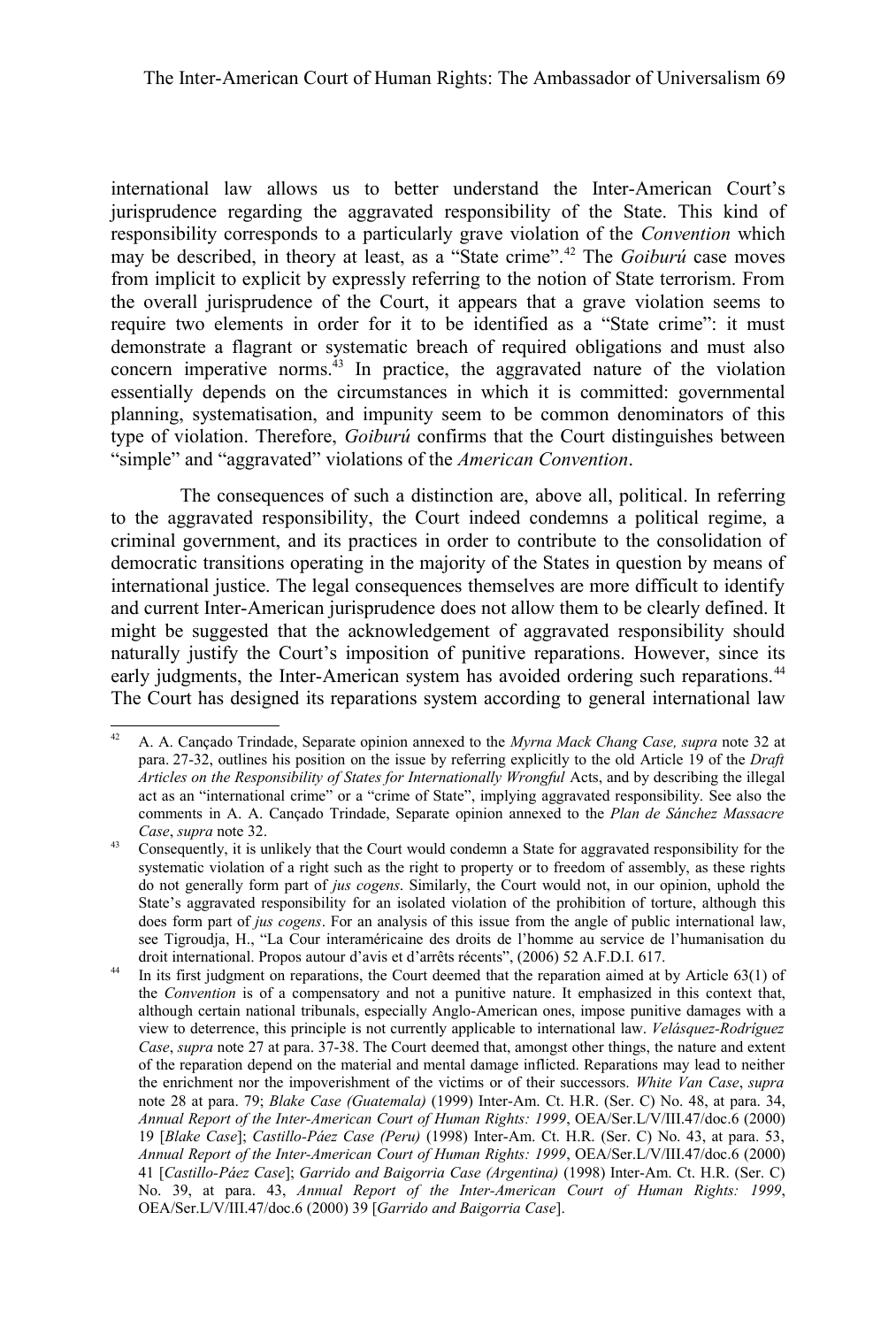and to the hierarchy of reparation measures which it institutes. Nevertheless, this does not prevent *punitive damages* which do not necessarily have to take the form of punitive damages, from being considered. In addition to compensatory damages, which aim to *compensate* the damage suffered by the victim and the victim's next of kin, in certain circumstances the Inter-American Court's jurisprudence imposes a different type of reparation which takes the form of a *duty to act* imposed upon the State. This may be part of the *fulfilment of the obligation*, *suspension and nonfulfilment* or part of the reparation of non-pecuniary loss. The Court's experience shows that States more easily fulfil the obligation to indemnify than the obligation to act.[45](#page-13-0) Duties to act may, in fact, be considered to be aimed at two objectives: the compensation of the damage on the one hand, and the punishment of the State on the other. Indeed, in requiring for example that the State names a school after victims of a violation or that it publicly apologises for its violation, the Court seems to go beyond full compensation. According to Antonio A. Cançado Trindade, these *types of punitive damages* may be considered to be an appropriate response to State crimes.<sup>[46](#page-13-1)</sup> Moreover, in cases where the aim is to cease a violation or prevent its repetition, nonpecuniary damages have, in practice, proved to be more effective and useful.[47](#page-13-2) In the *Myrna Mack Chang Case*, for example, the Court ordered the State to create an educational grant named the *Mack Chang Award*, covering the full cost of one year's anthropological study in a national university. This grant was to be awarded annually. In addition, the State was required to name a street or a public place in a Guatemalan town after the victim, as well as to place a commemorative plaque in an area close to where she died.[48](#page-13-3) The Court applied a similar approach in the *Gómez-Paquiyauri Brothers Case*, in which it required the State to name a school after the two victims and to allocate a full grant for university study to the victims' sister.<sup>[49](#page-13-4)</sup> These reparations complemented the usual compensation as well as the duty to investigate the disputed facts and to identify and punish the perpetrators of the crime. While the Court tends to resort to this type of reparative measure in cases of grave violations, it does not limit them to cases in which it has established the aggravated responsibility of the State.[50](#page-13-5) It is also important to note that, in Inter-American jurisprudence, the theory of aggravated responsibility developed by the Court is difficult to perceive due to the "home-made" and progressive process that led to its establishment. Indeed, this theory evolved over the course of case law and "judicial opportunities" and was constructed bit by bit. It was guessed at rather than understood, which reduces its analytical perspectives. However, it makes sense and even though its legal consequences remain uncertain, the influence of criminal law, and in this sense the criminalization of Inter-American human rights law, is amply demonstrated. At this stage, its consequences must be analysed from the perspective of the political role that

<span id="page-13-0"></span><sup>45</sup> A. A. Cançado Trindade, Separate opinion annexed to the *Myrna Mack Chang Case*, *supra* note [32](#page-9-3) at para. 47. See also A. A. Cançado Trindade, Separate opinion annexed to the *Gómez-Paquiyauri Brothers Case*, *supra* note [34.](#page-10-1)

<span id="page-13-1"></span><sup>46</sup> A. A. Cançado Trindade, Separate opinion annexed to the *Myrna Mack Chang Case*, *ibid*. at para. 52.

<span id="page-13-2"></span><sup>47</sup> *Ibid*. at para. 48.

<span id="page-13-3"></span><sup>48</sup> *Myrna Mack Chang Case*, *supra* note [32](#page-9-3) at para. 285-86.

<span id="page-13-4"></span><sup>49</sup> *Gómez-Paquiyauri Brothers Case*, *supra* note [34](#page-10-1) at para. 236-37.

<span id="page-13-5"></span><sup>50</sup> See the comments by A. A. Cançado Trindade, Separate opinion annexed to the *Plan de Sánchez Massacre Case*, *supra* note [32.](#page-9-3)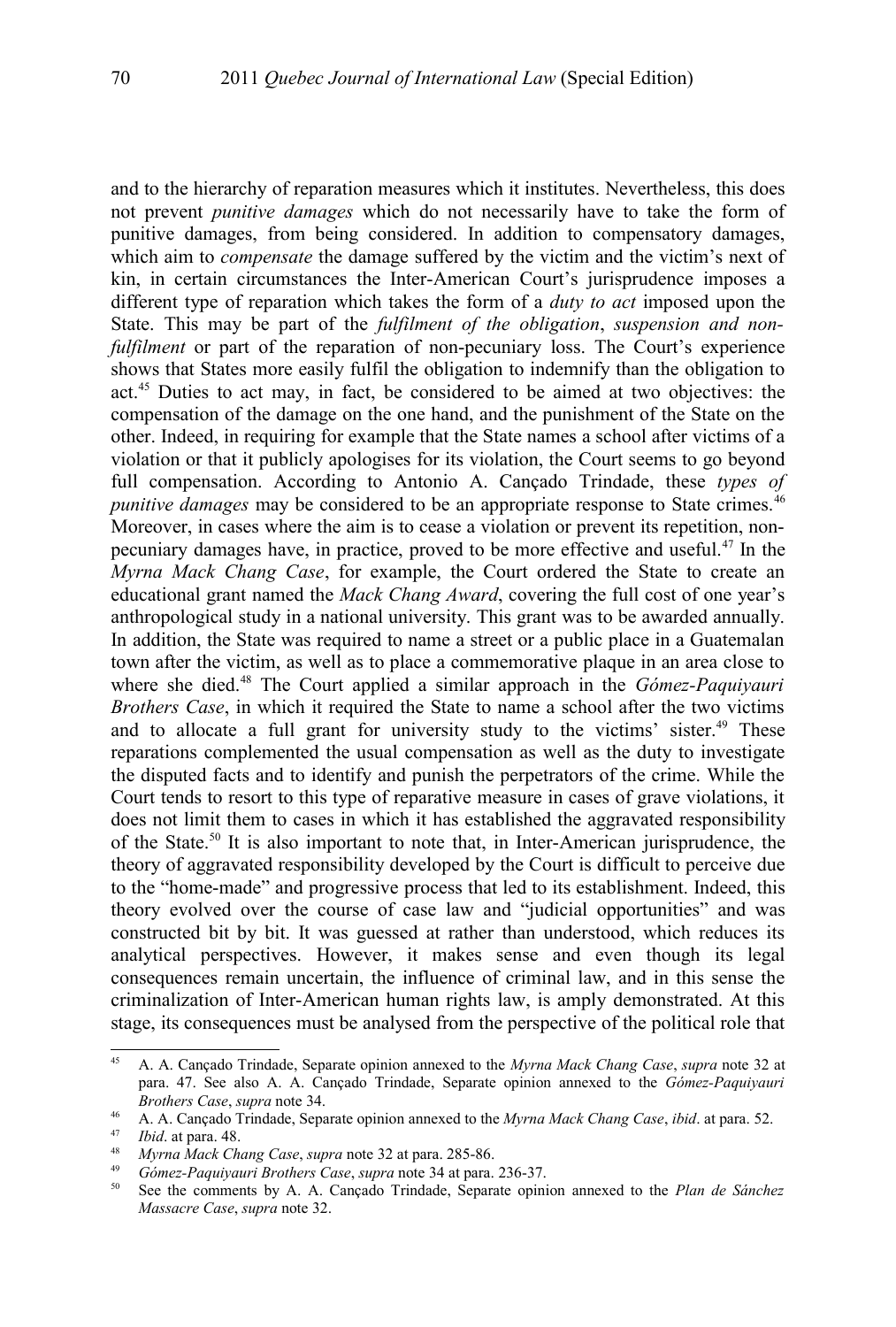Inter-American justice plays in the region.

The criminalization of Inter-American law does not end here. Indeed, it fosters the Inter-American contentious procedure itself. The State's role before the Inter-American Court is comparable to the position of an accused before the Inter-American Commission in its role of public ministry and before the victims' representatives. The Inter-American process is inquisitorial in nature, with the Court seeking to bring the relevant facts to light and to reveal "the truth". The hearings are lengthy and meticulous, and place great importance on emotionally charged testimonies. The judgments render detailed accounts of factual events and expert reports. A substantial part of the reparations may be described as "measures of general interest" rather than as individual reparations seeking to restore the wronged party's rights. The State is invited to "admit" the violating acts and to recognize its international responsibility. Such an admission is perceived positively by the Court, which, however, does not deny itself the right to publish a judgment detailing the facts and the mechanisms of imputability in such cases. Finally, the parties may negotiate a friendly settlement at any time, though its terms must be compatible with Inter-American human rights law. Amicable settlements in the Inter-American procedure are comparable to plea bargaining in common law. The petitioner – the prosecutor in our analogy – may negotiate an appropriate reparation which will be obtained more quickly than if the full procedure had to be followed.[51](#page-14-0) The State in question – the accused in our analogy – avoids the lengthy Inter-American procedure, the publicity of an "embarrassing" public trial, the Commission's enquiries – the judge as well as the prosecutor in our analogy – and, depending on the case, a conviction contained in a jurisdictional decision by the Inter-American Court. This criminal aspect of the Inter-American procedure naturally goes in line with the nature of the violations dealt with: massive and systematic. Thus, it may be argued that the criminalization of Inter-American law is not simply limited to the interpretation of the law, but that it defines Inter-American litigation itself.

## **C. The "constitutionalization" of Inter-American law**

The Inter-American Court of Human Rights does not limit itself to interpreting or controlling whether the American Convention is respected. Its mandate, or at least the way in which it interprets its mandate, is significantly wider than this and assists in contributing to the establishment of a real human rights and justice culture in the region. Thus, it works towards what might be referred to as the "constitutionalization" of the *American Convention* and of Inter-American law in general. It is not surprising that the Inter-American Court more and more often holds sessions not at its headquarters in San José, but in other member States, symbolically occupying the prestigious courtrooms of their various palaces of justice for the

<span id="page-14-0"></span><sup>51</sup> See e.g. "*Caloto*" *Massacre v. Colombia* (2000), Inter-Am.Comm. H.R. No. 36/00, *Annual Report of the Inter-American Commission on Human Rights: 1999*, OEA/Ser.L/V/II.106/doc.6 rev. (2000) c. III; *"Los Uvos" Massacre v. Colombia* (2000), Inter-Am. Comm. H.R. No. 35/00, *Annual Report of the Inter-American Commission on Human Rights: 1999*, OEA/Ser.L/V/II.106/doc.6 rev. (2000) c. III.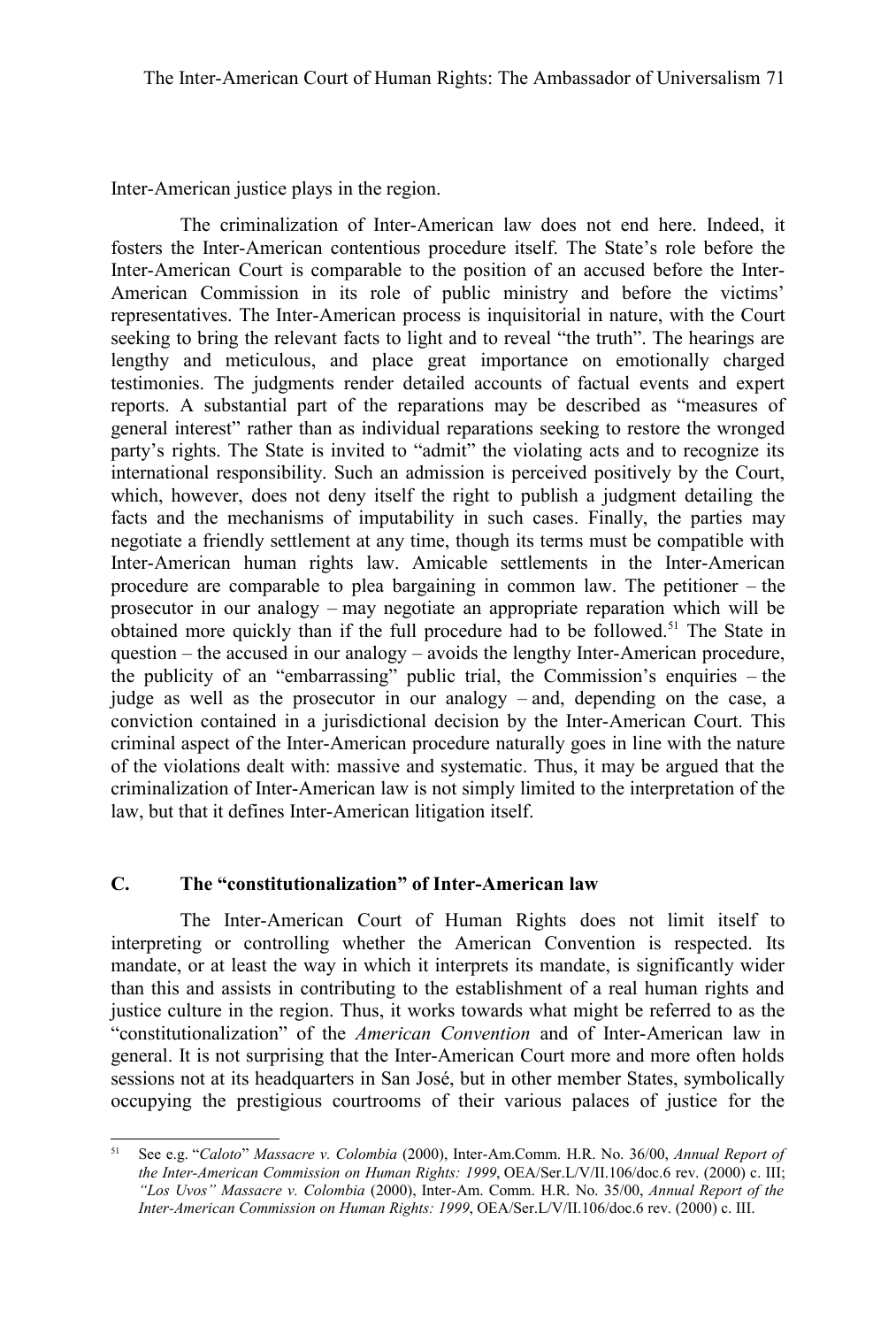duration of an itinerant session.

It may be noted that the interpretation of the *Convention*'s obligations allows the Court, much like a constitutional court, to "invite itself" into the member States' legal systems in order to force them to conform with the *Convention*. The *American Convention on Human Rights* imposes a number of general obligations upon the States aimed at respecting and guaranteeing rights and liberties.<sup>[52](#page-15-0)</sup> There are three such obligations, forming the matrix of the *Convention*: the obligation to respect and guarantee *Convention* rights (Article 1(1)); the obligation to adopt national legislative measures (Article 2); and the obligation to develop judicial remedies against violations of fundamental rights (Article 25(2)). The Inter-American Court has interpreted these measures in a wide and liberal manner, thus extending the impact of conventional obligations beyond their literal meaning. It is in the light of these general obligations that the alleged violations are evaluated. The *American Convention*'s obligations system – a genuine "octopus" system – is based on these three series of obligations which, in theory, are each addressed to a different branch of power: the obligation to respect and guarantee is addressed to the executive, the obligation to adopt national measures to the legislature, and the obligation to organize remedies to the judiciary. These obligations create a coherent system and, to a certain degree, depend upon each other. In conformity with the *Convention*, therefore, the State must prevent violations of rights from taking place (notably by adopting appropriate national provisions), positively guarantee the exercise of all rights (and carry out investigations as well as punish perpetrators thereof), and permit victims to assert their rights before the primary guarantor of these rights and liberties: the national judge. This obligations system is highly successful and its effects are important not only at the national, but also at the international level.

Nationally, an examination *in abstracto* or an "aerial" perspective of the State system is not enough for the Court to control whether these obligations are being respected. Instead, the Court conducts a detailed analysis aimied at evaluating the nature of the measures put into place by the executive, of the laws adopted by the legislature, and of the recourse heard by the judiciary. Thus, it interferes with the State's legal system in order to better guide the State on the path of international lawfulness. The Court is somewhat paternalistic and guides the State in its choice of methods to effectively fight violations. It checks the means of implementation chosen by the State in an objective and detailed manner in order to guarantee the *Convention*'s rights and freedoms and to give full effect to the duties to prevent, investigate, sanction, and compensate which follow from the general guarantee obligation. The methods are assessed in terms of their "reasonableness". Thus, it is not sufficient for national authorities to have carried out an investigation, but the investigation must also have been of reasonable quality. At times, depending on the type of violation, the Court will encourage recourse to certain scientific investigative techniques, such as an autopsy in the case of an extrajudicial execution. The Court defines the criminological framework which must be respected by the State in order to

<span id="page-15-0"></span><sup>52</sup> On the general obligations of the *Convention*, see L. Hennebel, *supra* note [6](#page-2-1) at 343 and the cited examples.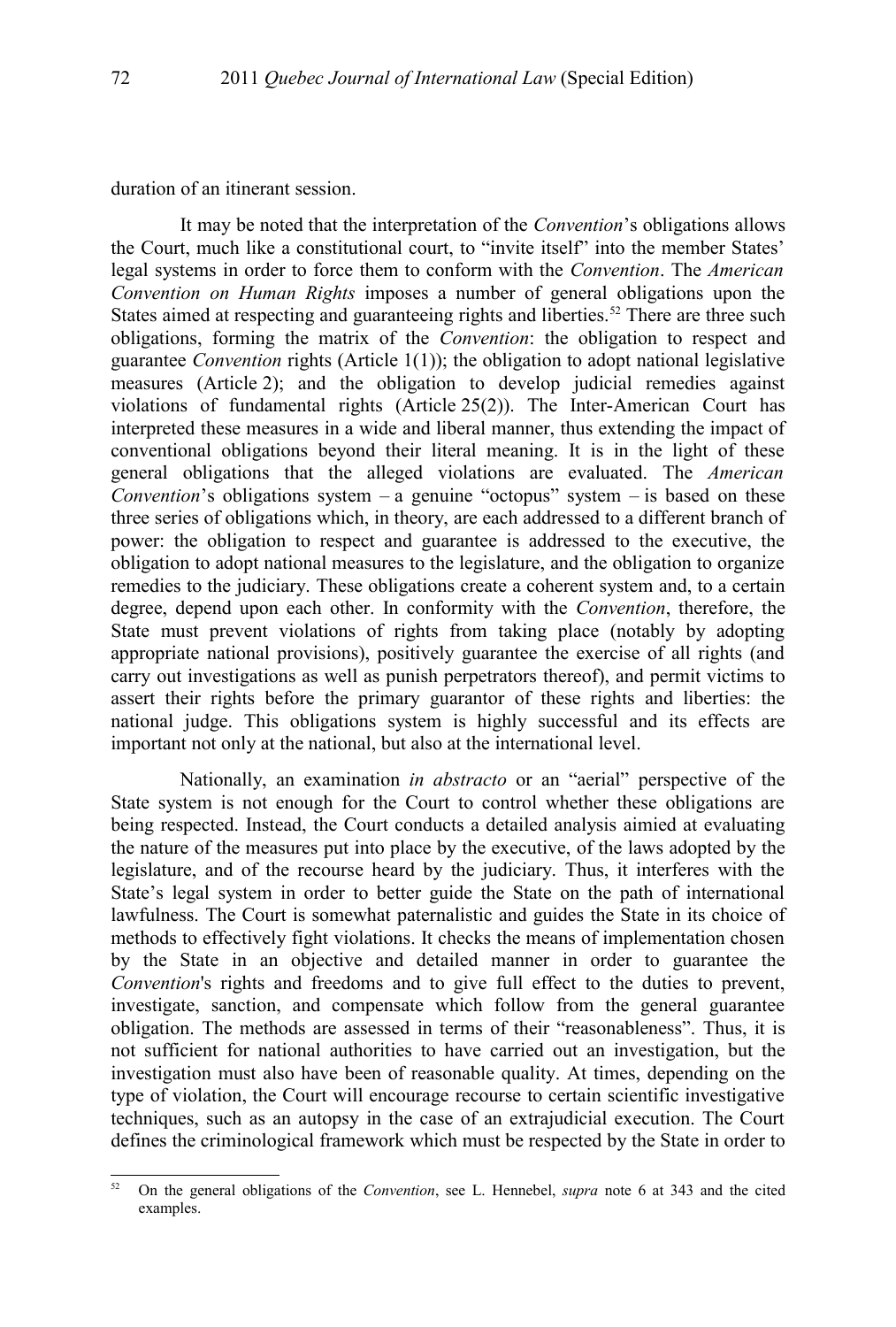conform to the *Convention*. A serious, impartial, effective, and diligent investigation must be conducted particularly in the context of grave human rights violations, which include violent deaths or disappearances. The duty to investigate, then, takes the form of a legal duty imposed upon the State to investigate the truth, which responds to the victims' right to the truth. Similarly, when the Court evaluates whether a State is respecting its duty to punish perpetrators, it analyses the quality of the procedures that have been carried out and of the trials that have taken place. In certain cases, this takes the form of a fourth instance criminal appeal, even though the Court itself denies this. For example, the Court may require a State to review a criminal trial which ended in a dismissal or an acquittal due to a procedural objection such as an amnesty law or a limitation of the action by lapse of time which was successfully invoked by the accused during the initial trial.

According to the Court, these procedural obstacles to the effective implementation of the duty to punish must be minimized by the national judge so that justice may be done. The Inter-American Court uses the same reasoning when examining national legislative measures or the conformity of a national practice to the *Convention*, in accordance with Article 2 of the *Pact of San José*. Acting somewhat like a constitutional court, the Inter-American Court seizes the opportunity of contentious control to scrutinize national legislation, including constitutional law and, if necessary, to declare it incompatible with the *Convention*, thus forcing the State to amend it. Amnesty laws, security legislation in the fight against terrorism, death penalty legislation, legislation permitting corporal punishment, and constitutional measures providing for censorship of cinematographic works are all examples of measures which may be subject to the Court's control, depending on the case in question. Consequently, the Court has adopted a clear position with regard to amnesty laws by declaring them incompatible with the *Convention*. This has been the case since *Barrios Altos v. Peru* (2001) in which the Court substantially held that all amnesty measures, limitations of criminal action, or measures designed to prevent the enforcement of responsibilities are incompatible with the *Convention* as they aim to prevent the exercise of the duties to investigate and punish the perpetrators of grave violations of intangible human rights (torture, executions, forced disappearances).<sup>[53](#page-16-0)</sup> The Inter-American Court added that no national legal measure may contravene the execution in national law of a decision by the Inter-American Court ordering a State to investigate a violation or to punish the perpetrators of that violation.<sup>[54](#page-16-1)</sup> Here, the Court acts precisely as would a constitutional court.

Despite controlling the conformity of national law to the *Convention*, the Inter-American Court's consultative function must not be forgotten.<sup>[55](#page-16-2)</sup> Indeed, States

<span id="page-16-0"></span><sup>53</sup> *Barrios Altos Case (Peru)* (2001), Inter-Am. Ct. H.R. (Ser. C) No. 75, at para. 41, *Annual Report of the Inter-American Court of Human Rights: 2001*, OEA/Ser.L/V/III.54/doc.4 (2000) 22 [*Barrios Altos Case*].

<span id="page-16-1"></span><sup>54</sup> *Bulacio Case (Argentina)* (2003), Inter-Am. Ct. H.R. (Ser. C) No. 100, at para. 117 , *Annual Report of the Inter-American Court of Human Rights: 2001*, OEA/Ser.L/V/III.61/doc.1 (2004) 25 [*Bulacio Case*].

<span id="page-16-2"></span><sup>55</sup> See e.g. *Proposed Amendments of the Naturalization Provisions of the Constitution of Costa Rica* (1984), Advisory Opinion OC-4/84, Inter-Am Ct. H.R. (Ser. A) No.4, *Annual Report of the Inter-American Court of Human Rights: 1984*, OEA/Ser.L/V/III.10/doc.13 (1984) 40.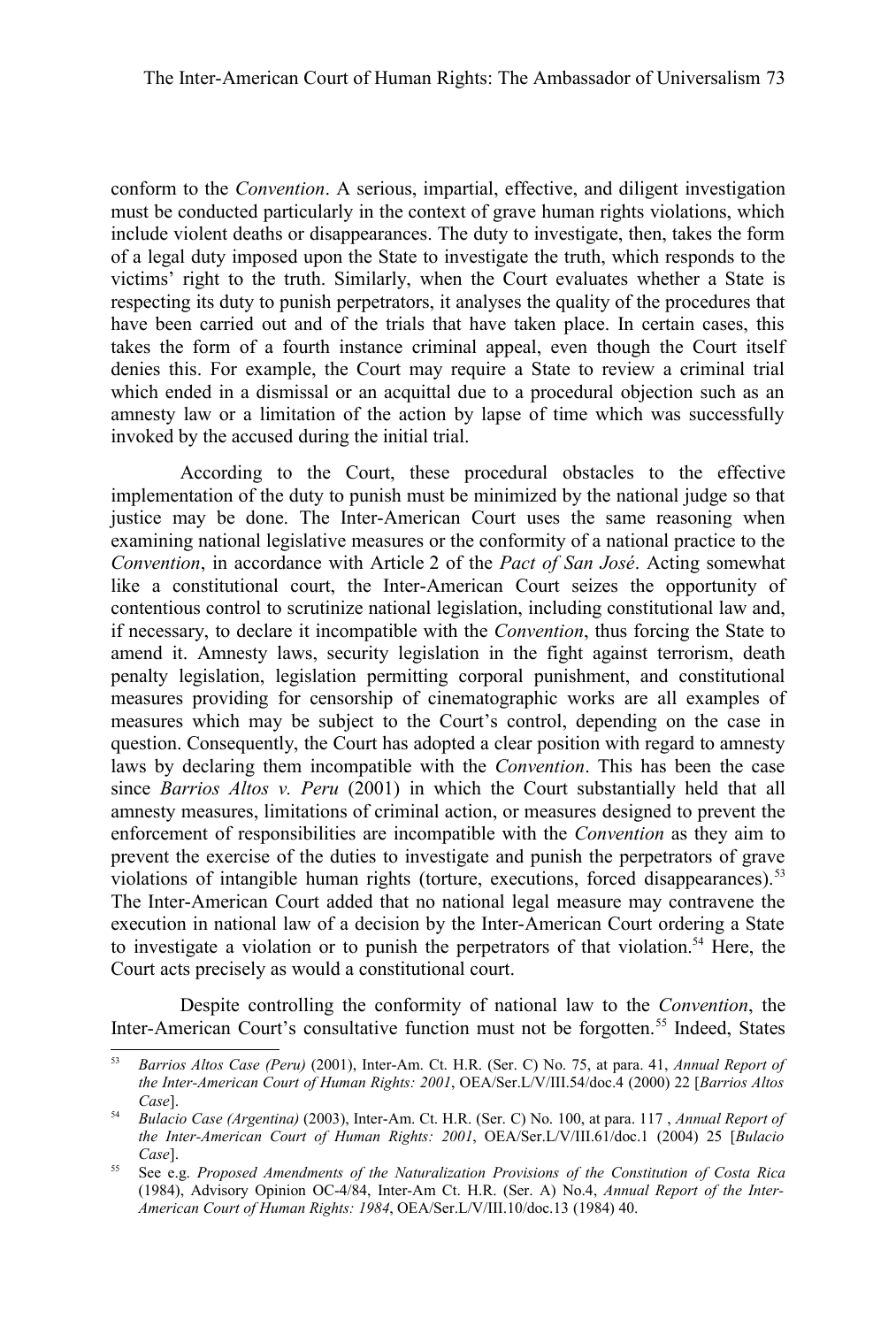have the option to request the Court's opinion concerning the compatibility of national legislation with the *Convention* or with other human rights treaties.<sup>[56](#page-17-0)</sup> The Court interprets the notion of "national legislation" in the widest possible sense and indicates that the concept refers to all types of legal norms, including constitutional measures.[57](#page-17-1) It emphasizes that government bills and constitutional reform bills may also be subject to requests relating to their compatibility with the American *Convention* and other human rights treaties.<sup>[58](#page-17-2)</sup> To support this position, the Court highlights that its consultative function should be viewed as a type of service offered by the Court which should benefit all Inter-American actors and whose ultimate aim is to support States in order to ensure that they respect their international human rights obligations. It considers that too strict an interpretation of the notion of "national legislation" as mentioned in Article 64(2), understood as "legislation currently in place" would, in some cases, confine the State to adopting and enforcing legislation which is contrary to the *American Convention* (which is in itself a violation of the *Convention*) and/or other treaties concerned with human rights before being able to consult the Court on its compatibility<sup>[59](#page-17-3)</sup>. In order to prevent this type of situation, the Court agrees to deliver opinions on the compatibility of proposed bills or constitutional reforms. A State may also consult the Court on a government bill's compatibility with its international human rights obligations by formulating the question to fit into Article 64(1) of the *American Convention*. It must be noted that, though individuals and groups are unable to request consultative opinions, they may nevertheless serve the Inter-American Court of Human Rights an individual petition alleging the incompatibility of a national provision of a State party which has accepted the Court's adjudicatory competence. The Court will ensure that national law complies with the *American Convention in abstracto*, as long as the petition identifies a specific potential victim. While this mechanism differs greatly from the consultative function's philosophy (which, by nature, is non-contentious), it may concern only States which are party to the *Convention* and which have accepted the Court's litigious competence, and may only relate to the law's conformity with the *Convention* itself (and not with other treaties set out in Article 64(2) of the *Convention*). Ensuring the conformity of a law through adjudicatory means can be

<span id="page-17-0"></span><sup>56</sup> Article 64 of the *American Convention*, *supra* note [2](#page-1-1) at para. 2: "The Court, at the request of a member State of the Organization, may provide that state with opinions regarding the compatibility of any of its domestic laws with the aforesaid international instruments." Article 82 of the *Rules of Procedure of the Inter-American Court of Human Rights*: at para. 1 "A request for an advisory opinion presented pursuant to Article 64(2) of the *Convention* shall indicate the following: a. the provisions of domestic law and of the Convention or of other treaties concerning the protection of human rights to which the request relates." OAS, Inter-American Court of Human Rights, 85<sup>th</sup> Sess., *Rules of Procedure of the Inter-American Court of Human Rights*, OR OEA/Ser.L/V/III.25 doc.7 (1992) 18.

<span id="page-17-1"></span><sup>57</sup> *Proposed Amendments of the Naturalization Provisions of the Constitution of Costa Rica*, *supra* note [55](#page-16-2) at para. 14.

<span id="page-17-2"></span><sup>58</sup> *Ibid*. at para. 26-28. See also *Compatibility of Draft Legislation with Article 8(2)(h) of the American Convention on Human Rights* (1991), Advisory Opinion OC-12/91, Inter-Am. Ct. H.R. (Ser. A) No.12, at para. 20-22, *Annual Report of the Inter-American Court of Human Rights: 1991*, OEA/Ser.L/V/III.25/doc.7 (1992) 115. The Inter-American Court distinguished clearly between the term "legislation" used in Article 64(2) of the *Convention*, which it interprets widely, and the term "law" in Article 30 of the *Convention* where it proposes a particularly strict interpretation.

<span id="page-17-3"></span><sup>59</sup> *Proposed Amendments of the Naturalization Provisions of the Constitution of Costa Rica*, *supra* note [55](#page-16-2) at para. 18.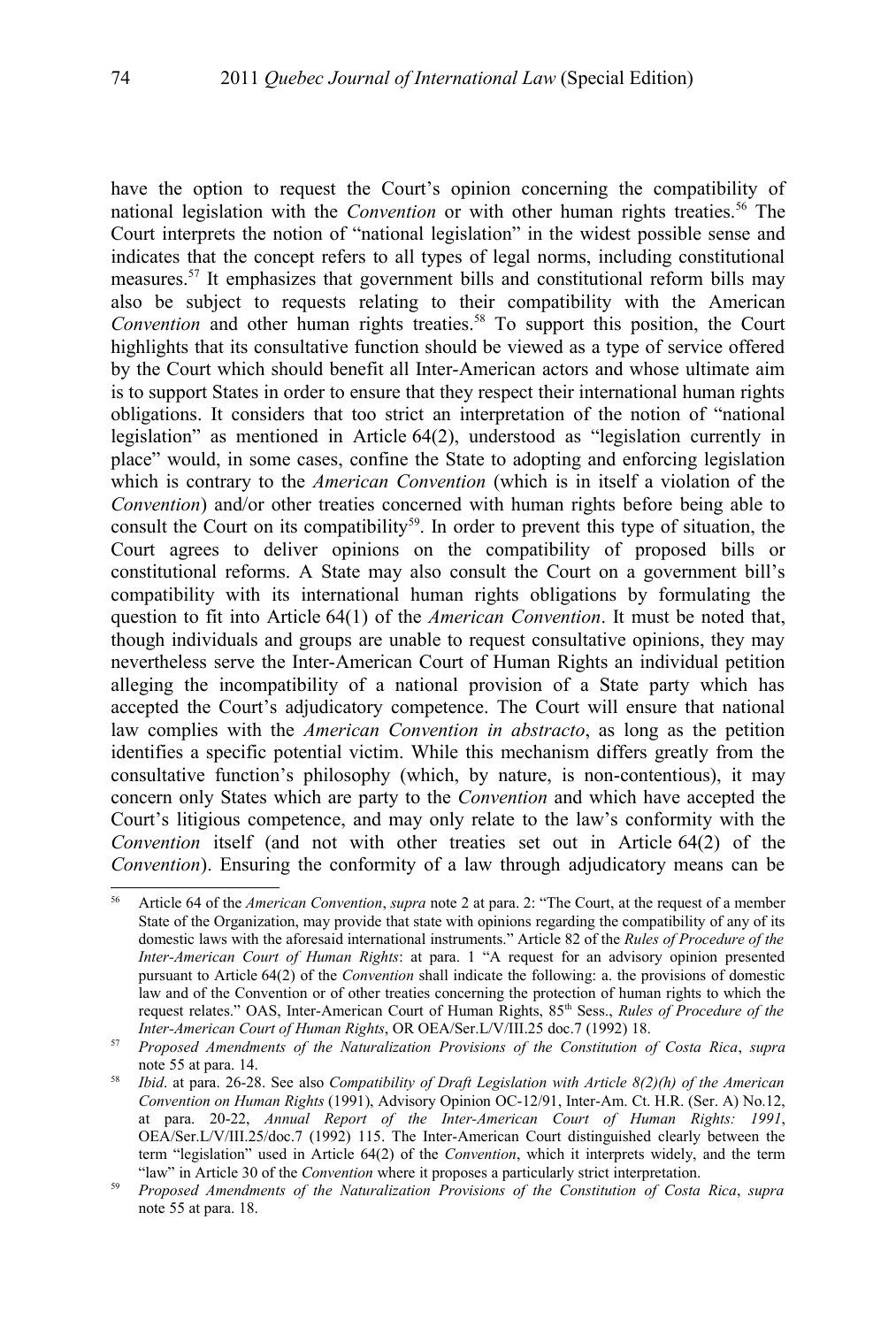particularly effective to prevent the consequences of a legislative measure that is contrary to the *Convention*. In any event, the Inter-American Court exercises control of the "conventionality" of national law, whether via its litigious or its consultative function. In so doing, the Court acts like a constitutional court, and its consultative powers seem to confirm this, at least in principle.

Internationally, the *American Convention*'s general obligations have an impact beyond member States' borders and, even here, a strong tendency toward the "constitutionalization" of the treaty may be observed. The Court relies upon the *Convention* obligations to establish a principle of collective guarantee of human rights across the region. Thus, according to the Court, the general obligation to respect and to guarantee human rights is *erga omnes* in nature. It links all States for the benefit of all individuals in their jurisdiction. For the Court, the *erga omnes* obligation to respect and guarantee human rights goes beyond the question of consent and is unrelated to questions regarding the ratification or adhesion to treaties or to State voluntarism in general. Nevertheless, the Court distinguishes between those assertions which reveal a certain philosophical *jus naturale* perception of human rights and the concrete functioning of conventional mechanisms which, in order to be implemented, require the State's consent. In this sense, the Court ensures access to justice (Articles 8 and 25 of the *Convention*) as an imperative norm, requiring States to extradite or try the perpetrators of crimes against humanity, even if the perpetrators are former Heads of State.[60](#page-18-0) This duty to try, in the logic of the collective guarantee of the *Convention*, is also *erga omnes* in nature.<sup>[61](#page-18-1)</sup> In reality, this tendency to affirm the *erga omnes* nature of the obligation and the collectivization of guarantees equally conforms to the logic of the "constitutionalization" of Inter-American law in the sense that the Court attempts to establish conventional Inter-American law as a fundamental norm, superior to national law in the globality and fundamental values which it enshrines. Thus, the Court considers that States have a duty to respect the superior hierarchy of human rights treaties over that of other treaties, including, notably, bilateral agreements.[62](#page-18-2) To justify this supremacy of the *American Convention* (and of

<span id="page-18-0"></span><sup>60</sup> *Miguel Castro-Castro Prison Case*, *supra* note [25](#page-8-2) at para. 158-60.

<sup>61</sup> *Goiburú et al. Case*, *supra* note [31](#page-9-2) at para. 153.

<span id="page-18-2"></span><span id="page-18-1"></span><sup>62</sup> *Saramaka People Case (Suriname)* (2007), Inter-Am. Ct. H.R. (Ser. C) No. 172, at para. 140, *Annual Report of the Inter-American Court of Human Rights: 2007*, at 25 online: Inter-Am. Ct. H.R. <http://www.corteidh.or.cr/docs/informes/Inf%20anua%202007%20ING.pdf>. Amongst the justifications listed by the State to explain why the land had not been given back to the victims' community, it indicated the existence of a bilateral treaty relating to investments concluded with Germany which formed part of the "law of the nation" by virtue of its Constitution and which authorized the State to nationalize or expropriate any land for public use, including land belonging to indigenous communities. However, the Inter-American Court rejected this argument by underlining that "the enforcement of commercial bilateral treaties does not justify the disrespect of the State's obligations under the *Convention*" and by adding that, on the contrary, "the application [of these agreements] must always be compatible with the *American Convention*, multilateral human rights treaties being endowed with their own specificity which gives rights in favour of individuals and which does not depend on reciprocity between States." The Inter-American jurisdiction requires States and, in particular, national judges to establish a hierarchy in favour of human rights treaties and to avoid any application of international law which would contradict such instruments. Some States already have an interpretation clause in their constitutions which states that interpretation must occur "in the light of" the *Convention*, but the Court makes it into a conventional obligation which follows from the obligation to protect *Convention* rights.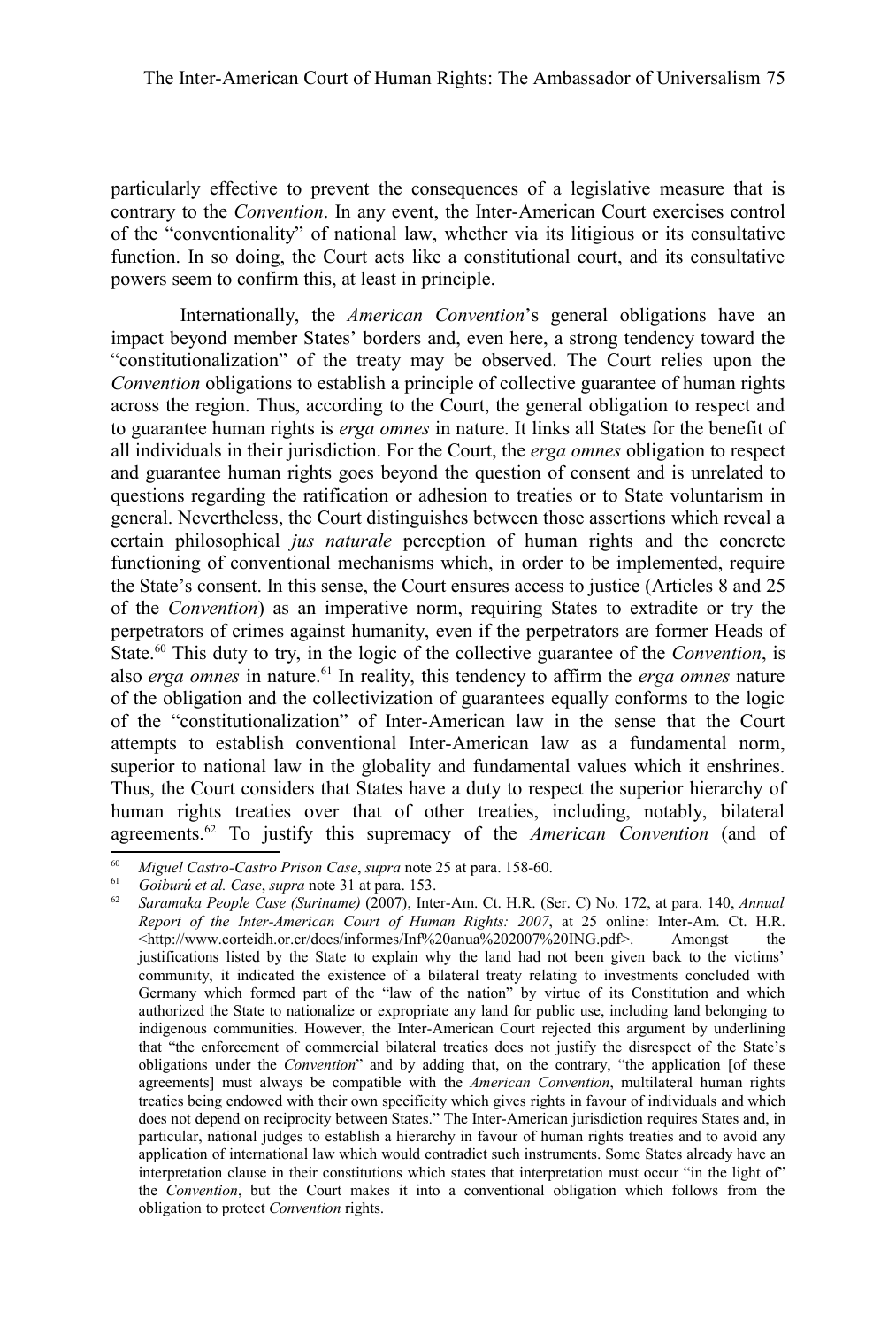international human rights law in general), the Court frequently resorts to the *erga omnes* concept and extends the field of imperative law, considered to be an open category comprising equality and non-discrimination as well as access to justice. Thus, the *American Convention* itself is not far from being established as imperative law.

#### **D. The humanization of Inter-American law**

For the Inter-American Court, the *Convention* rights and freedoms form a systematic whole which responds to a certain balance and dialectical logic. The rights are the threads which make up the fabric of the *Convention*, whose base is made up of the general obligations and whose outlines are the principles of equality and nondiscrimination. The violation of a right has an impact upon the whole and it is the Court's responsibility to re-establish the balance and preserve the system. The centre of this balance is the human being, and it is around the human being that the system is organized and structured. The individual is the source of the protectionist system as the beneficiary of rights and the victim of violations. His role, then, is central as he is both the subject of the law as well as an actor. With this in mind, the individual must be able to benefit from tools which may be used to activate the mechanisms that guarantee his rights and liberties. These tools take the form of the right to access to justice. By providing it, the Inter-American Court of Human Rights has contributed to conceptualizing an Inter-American dimension of justice with regard to human rights. This forms part of the logic according to which the State is nothing more than a fiction composed of individuals and which affirms that every right is aimed fundamentally at the human being and nothing other than the human being. This logic appeared in Politis' *Les nouvelles tendances du droit international* published in 1927, in which he stated that "it would be useless to insist upon it if the haze of sovereignty had not obscured the most fundamental truths<sup>"[63](#page-19-0)</sup> [Author's translation] before pleading for individuals to be given access to international authorities.<sup>[64](#page-19-1)</sup> It is this idea which is implicit in Inter-American jurisprudence and which is expressed in particular by Cançado Trindade.<sup>[65](#page-19-2)</sup> Thus, the Court makes an effort to humanize Inter-American law by placing the individual at the centre of the game. This "humanization" of Inter-American law may be illustrated by two important aspects of the Court's work which again highlight the Inter-American distinctiveness. First, the Court has forged a very broad "right to effective recourse" which constitutes one of the key concepts of Inter-American jurisprudence. Second, in its own procedural law, the Court of San José advocates a liberal conception of justice centred on the individual. This has led it to redefine its own procedural rules in order to permit victims to benefit from access, albeit limited, to the Court.

The right to effective remedy (Article 25(1) of the *Convention*) seeks to

<span id="page-19-0"></span><sup>63</sup> The original text appears as: "serait inutile d'y insister si les brumes de la souveraineté n'avaient pas obscurci les vérités les plus élémentaires."

<span id="page-19-1"></span><sup>64</sup> N. Politis, *Les nouvelles tendances du droit international*, (Paris: Hachette, 1927) at 69, 76-77.

<span id="page-19-2"></span><sup>65</sup> *International Law for Humankind: Towards a New Jus Gentium*, *supra* note [29](#page-9-0) at 285.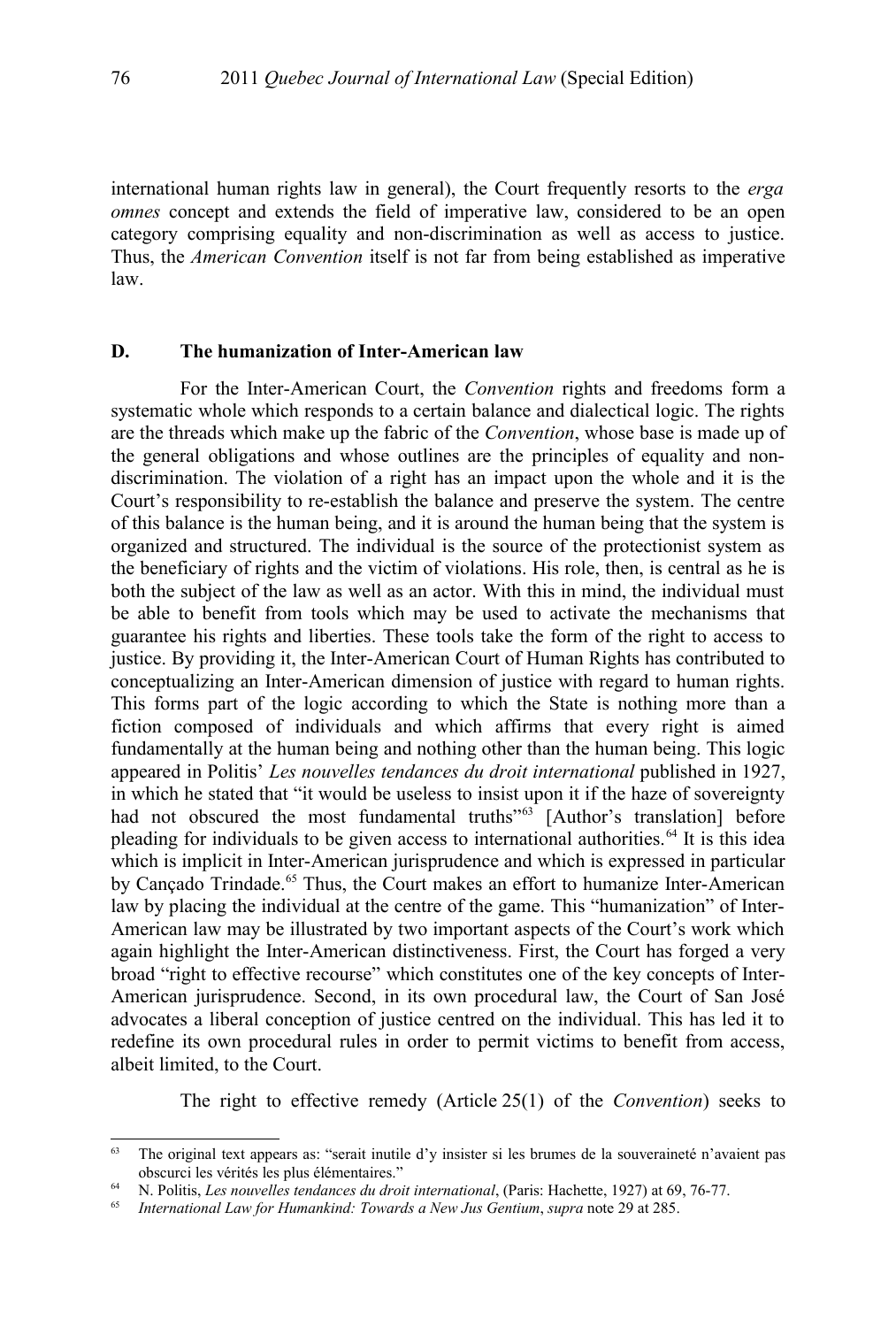protect individuals from violations, including those committed by para-state agents, of those fundamental rights recognized by the Constitution or the law of the State concerned, or by the *Convention*. [66](#page-20-0) In contrast to Article 2(3) of the *International Covenant on Civil and Political Rights*[67](#page-20-1) and Article 13 of the *European Convention on Human Rights*, [68](#page-20-2) which relate to effective recourse against violations of rights included in international instruments (respectively, the *International Covenant* and the *European Convention*), the effective remedy in Article 25(1) of the *American Convention* is enforceable in cases of violations of fundamental rights recognized not only by the *American Convention* but also by national law. Thus, its field of application is distinctly wider than that of the *European Convention* and the *International Covenant*. In practice, this gives Article 25 a veritable autonomy of application. In fact, in order to invoke the article, it is not necessary to demonstrate in advance that a violation of a substantial *Convention* measure has taken place. The characteristics of the recourse in Article 25(1) (simple, prompt, and effective) apply to any recourse aimed at protecting an individual's fundamental rights.<sup>[69](#page-20-3)</sup> The protection offered by this recourse is complemented by the right to *habeas corpus* enshrined in Article 7(6) of the *American Convention* which aims, in the classical sense of the term as it is enshrined in American legal instruments, to guarantee the right of every person deprived of his liberty to address himself to a judge such that the latter may establish the lawfulness of the detention.<sup>[70](#page-20-4)</sup> The Court considers these two guarantees to be fundamental, thus ensuring the protection of *Convention* rights, including the intangible rights listed in Article 27(2) of the *Convention*. For this reason, the Court specifies that *amparo* and *habeas corpus* are indispensable legal guarantees for the

<span id="page-20-0"></span><sup>66</sup> *Habeas Corpus in Emergency Situations (Arts.27(2), 25(1) and 7(6) American Convention on Human Rights)* (1987), Advisory Opinion OC-8/87, Inter-Am. Ct. H.R. (Ser. A) No.8, *Annual Report of the Inter-American Court of Human Rights: 1987*, OEA/Ser.L/V/III.17/doc.13 (1987) [*Habeas Corpus in Emergency Situations*].

<span id="page-20-1"></span><sup>67</sup> *International Coventnant on Civil and Political Rights*, 19 December 1966, 999 U.N.T.S. 171, 6 I.L.M. 368 (entered into force 23 March 1976) [*International Covenant*].

<span id="page-20-2"></span><sup>68</sup> *Convention for the Protection of Human Rights and Fundamental Freedoms*, 4 November 1950, 213 U.N.T.S. 221 at 223, Eur. T.S. 5 (entered into force 3 September 1953) [*European Convention on Human Rights* or *European Convention*].

<span id="page-20-3"></span><sup>&</sup>lt;sup>69</sup> In the majority of Latin America's national legal systems, this type of recourse is referred to as *amparo*. *Amparo* recourse is enshrined at the heart of the constitutional systems in Argentina, Bolivia, Costa Rica, El Salvador, Equador, Guatemala, Honduras, Mexico, Nicaragua, Panama, Paraguay, Peru, Uruguay, and Venezuela. It also exists in Brazil as "*mandado de segurança*", in Chile as "*recurso de protección*", and in Colombia as "*acción de tutela*". On these issues, see C.M. Ayala Corao, "Del Amparo Constitucional al Amparo Interamericano como Institutos para la Protección de los Derechos Humanos" in *Liber Amicorum, Héctor Fix-Zamudio* (San Jose: CIDH, 1998) 341-74. It aims at an extraordinary and exceptional recourse of a constitutional nature against any act emanating from public authorities which is likely to affect the fundamental rights recognized by the Constitution. Given that Article 25 obliges the State to provide for this type of recourse in its domestic law in order to permit individuals to protect themselves against any act which violates their fundamental rights, it is not surprising that the Court deems Article 25 to be a general provision which enshrines the *institution of amparo recourse*. However, *amparo* is one of the recourses aimed at by Article 25, but it would be erroneous to suggest that it is limited to the *amparo* recourse as organized in the domestic legal systems of Latin American States. In fact, Article 25 has its own substantial content and, as such, offers an effective recourse which is additional to existing domestic recourse.

<span id="page-20-4"></span><sup>70</sup> See *Tibi Case (Ecuador)* (2004), Inter-Am. Ct. H.R. (Ser. C) No. 114, at para. 130, *Annual Report of the Inter-American Court of Human Rights: 2004*, OEA/Ser.L/V/III.65/doc.1 (2004) 11 [*Tibi Case*]; *Habeas Corpus in Emergency Situations*, *supra* note [66](#page-20-0) at para. 33.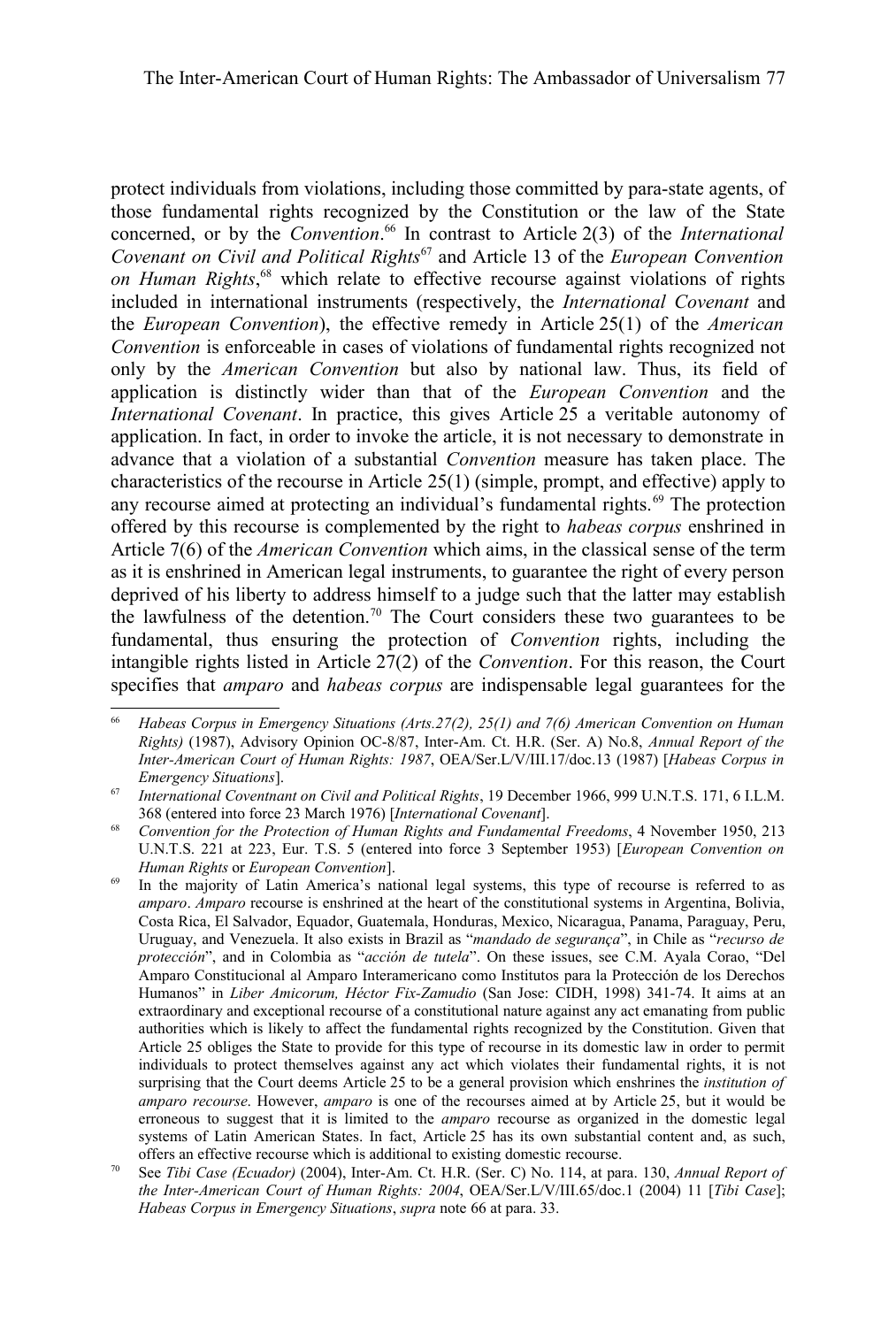protection of all Convention rights, and particularly of the intangible ones, and that they are effectively non-derogable.[71](#page-21-0) In the *Goiburú et al. Case* (2006), the Court was not far from moving from intangible to imperative law.[72](#page-21-1) According to the Court, the right to access to justice for victims of forced disappearances and their next of kin constitutes an imperative norm of international law. This includes investigation and punishment and requires States to extradite the perpetrators of crimes against humanity (such as forced disappearances) or to try them.<sup>[73](#page-21-2)</sup>

While access to justice is established as an imperative norm, it must also be of sufficient quality. The Court ensures this every time it exercises its control. To be considered effective, the recourse enshrined in Article 25(1) must facilitate the clear ascertainment of whether a violation has taken place, and whether measures to remedy the violation may be implemented.<sup>[74](#page-21-3)</sup> The formal recognition of this type of recourse by the Constitution or by State legislation is insufficient.<sup>[75](#page-21-4)</sup> In addition, recourses which are illusory due to a general situation affecting the State or due to the particular circumstances of the case are considered to be ineffective.<sup>[76](#page-21-5)</sup> The

<span id="page-21-0"></span><sup>71</sup> *Habeas Corpus in Emergency Situations*, *ibid*. at para. 35.

<span id="page-21-1"></span><sup>72</sup> *Goiburú et al. Case*, *supra* note [31](#page-9-2) at para.131-32.

<span id="page-21-2"></span><sup>73</sup> *Miguel Castro-Castro Prison Case*, *supra* note [25](#page-8-2) at para. 404. See also *La Cantuta Case (Peru)* (2006), Inter-Am. Ct. H.R. (Ser.C) No. 162, at para. 158-160, *Annual Report of the Inter-American Court of Human Rights: 2006*, at 34 online: Inter-Am. Ct. H.R. <http://www.corteidh.or.cr/docs /informes/20063.pdf>.

<span id="page-21-3"></span><sup>74</sup> *White Van Case*, *supra* note [28](#page-8-5) at para. 164; *Cesti-Hurtado Case (Peru)* (1999) Inter-Am. Ct. H.R. (Ser. C) No. 56, at para. 125, *Annual Report of the Inter-American Court of Human Rights: 1999*, OEA/Ser.L/V/III.47/doc.6 (2000) 20 [*Cesti-Hurtado Case*]; *Bámaca-Velásquez Case No. 70*, *supra* note [19](#page-6-3) at para. 191.

<span id="page-21-4"></span><sup>75</sup> See especially *Juan Humberto Sánchez Case (Honduras)* (2003), Inter-Am. Ct. H.R. (Ser. C) No. 99, at para.1, 21, *Annual Report of the Inter-American Court of Human Rights: 2003*, OEA/Ser.L/V/III.61/doc.1 (2004) 24 [*Juan Humberto Sánchez Case*]; "*Five Pensioners* "*Case.(Peru)* (2003) Inter-Am. Ct. H.R. (Ser. C) No. 98, at para. 126, *Annual Report of the Inter-American Court of Human Rights: 2003*, OEA/Ser.L/V/III.61/doc.1 (2004) 24 [*Five Pensioners Case*]; *Las Palmeras Case (Colombia)* (2001), Inter-Am. Ct. H.R. (Ser. C) No. 90, at para. 58, *Annual Report of the Inter-American Court of Human Rights: 2001*, OEA/Ser.L/V/III.54/doc.4 (2000) 26 [*Las Palmeras Case*]; *Mayagna (Sumo) Awas Tingni Community Case (Nicaragua)* (2001) Inter-Am. Ct. H.R. (Ser. C) No. 79, at para. 111-113, *Annual Report of the Inter-American Court of Human Rights: 2001*, OEA/Ser.L/V/III.54/doc.4 (2000) 29 [*Mayagna (Sumo) Awas Tingni Community Case*]; *Constitutional Court Case (Peru)* (2001), Inter-Am. Ct. H.R. (Ser. C) No. 71, at para. 89-90 and 93, *Annual Report of the Inter-American Court of Human Rights: 2001*, OEA/Ser.L/V/III.54/doc.4 (2000) 19 [*Constitutional Court Case*].

<span id="page-21-5"></span><sup>76</sup> *Baldeón-García Case (Peru)* (2006), Inter-Am. Ct. H.R. (Ser. C) No. 147, at para. 144-45, *Annual Report of the Inter-American Court of Human Rights: 2006*, at 16 online: Inter-Am. Ct. H.R. <http://www.corteidh.or.cr/docs/informes/20063.pdf> [*Baldeón-García Case*]: "Article 25(1) of the *Convention* provides for the obligation of States to guarantee the right of all persons under its jurisdiction to an effective judicial remedy against violations of their fundamental rights. Mere availability of said remedies will not suffice; these remedies must be effective; i.e. they must be suitable to offer results or answers to violations of the rights protected under the *Convention*. This safeguard is one of the cornerstones of the *American Convention* and the democratic Constitutional State itself, as set forth in the *Convention*." See also at para. 145: "To that respect, this Court has stated that any remedy that is illusory due to the general conditions of the country or the specific circumstances of a given case cannot be deemed an effective remedy." See also *Acevedo-Jaramillo Case et al. (Peru)* (2006), Inter-Am. Ct. H.R. (Ser. C) No. 144, at para. 213, *Annual Report of the Inter-American Court of Human Rights: 2006*, at 10 online: Inter-Am. Ct. H.R. <http://www.corteidh.or.cr/docs/informes/20063.pdf>; *López-Álvarez Case (Honduras)* (2006), Inter-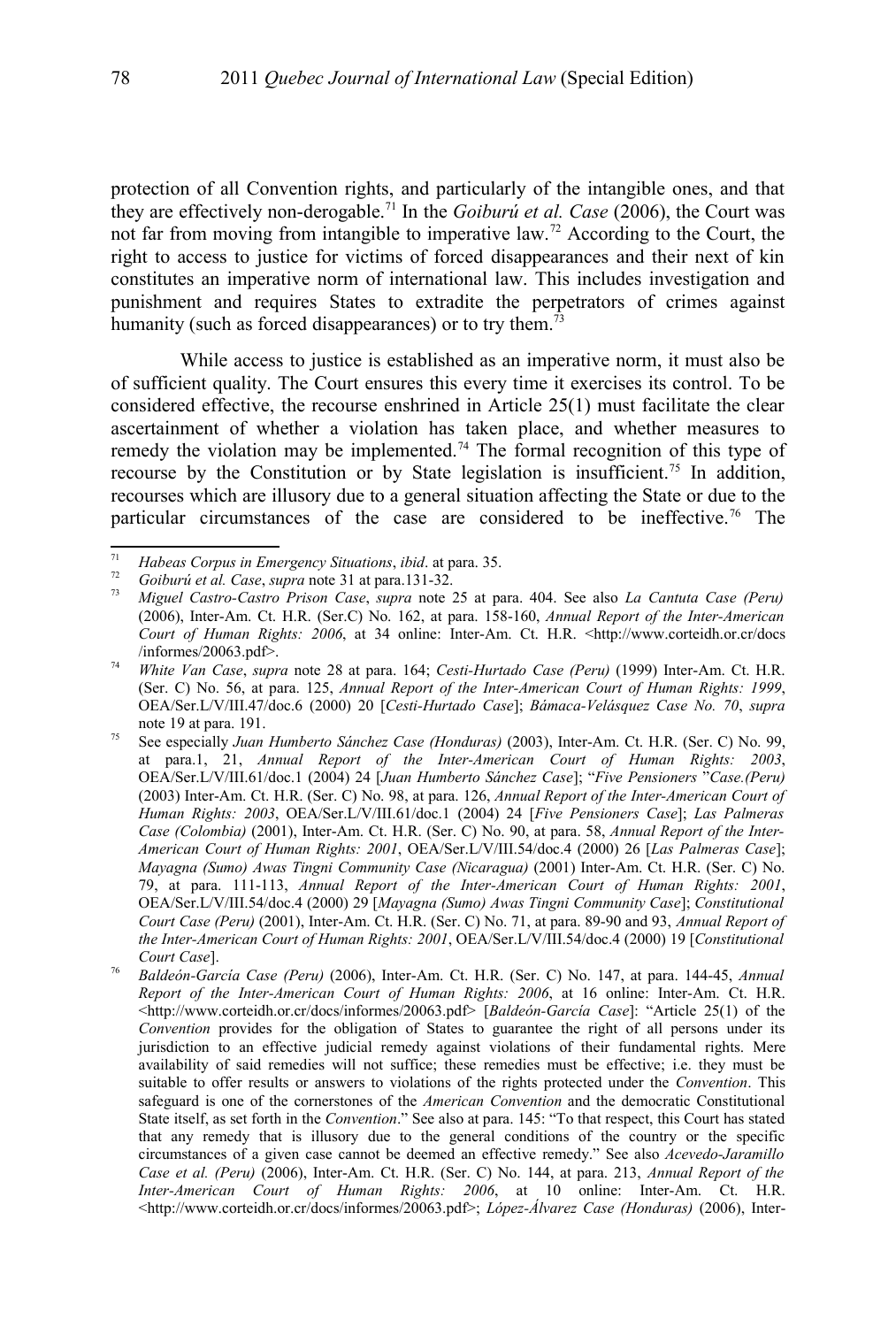Article 25(1) recourse must respect the procedural guarantees of fair trial as defined by Article 8(1) of the *American Convention*. [77](#page-22-0) Linking Article 25 to Article 8(1), the Court considers that the bias and independence of tribunals responsible for dealing with the recourse or of judicial power in general may affect the effectiveness thereof.<sup>[78](#page-22-1)</sup> The denial of justice,<sup>[79](#page-22-2)</sup> unjustified delays in decision-making and obstacles to access to judicial remedy are all elements which are linked to the level of independence and impartiality of the tribunal responsible for dealing with the recourse, and they all but confirm the violation of Article 25, for they affect its effectiveness.<sup>[80](#page-22-3)</sup> Similarly, this is the case in situations in which the alleged victim does not have access, whatever the reason, to legal remedy.<sup>[81](#page-22-4)</sup> The Court will hold that the recourse is illusory and does not satisfy the criterion of effectiveness if the decision is made with unjustified delay. Again, in order to evaluate the reasonableness

Am. Ct. H.R. (Ser. C) No. 141, at para. 137, *Annual Report of the Inter-American Court of Human Rights: 2006*, at 8 online: Inter-Am. Ct. H.R. <http://www.corteidh.or.cr/docs/informes/20063.pdf> [*López-Álvarez Case*]; *García-Asto and Ramírez-Rojas Case (Peru)* (2005), Inter-Am. Ct. H.R. (Ser. C) No. 137, at para. 113, *Annual Report of the Inter-American Court of Human Rights: 2005*, at 13 online: Inter-Am. Ct. H.R. <http://www.corteidh.or.cr/docs/informes/Inf%20anua%202005%20diag %20ingles.indd.pdf>.

<span id="page-22-0"></span><sup>77</sup> *Baldeón-García Case*, *ibid*. at para. 146: "The effective remedy of Article 25 must be processed in accordance with the rules of due process of law contained in Article 8 of the *Convention*. This Article provides that the victims of human rights violations or their next of kin must enjoy ample possibilities of being heard and participating in the related proceedings, in order to clearly establish the facts and the punishment applicable to the perpetrators of those acts, and to seek an appropriate relief." The application of criteria (and qualitative demands) of Article 8(1) to Article  $25(1)$  remedies is not unanimous. Judge Medina Quiroga, current President (since 2008) of the Court, has frequently expressed her scepticism regarding certain aspects of the Inter-American Court's jurisprudence on this issue. She believes that Article 25 enshrines a substantial right – the right to judicial remedy, essentially for the violation of national law – while Article 8 is a procedural provision relating to aspects of trials. She holds that it is erroneous to confuse these two provisions by applying Article 8 to Article 25. In fact, she continues, the "prompt" recourse of Article 25 is likely to require an immediate decision in the hours or days following the litigation, while Article 8's reasonable delay may easily exceed one year. She believes that the Court should enumerate specific criteria in order to evaluate the conditions of the exercise of Article 25. C. Medina Quiroga, Separate opinion annexed to the *19 Tradesmen Case*, *supra* note [32](#page-9-3) at para. 3: "I consider that it is very important to preserve the distinction between the two articles. If we examine Article 25 with the parameters of Article 8 – for example, the reasonable time limit – the meaning of the former article is nullified, because it requires, not a reasonable time limit, which could easily exceed a year in the terms of Article 8, but promptness; namely, resolution within a matter of days probably." We believe that the Article 8 rules, appreciated as part of the procedure as a whole and applied *in concreto*, may be applied to the Article 25 remedy. Thus, it does not seem necessary for the Court to develop specific rules and criteria applicable to the Article 25 remedy. If the matter is urgent, the reasonable delay may be interpreted as necessarily needing to be prompt.

<span id="page-22-1"></span><sup>78</sup> *Habeas Corpus in Emergency Situations*, *supra* note [66](#page-20-0) at para. 24. In this context, see also *Corumbiara v. Brazil* (2004), Inter-Am. Comm. H.R. No. 32/04, *Annual Report of the Inter-American Commission on Human Rights: 2004*, OEA/Ser.L/V/II.122/doc.5 rev. 1 (2005) c. III at para. 261.

<span id="page-22-2"></span><sup>79</sup> See also *Gustavo Carranza v. Argentina* (1997), Inter-Am. Comm. H.R. No. 30/97, *Annual Report of the Inter-American Commission on Human Rights: 1997*, OEA/Ser.L/V/II.98/doc.6 rev. c. III.

<span id="page-22-3"></span><sup>80</sup> *Ivcher Bronstein Case*, *supra* note [13](#page-4-1) at para. 137. See also *Guy Malary v. Haiti* (2002), Inter-Am. Comm. H.R. No. 78/02, *Annual Report of the Inter-American Commission on Human Rights: 2002*, OEA/Ser.L/V/II.117/doc.1 rev. 1 (2003) c. III at para. 57.

<span id="page-22-4"></span><sup>81</sup> *Habeas Corpus in Emergency Situations*, *supra* note [66](#page-20-0) at para. 24; *White Van Case*, *supra* note [28](#page-8-5) at para. 164; *Juan Humberto Sánchez Case*, *supra* note [75](#page-21-4) at para. 121.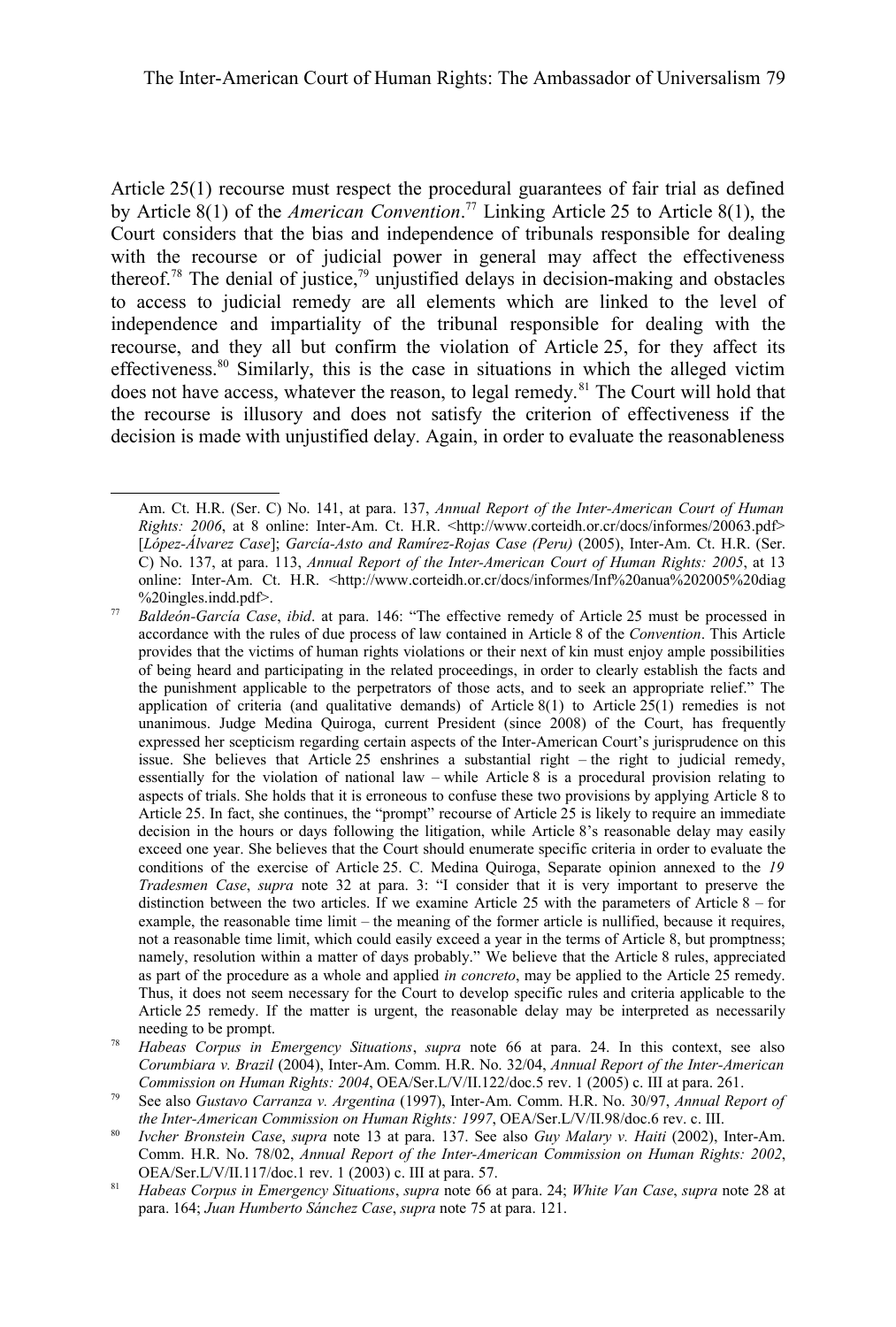of the delay, the Court applies the Article  $8(1)$  principles.<sup>[82](#page-23-0)</sup> The national legal process is scrupulously analysed by the Court, which carries out a "quality control" and evaluates whether the process may be "certified" according to the *Inter-American norm*. [83](#page-23-1)

These assertions of an imperative right to access to justice and these qualitative demands explain why some critics anticipate the emergence of a *right to the truth* from the Court's jurisprudence. When the Commission first invoked the violation of a right to the truth in a case of forced disappearances in 1997, the *Castillo-Páez Case*, [84](#page-23-2) the Court held that this right did not exist in the *American Convention*, although it admitted that it corresponded to a concept which was currently being developed in the Court's doctrine<sup>[85](#page-23-3)</sup> and jurisprudence and which was frequently confused with the State's duty to investigate contentious facts.<sup>[86](#page-23-4)</sup> While refusing to integrate the right to the truth *per se* in its jurisprudence, the Court held that the State had an obligation to investigate the alleged facts at the origin of the violation and that the victim's next of kin had the right to know what had happened to the victim, including where the victim's remains had been disposed of. $87$  The *Bámaca-Velásquez Case* added a new dimension to this *right to the truth*. On the one hand, the Court offered its own analysis in Section XVI ("Right to the truth"), where it was defined as the right of victims or their next of kin to be assured by authoritative bodies that the contentious facts would be investigated and that those responsible would be brought to trial according to Articles 8 and 25 of the *American Convention*. [88](#page-23-6) On the other hand, the right to the truth was now perceived as an indispensable prerequisite of the victims' families' effective access to national and

<span id="page-23-0"></span><sup>82</sup> *Case of the Mayagna (Sumo) Awas Tingni Community*, *supra* note [75](#page-21-4) at para. 134; *Ivcher Bronstein Case*, *supra* note [13](#page-4-1) at para. 137.

<span id="page-23-1"></span><sup>83</sup> See also *"X" and "Z" v. Argentina* (2000), Inter-Am. Comm. H.R. No. 71/00, *Annual Report of the Inter-American Commission on Human Rights: 2000*, OEA/Ser./L/V/II.111/doc.20 rev. (2001) c. III at para. 39: here, the Commission analyzed the conformity of a procedure relating to the execution of a decision concerning the guardianship of a child (taking principles of private international law into account) with the requirements of Articles 8 and 25 of the *American Convention*. See also *Myrna Mack Chang Case*, *supra* note [32](#page-9-3) at para. 164; *Constitutional Court Case*, *supra* note [75](#page-21-4) at para. 96.

<span id="page-23-2"></span><sup>84</sup> *Castillo-Páez Case*, *supra* note [44.](#page-12-2) In a previous case regarding the right of the next of kin of a victim of a forced disappearance to see the State investigate the facts and pursue the perpetrators, the Court had already based itself on Article 8(1) of the *Convention* and Article 1(2) of the *United Nations Declaration for the Protection of All Persons from Enforced Disappearances*, GA Res. 47/133, UNGAOR,  $61<sup>st</sup> Sess.$  UN Doc. A/61/488 (1996), online: OHCHR  $\rightarrow$ http://www2.ohchr.org/english /law/disappearance-convention.htm>. See *Blake Case*, *supra* note [44](#page-12-2) at para. 97.

<span id="page-23-3"></span><sup>&</sup>lt;sup>85</sup> In a 1988 publication on the Inter-American human rights protection system, Rafael Nieto Naria, former President of the Inter-American Court, already refers to "*el derecho a buscar la verdad*" (the right to search for the truth) as a fundamental right. See R. Nieto Navia, *Introducción Al Sistema Interamericano de Protección a los Derechos Humanos* (Cali: Pontificia Universidad Javeriana, 1988) at 14.

<span id="page-23-4"></span><sup>86</sup> *Castillo-Páez Case*, *supra* note [44](#page-12-2) at para. 86.

<span id="page-23-5"></span><sup>87</sup> *Ibid*. at para. 90.

<span id="page-23-6"></span><sup>88</sup> *Bámaca-Velásquez Case No. 70*, *supra* note [19](#page-6-3) at para. 201: "Nevertheless, in the circumstances of the instant case, the right to the truth is subsumed in the right of the victim or his next of kin to obtain clarification of the facts relating to the violations and the corresponding responsibilities from the competent State organs, through the investigation and prosecution established in Articles 8 and 25 of the *Convention*."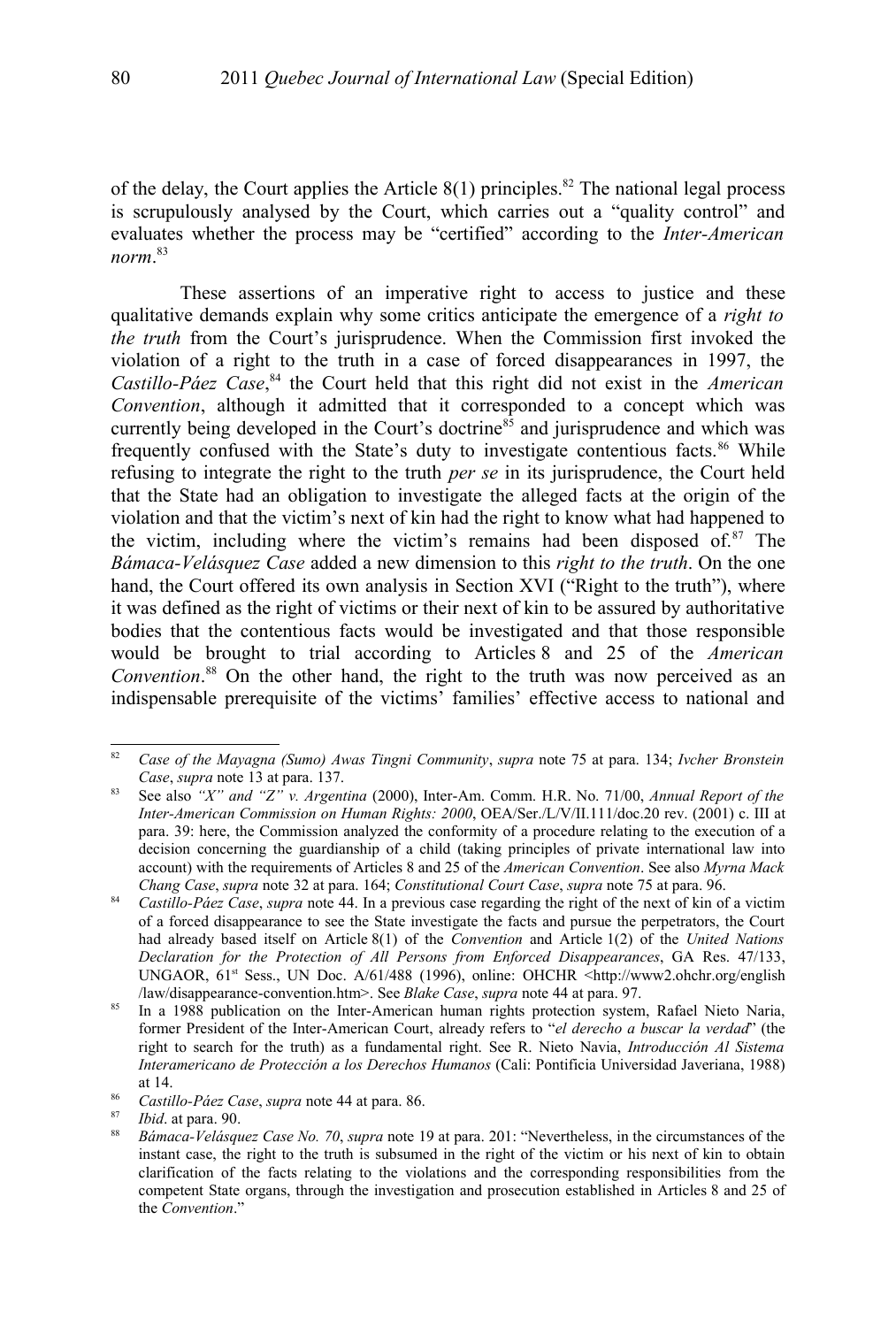international justice.<sup>[89](#page-24-1)</sup> According to the Court, there is no autonomous right to the truth, $90$  but it frequently refers to the concept in cases regarding violent deaths. <sup>[91](#page-24-2)</sup> The right to the truth has a "collective character"[92](#page-25-0) which comprises society's right to access to essential information for the development of democratic systems, as well as an "individual character"<sup>[93](#page-25-1)</sup> comprising the victims' families' right to know what became of their relatives, which is also a form of reparation.<sup>[94](#page-25-2)</sup> Without enshrining the right to the truth as a substantial autonomous right, the Court is inspired by the concept, which serves to emphasize its conception of Inter-American justice as not only individual but also collective justice. This renders it as much a right for victims as an obligation of the State, leading to the investigation of the circumstances of

<span id="page-24-1"></span><sup>89</sup> See Separate opinion annexed to the *Bámaca-Velásquez Case*, *supra* note [20](#page-7-0) at para. 32; *Bámaca-Velásquez Case No. 70*, *ibid.* at para. 200: "As has already been established in this judgment […], several judicial remedies were attempted in this case to identify the whereabouts of Bámaca Velásquez. Not only were these remedies ineffective but, furthermore, high-level State agents exercised direct actions against them in order to prevent them from having positive results. These obstructions were particularly evident with regard to the many exhumation procedures that were attempted; to date, these have not permitted the remains of Efraín Bámaca Velásquez to be identified […]. It is undeniable that this situation has prevented Jennifer Hanbury and the victim's next of kin from knowing the truth about what happened to him."

<span id="page-24-0"></span>However, the Court suggests that, strictly legally, the question of the right to the truth is included in the obligations of Articles 8 and 25 of the *Convention*. *Bámaca-Velásquez Case No. 70*, *ibid.* at para. 201- 202. Similarly, see *Barrios Altos Case*, *supra* note *[53](#page-16-0)* at para. 49; *Pueblo Bello Massacre Case (Colombia)* (2006), Inter-Am. Ct. H.R. (Ser. C) No. 140, at para. 219, *Annual Report of the Inter-American Court of Human Rights: 2006*, at 7 online: Inter-Am. Ct. H.R. <http://www.corteidh.or.cr/docs/informes/20063.pdf>; *Blanco-Romero et al. Case (Venezuela)* (2005), Inter-Am. Ct. H.R. (Ser. C) No. 138, at para. 62, *Annual Report of the Inter-American Court of Human Rights: 2005*, at 20 online: Inter-Am. Ct. H.R. <http://www.corteidh.or.cr/docs/informes/Inf<sup>y</sup>/<sub>20</sub>anua %202005%20diag%20ingles.indd.pdf> [*Blanco-Romero et al. Case*]: "The Court does not consider the right to know the truth to be a separate right enshrined in Articles 8, 13, 25 and 1(1) of the *Convention*, as alleged by the representatives, and, accordingly, it cannot find acceptable the State's acknowledgement of responsibility on this point. The right to know the truth is included in the right of the victim or of the victim's next of kin to have the relevant State authorities find out the truth of the facts that constitute the violations and establish the relevant liability through appropriate investigation and prosecution."

<span id="page-24-2"></span><sup>91</sup> *Serrano-Cruz Sisters Case (El Salvador)* (2005), Inter-Am. Ct. H.R. (Ser. C) No. 120, at para. 62, *Annual Report of the Inter-American Court of Human Rights: 2005*, at 23 online: Inter-Am. Ct. H.R. <http://www.corteidh.or.cr/docs/informes/Inf%20anua%202005%20diag%20ingles.indd.pdf> [*Serrano-Cruz Sisters Case*] : "The Court has also referred on many occasions to the right of the next of kin of the alleged victims to know what happened and who was responsible for the respective facts. The Court has reiterated that everyone, including the next of kin of the victims of serious human rights violations, has the right to know the truth. Consequently, the next of kin of the victims, and society as a whole, must be informed of everything that happened in relation to the said violations. International human rights law has been developing this right to the truth; when it is recognized and exercised in a specific situation, it constitutes an important measure of reparation. Therefore, in this case, the right to know the truth gives rise to an expectation of the next of kin of the alleged victims that the State must satisfy." See also *Baldeón-García Case*, *supra* note [76](#page-21-5) at para. 139; *Durand and Ugarte Case (Peru)* (2000), Inter-Am. Ct. H.R. (Ser. C) No. 68, *Annual Report of the Inter-American Court of Human Rights: 2000*, OEA/Ser.L/V/III.50/doc.4 (2000) 26; *Street Children Case No. 63*, *supra* note [24;](#page-8-1) *Neira-Alegría et al. Case (Peru)* (1995), Inter-Am. Ct. H.R. (Ser. C) No. 20, *Annual Report of the Inter-American Court of Human Rights: 1995*, OEA/Ser.L/V/III.33/doc.4 (1996) 41. See also J.E. Méndez, "Derecho a la verdad frente a las graves violaciones a los Derechos Humanos" in M. Abregú, ed., *La Aplicación de los Tratados sobre Derechos Humanos por los Tribunales locales* (Buenos Aires: CELS, 1997) 517. On the right to the truth, see also the comments and summary by A. A. Cançado Trindade, Separate opinion annexed to the *Blanco-Romero et al. Case*, *supra* note [90](#page-24-0)*.*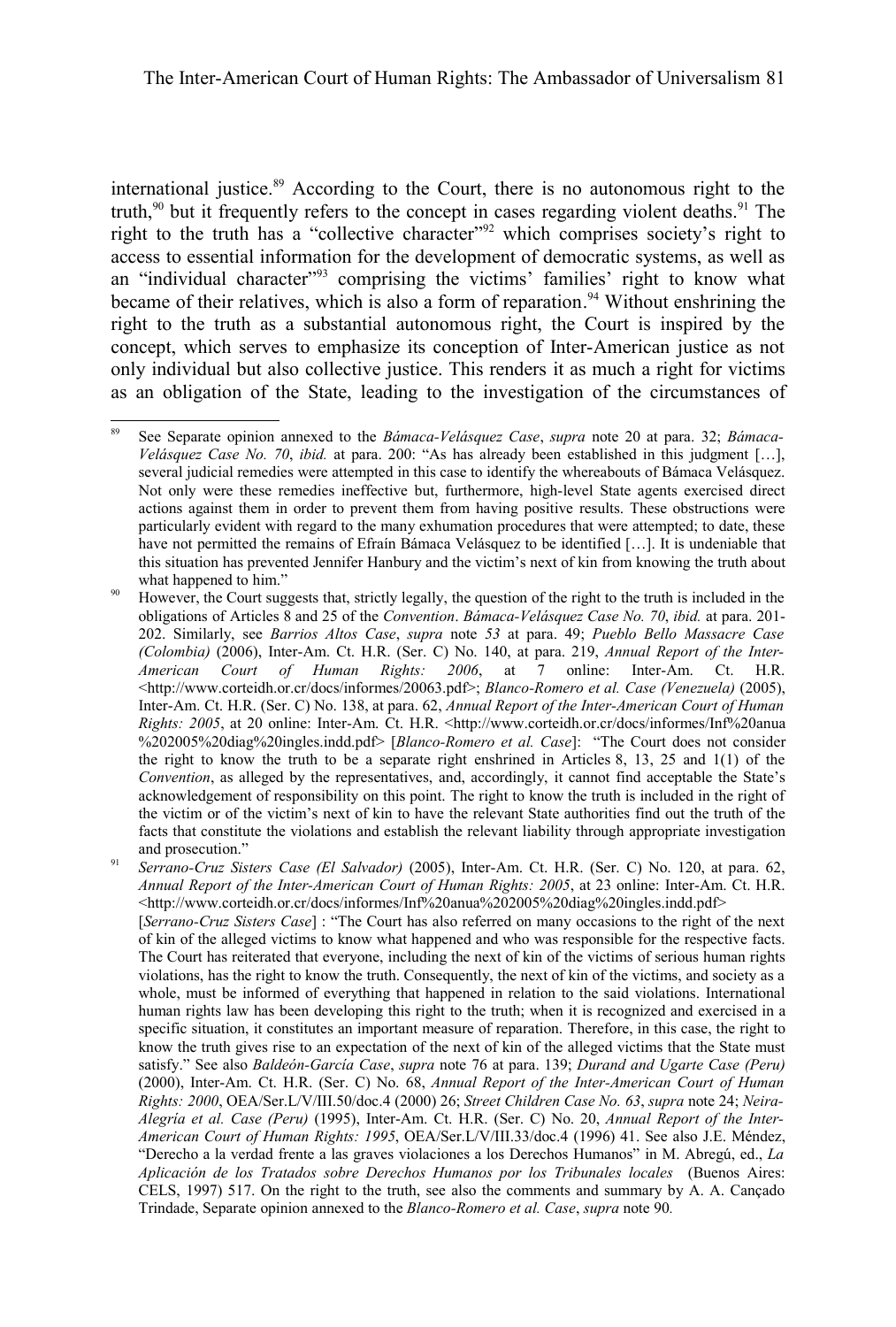violations.

This humanization logic guides the Court in the Inter-American contentious context itself. Access to justice does not end before the national judge, and the Court, or at least a number of its members, seem to regret that victims of Convention violations do not have direct access to the Court, as they currently do in the European system. Only the Commission and States themselves may refer matters to the Court (Article 61(1) of the *Convention*). In order to confer *locus standi* to victims, the *Convention* would have to be amended, which is no simple feat given that such an amendment would be passionately contested by some States. Failing this, the Court has once again been forced to design its own procedural mechanism in order to place the victim at the centre of the process, as far as is possible. This initially occurred informally,<sup>[95](#page-25-3)</sup> and later in a more regulated manner (i.e., the rule adopted by the Court in 2000 which entered into force on 1 June 2001). The Court conferred *locus standi* to the victims, permitting them to now defend their own positions and claims, which may differ from those of the Inter-American Commission. The Court thereby clearly shows its desire for openness and demonstrates its legal position (on the issue of *locus standi*) and its political position on the role of Inter-American justice, justice which seems to protect an ever greater number of individuals. The Inter-American Court is now obliged to hear mass litigation cases, accounting for hundreds of victims of massacres, violence, expropriations, and so on.<sup>[96](#page-25-4)</sup> This same "humanization" logic appears in the provisional measures mechanism which the Court frequently applies to benefit an ever greater number of threatened individuals or groups. In some decisions, the Court has extended the benefit of provisional measures to apply to all those working within specific non-governmental organizations, all those belonging to a particular community,  $97$  and to all detainees of a particular penitentiary,  $98$  without requiring that every individual beneficiary be specified by name.<sup>[99](#page-25-7)</sup> The Inter-

<span id="page-25-0"></span><sup>92</sup> See e.g. *Mapiripán Massacre Case*, *supra* note [32](#page-9-3) at para. 298; *Carpio-Nicolle et al.Case (Guatemala)* (2004), Inter-Am. Ct. H.R. (Ser. C) No. 117, at para. 128, *Annual Report of the Inter-American Court of Human Rights: 2004*, OEA/Ser.L/V/III.65/doc.1 (2004) 10 [*Carpio-Nicolle et al.Case*]; *Myrna Mack Chang Case*, *supra* note [32](#page-9-3) at para. 274; *Trujillo-Oroza Case (Bolivia)* (2002), Inter-Am. Ct. H.R. (Ser. C) No. 92, at para. 114, *Annual Report of the Inter-American Court of Human Rights: 2002*, OEA/Ser.L/V/III.57/doc.5 (2003) 21 [*Trujillo-Oroza Case*].

<span id="page-25-1"></span><sup>93</sup> See e.g. *Gómez-Paquiyauri Brothers Case*, *supra* note [34](#page-10-1) at para. 229-30; *Molina-Theissen Case*, *supra* note [35](#page-10-2) at para. 80-81; "*Street Children*" *(Villagrán-Morales et al) Case (Guatemala)* (2001), Inter-Am. Ct. H.R. (Ser. C) No. 77, at para. 100, *Annual Report of the Inter-American Court of Human Rights: 2001*, OEA/Ser.L/V/III.54/doc.4 (2000) 22 [*Street Children Case No. 77*].

<span id="page-25-2"></span><sup>94</sup> *Bámaca-Velásquez Case No. 70*, *supra* note [19](#page-6-3) at para. 197.

<span id="page-25-3"></span><sup>95</sup> See *International Law For Humankind: Towards a New Jus Gentium*, *supra* note [29](#page-9-0) at 305.

<span id="page-25-4"></span><sup>96</sup> See e.g. *Miguel Castro-Castro Prison Case*, *supra* note [25.](#page-8-2)

<span id="page-25-5"></span><sup>97</sup> *Matter of the Peace Community of San José de Apartadó regarding Colombia* (2000), Provisional Measures, Inter-Am. Ct. H.R. (Ser.E) Order of 24 November 2000, *Annual Report of the Inter-American Court of Human Rights: 2000*, OEA/Ser.L/V/III.50/doc.4 (2000) 35 [*Matter of the Peace Community of San José de Apartadó regarding Colombia*].

<span id="page-25-6"></span><sup>98</sup> *Matter of Urso Branco Prison regarding Brazil* (2002), Provisional Measures, Inter-Am. Ct. H.R. (Ser.E) Order of 18 June 2002, *Annual Report of the Inter-American Court of Human Rights: 2002*, OEA/Ser.L/V/III.57/doc.5 (2003) 25.

<span id="page-25-7"></span><sup>99</sup> However, in its resolution *Matter of Haitians and Dominicans of Haitian-origin in the Dominican Republic regarding Dominican Republic*, the Court limited the benefit of provisional measures whose adoption it ordered to only the named individuals and explicitly refused to protect people who could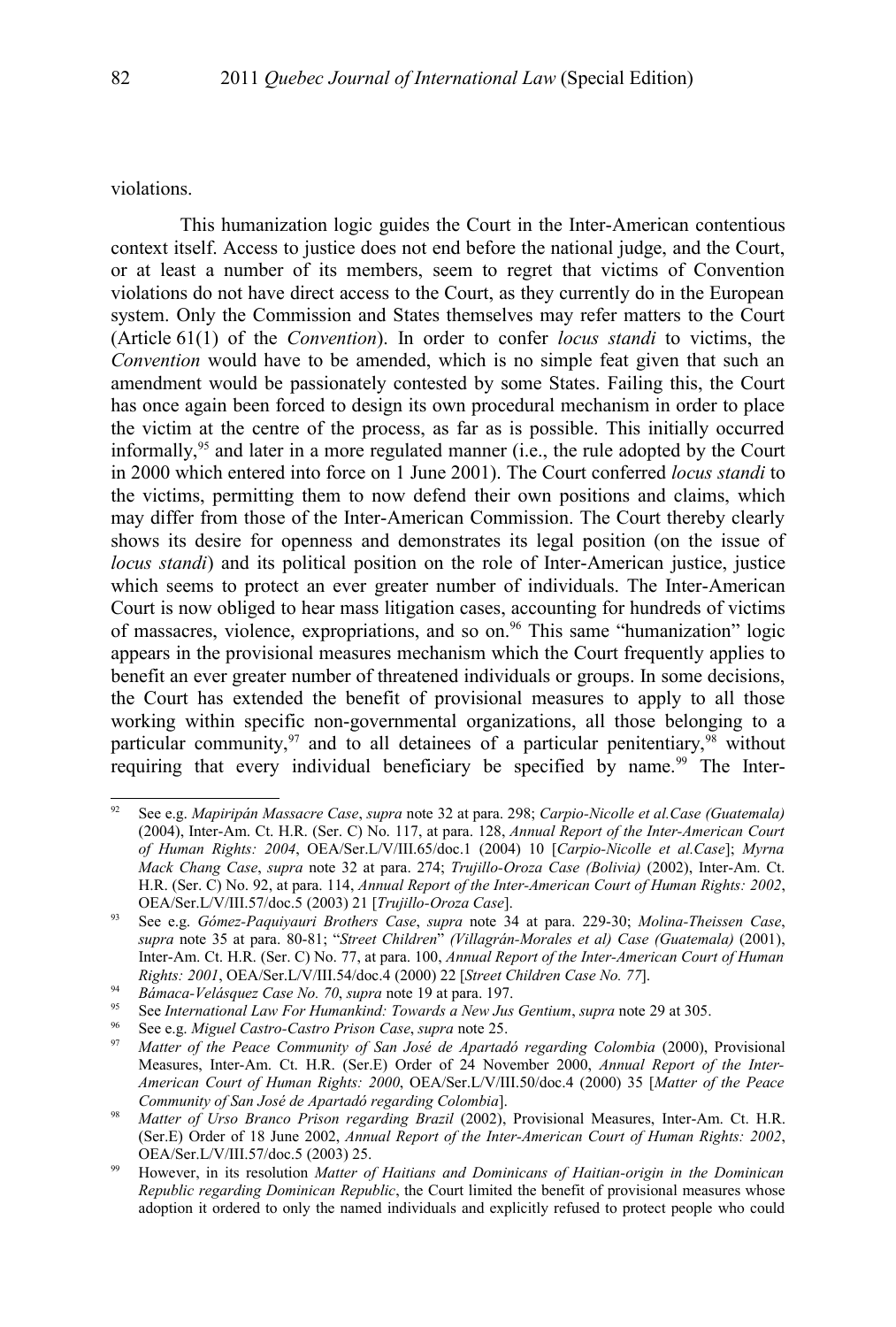American Court uses provisional measures as a method of preventive jurisdictional guarantee. The objective is not only to maintain the status quo in waiting for the authority's results, but to effectively protect human rights.[100](#page-26-0) The humanization of Inter-American law, then, takes the form of this very extensive conception of justice which, according to the Court, must effectively and concretely protect threatened individuals and offer them useful and effective recourse in the case of a violation.

#### **E. The "moralization" of Inter-American law**

The final aspect of Inter-American distinctiveness which merits analysis is its "moralization", which is a large part of the criminalization and humanization dynamics of Inter-American law, and to a lesser extent is part of the constitutionalization dynamic as well. It must be analysed in the context of the reparative duties which the Court imposes upon the State.

Article 63(1) of the *American Convention* authorizes the Court, when it establishes that a *Convention* right or freedom has been violated, to order that the wronged party be guaranteed the right to benefit from the infringed right or freedom. In addition, it may order the reparation of the consequences of the measure or of the situation at the origin of the violation, as well as the payment of a just sum to the injured party. The term "reparation" is generic and covers a number of methods applied in different situations as well as various types of damages.<sup>[101](#page-26-1)</sup> According to the

not be clearly identified. In this case, the government of the Dominican Republic carried out a policy of collective expulsion of Haitians and Dominicans of Haitian origin living in its territory. The Commission estimated the number of expulsions and deportations that took place in November 1999 at 20,000. It was materially impossible for the Commission to identify each potential victim of this policy. Recognizing that the management of the migratory policy lay with the Dominican State, the Court could, by referring to the provisional measure mechanism, order the suspension of the expulsion of Haitian immigrants. It is true that it is difficult to imagine the Court ordering the adoption of provisional measures aimed at the protection of a large and abstract category of persons against potential violations. The limit designated by the Court in this case seemed to be that of concrete and determinable cases. The mechanism of provisional measures risks, by default, being diverted from its initial objective and could lead to the calling into question of global policies developed by certain States such as, for example, the access to health services for AIDS carriers or measures relating to immigration policies. *Matter of Haitians and Dominicans of Haitian-origin in the Dominican Republic regarding Dominican Republic* (2000), Inter-Am. Ct. H.R. (Ser. E), Provisional Measures, Order or 7 August 2000, *Annual Report of the Inter-American Court of Human Rights: 2000*, OEA/Ser.L/V/III.50/doc.4 (2000) 28.

<span id="page-26-0"></span><sup>100</sup> *Matter of the Peace Community of San José de Apartadó regarding Colombia*, *supra* note [97.](#page-25-5)

<span id="page-26-1"></span>See especially F.H. Paolillo, "Derechos Humanos y Reparación (con especial referencia al sistema interamericano)" in *Amicorum Liber Hector Gros Espiell* (Bruxelles: Bruylant, 2001) 983; Albrecht Randelzhofer and Christian Tomuschat, eds., *State Responsibility and the Individual: Reparation in Instances of Grave Violations of Human Rights* (The Hague: Martinus Nijhoff, 1999); W.M. Reisman, "Compensation for Human Rights Violations: The Practice of the Past Decade in the Americas" in Albrecht Randelzhofer and Christian Tomuschat, eds., *State Responsibility and the Individual: Reparation in Instances of Grave Violations of Human Rights* (The Hague: Martinus Nijhoff, 1999) 63; Dinah Shelton, "Reparations in the Inter-American System" in David Harris & Stephen Livingstone, eds., *The Inter-American System of Human Rights* (Oxford: Clarendon Press, 1998) 151; Monica Pinto, "La réparation dans le système interaméricain des droits de l'homme, à propos de l'arrêt *Aloeboetoe*" (1996) 42 A.F.D.I. 733; P. Frumer, "La réparation des atteintes aux droits de l'homme internationalement protégés" (1996) 27 Revue Trimestrielle des Droits de l'Homme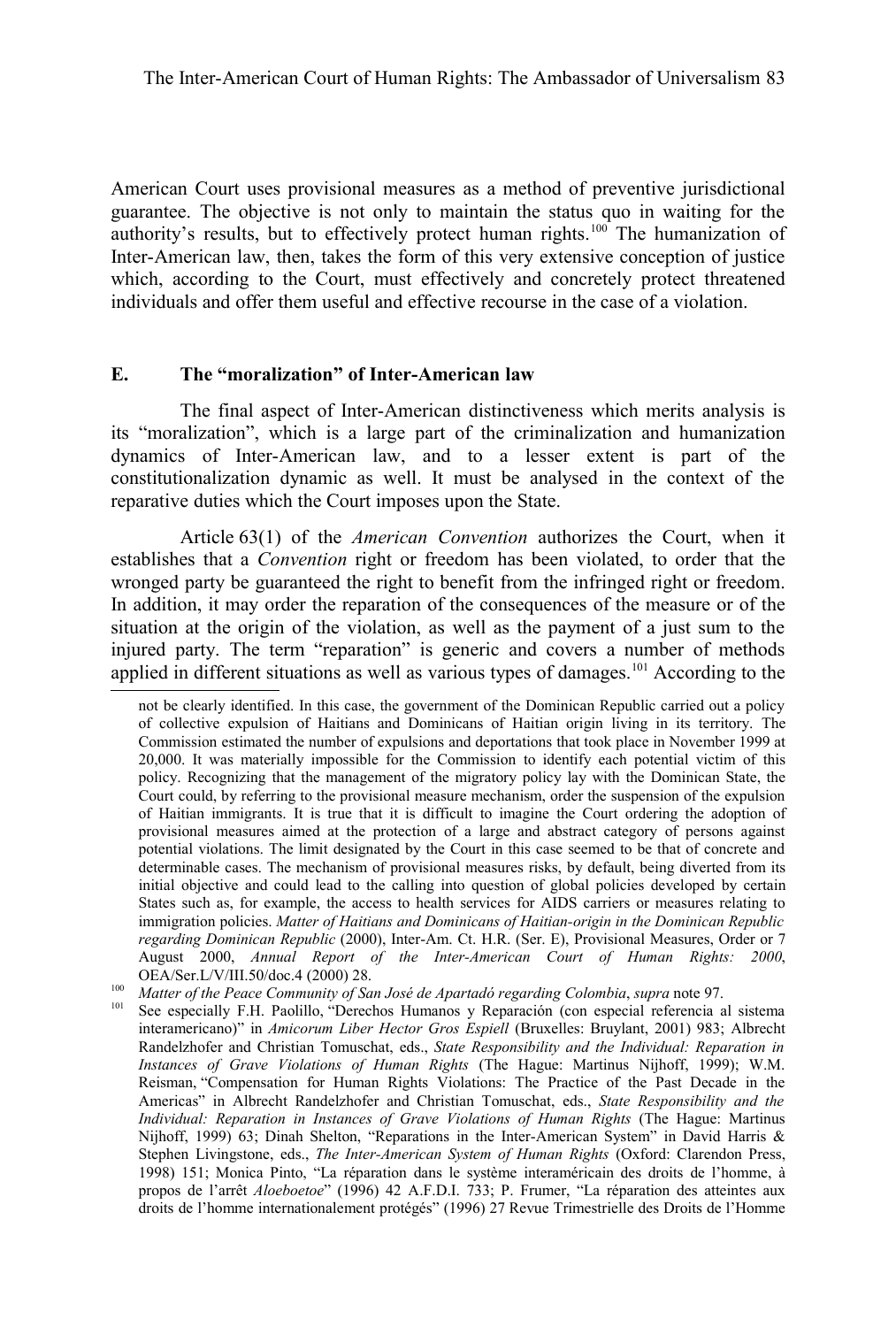Court, all aspects of reparation obligations ordered by international tribunals are governed by international law.[102](#page-27-1) Under no circumstances may the State invoke its national law to modify the extent, nature, terms, or status of the beneficiaries of the reparation.<sup>[103](#page-27-0)</sup> According to the Court, Article  $63(1)$  enshrines only one fundamental customary rule at the heart of contemporary international law regarding State responsibility:[104](#page-27-2) the commission of a wrongful act contrary to international law attributed to the State engages that State's international responsibility which, by extension, implies the duty to compensate and to put an end to the violation's consequences.<sup>[105](#page-27-3)</sup> In other words, the violation of an international obligation gives rise to a new obligation which consists in having to repair the damage caused.[106](#page-27-4) This necessarily implies that in order to impose reparatory measures, the Court must first establish a violation which is attributable to the State and which engages its international responsibility. This conventional prerogative which authorises the Court to order reparatory measures has led it to develop an original and ambitious jurisprudence which forms an autonomous reparatory system. The beneficiaries of these reparations include not only the direct victims of violations, but also those who have suffered their extended consequences. In order to identify these individuals, and to determine the extent of the damage that is to be compensated, the Court considers the emotional bonds linking relatives to the victim.<sup>[107](#page-27-5)</sup> The Inter-American Court interprets *relative* liberally. In the *Myrna Mack Chang Case*, the Court held that the

<sup>329;</sup> Scott Davidson, "Remedies for Violations of the American Convention on Human Rights" (1995) 44 I.C.L.Q. 405.

<span id="page-27-1"></span><sup>102</sup> C*astillo-Páez Case*, *supra* note [44](#page-12-2) at para. 49; *Garrido and Baigorria Case*, *supra* note [44](#page-12-2) at para. 42; *White Van Case*, *supra* note [28](#page-8-5) at para. 77.

<span id="page-27-0"></span><sup>103</sup> *Maritza Case (Guatemala)* (2003), Inter-Am. Ct. H.R. (Ser. C) No. 103, at para. 143, *Annual Report of the Inter-American Court of Human Rights: 2003*, OEA/Ser.L/V/III.61/doc.1 (2004) 22 [*Maritza Case*]; *Bulacio Case*, *supra* note [54](#page-16-1) at para. 72; *Juan Humberto Sánchez Case*, *supra* note 75 at para. 149; *Cantos Case (Argentina)* (2002), Inter-Am. Ct. H.R. (Ser. C.) No. 97, at para. 68, *Annual Report of the Inter-American Court of Human Rights: 2002*, OEA/Ser.L/V/III.57/doc.5 (2003) 23; *Las Palmeras Case*, *supra* note [75](#page-21-4) at para. 38; *El Caracazo Case (Venezuela)* (2002), Inter-Am. Ct. H.R. (Ser. C) No. 95, at para. 77, *Annual Report of the Inter-American Court of Human Rights: 2002*, OEA/Ser.L/V/III.57/doc.5 (2003) 28; *Hilaire, Constantine and Benjamin et al.*, *supra* note [4](#page-1-3) at para. 203; *Trujillo-Oroza Case*, *supra* note [92](#page-25-0) at para. 61; *Bámaca-Velásquez Case (Guatemala)* (2002), Inter-Am. Ct. H.R., (Ser. C) No. 91, at para. 39, *Annual Report of the Inter-American Court of Human Rights: 2002*, OEA/Ser.L/V/III.57/doc.5 (2003) 20 [*Bámaca-Velásquez Case No. 91*]; *Cantoral-Benavides Case (Peru)* (2001), Inter-Am. Ct. H.R. (Ser. C) No. 88, at para. 41, *Annual Report of the Inter-American Court of Human Rights: 2001*, OEA/Ser.L/V/III.54/doc.4 (2000) 32 [*Cantoral-Benavides Case*]; *Cesti-Hurtado Case*,, *supra* note 74 at para. 34; *Street Children Case No. 77*, *supra* note [91](#page-24-2) at para. 61; *White Van Case*, *supra* note [28](#page-8-5) at para. 77; *Blake Case*, *supra* note [44](#page-12-2) at para. 32; *Castillo-Páez Case*, *supra* note [44](#page-12-2) at para. 49; *Garrido and Baigorria Case*, *supra* note [44](#page-12-2) at para. 42.

<span id="page-27-2"></span><sup>104</sup> *Baldeón-García Case*, *supra* note [76](#page-21-5) at para. 175; *Blake Case, supra* note [44](#page-12-2) at para. 33; *Usine de Chorzów Case (Germany v. Poland)* (1928)*,* P.C.I.J. (Ser. A) No.17, at 29; *Reparation for Injuries Suffered in the Service of the United Nations Case*, Advisory Opinion, [1949] I.C.J. Rep. 174 at para. 184; jurisprudence cited especially in *Velásquez-Rodríguez Case*, *supra* note [27](#page-8-4) at para. 25.

<span id="page-27-3"></span><sup>105</sup> *Maritza Case*, *supra* note [103](#page-27-0) at para. 142; *Bulacio Case*, *supra* note [54](#page-16-1) at para. 71; *Juan Humberto Sánchez Case*, *supra* note [75](#page-21-4) at para. 148; *Five Pensioners Case*, *supra* note [75](#page-21-4) at para. 174; *Blake Case*, *ibid*. at para. 33.

<span id="page-27-4"></span><sup>106</sup> *Maritza Case*, *ibid*. at para. 141; *Bulacio Case*, *supra* note [54](#page-16-1) at para. 70; *Juan Humberto Sánchez Case*, *ibid*. at para. 147; *Five Pensioners Case*, *ibid*. at para. 173.

<span id="page-27-5"></span><sup>107</sup> *Maritza Case*, *ibid*. at para. 149; *Myrna Mack Chang Case, supra* note [32](#page-9-3) at para. 264; *Bulacio Case*, *ibid*. at para. 98; *Juan Humberto Sánchez Case*, *ibid*. at para. 175; *Las Palmeras Case*, *supra* note [75](#page-21-4) at para. 54-55.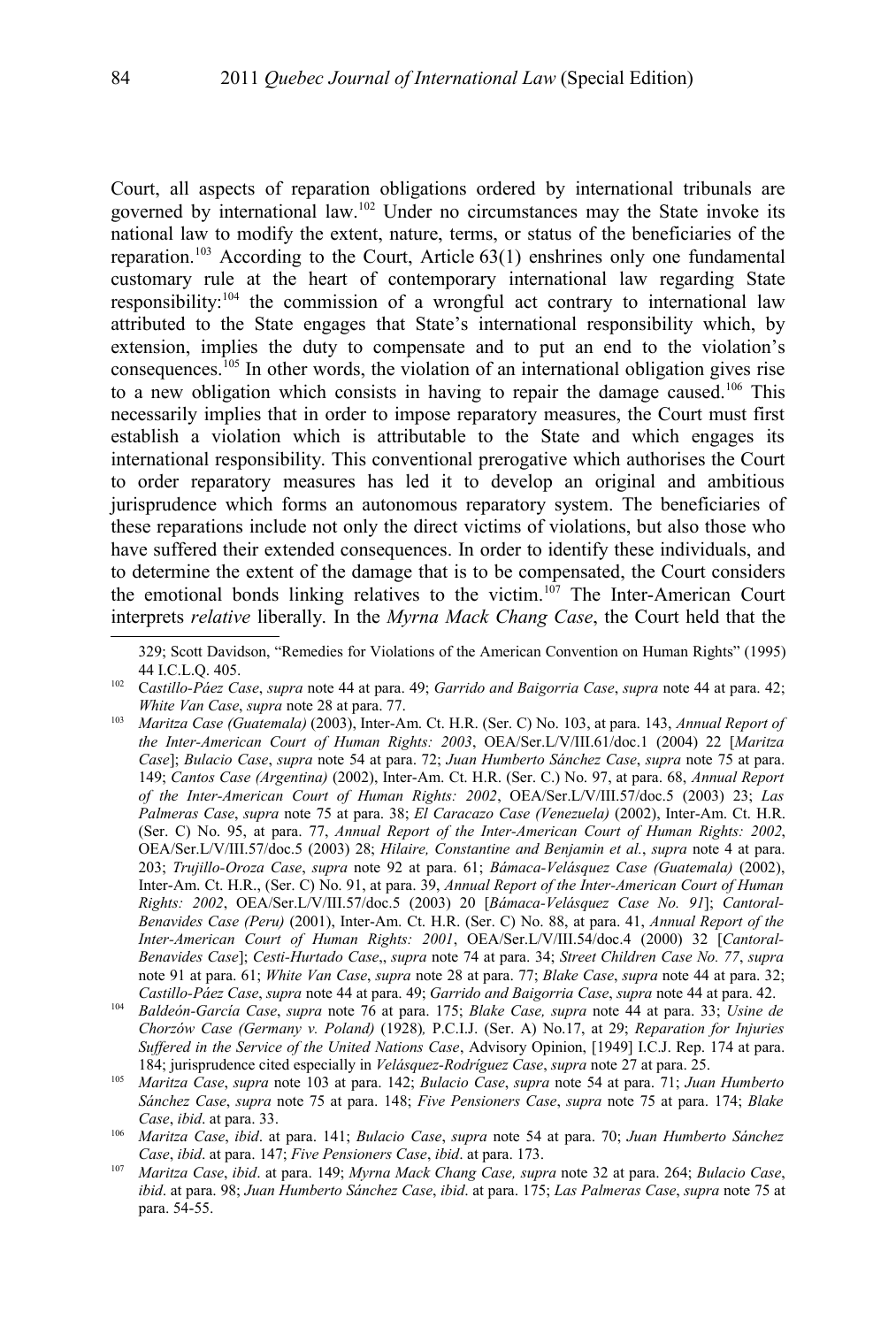victim's cousin could be considered to be her brother by taking into account the fact that the cousin had been brought up by the Mack Chang family as one of their own.<sup>[108](#page-28-0)</sup> In the *Bulacio Case*, the victim's paternal grandmother was also recognized as a beneficiary of compensation.[109](#page-28-1) Further, in *Carpio-Nicolle et al. Case*, the Court treated one of the victim's employees as his daughter by taking into account the fact that Mr. Carpio Nicolle was "like a father to her".<sup>[110](#page-28-2)</sup>

However, in *Aloeboetoe et al. Case*, the Commission argued that, in traditional Saramaca society, a person is not only a member of a family but also of the village community and of a tribal group. According to the Commission, the *villagers*<sup>[111](#page-28-3)</sup> constituted a family in itself, implying that damage caused to one of the villagers would affect the whole community.<sup>[112](#page-28-4)</sup> The Court refused to accept this argument, holding that every individual, in addition to being a family member and a citizen of a State, is generally also a member of an intermediate community. Nevertheless, this does not prevent a community from claiming compensation for damage it has suffered directly,<sup>[113](#page-28-5)</sup> as was the case in later judgments.<sup>[114](#page-28-6)</sup> In applying this liberal interpretation of *relative*, the Court attempts to benefit the victim's entire family circle with reparatory measures and gives responsibility to the violating State with regard to the violation's consequences. The reparation may consist of returning the situation to its original state, where this is possible, or of compensation or *measures of satisfaction*. It is in this type of measure that the moralization of Inter-American law becomes most apparent. The *measures of satisfaction* facilitate the reparation of non-pecuniary loss,<sup>[115](#page-28-7)</sup> in addition to possible compensation. The Court maintains that the judgment detailing the violation itself and the State's recognition of its responsibility are forms of reparation of non-pecuniary loss.[116](#page-28-8) For example, in *Cantos v. Argentina*, the Court ordered the State to abstain from asking the victim to pay disproportionate costs amounting to 140,000,000 USD. It held that the judgment

<span id="page-28-0"></span><sup>108</sup> *Myrna Mack Chang Case, ibid*. at para. 244.

<span id="page-28-1"></span><sup>109</sup> *Bulacio Case*, *supra* note [54](#page-16-1) at para. 79.

<span id="page-28-2"></span><sup>110</sup> *Carpio-Nicolle et al. Case*, *supra* note [92](#page-25-0) at para. 98: "Karen Fischer, former daughter-in-law of the victim, Jorge Carpio Nicolle, shall also be the beneficiary of reparation equal to that of a daughter of Mr. Carpio Nicolle, since it was proved that, emotionally, she was like [a] daughter for the victim and that she had worked at his side from when she was young […]. In addition, Mrs. Fischer furthered Mr. Carpio Nicolle's judicial proceeding during several years, so that she endured threats and an attack on her life [...]. It has equally been proved that Mrs. Fischer's children, Daniela and Rodrigo Carpio Fischer, were very affected by the death of their grandfather, Mr. Carpio-Nicolle […], and had close ties to him. Subsequently, Mrs. Fischer and her two children were forced to go into exile".

<span id="page-28-3"></span><sup>111</sup> "Aldeanos" in the original text. *Aloeboetoe et al. Case*, *supra* note [23](#page-8-0) at para. 83.

<span id="page-28-4"></span><sup>112</sup> *Ibid*. at para. 83.

<span id="page-28-5"></span><sup>113</sup> *Ibid*. See also: *Case of the Mayagna (Sumo) Awas Tingni Community*, 2001 Inter-Am. Ct. H.R.

<span id="page-28-6"></span><sup>114</sup> *Yatama Case (Nicaragua)* (2005), Inter-Am. Ct. H.R. (Ser. C) No. 127, *Annual Report of the Inter-American Court of Human Rights: 2005*, at 9 online: Inter-Am. Ct. H.R. <http://www.corteidh.or.cr /docs/informes/Inf%20anua%202005%20diag%20ingles.indd.pdf>; *Moiwana Community Case*, *supra* note [16.](#page-6-0)

<span id="page-28-7"></span><sup>115</sup> On satisfaction, see Pierre André Bissonnette, *La satisfaction comme mode de réparation en droit international* (Genève : Annemasse, 1952).

<span id="page-28-8"></span><sup>116</sup> *Baldeón-García Case*, *supra* note 76 at para. 189; *Maritza Case*, *supra* note [103](#page-27-0) at para. 166; *Bulacio Case*, *supra* note [54](#page-16-1) at para. 96; *Juan Humberto Sánchez*, *supra* note [75](#page-21-4) at para. 172; *Five Pensioners Case*, *supra* note [75](#page-21-4) at para. 180.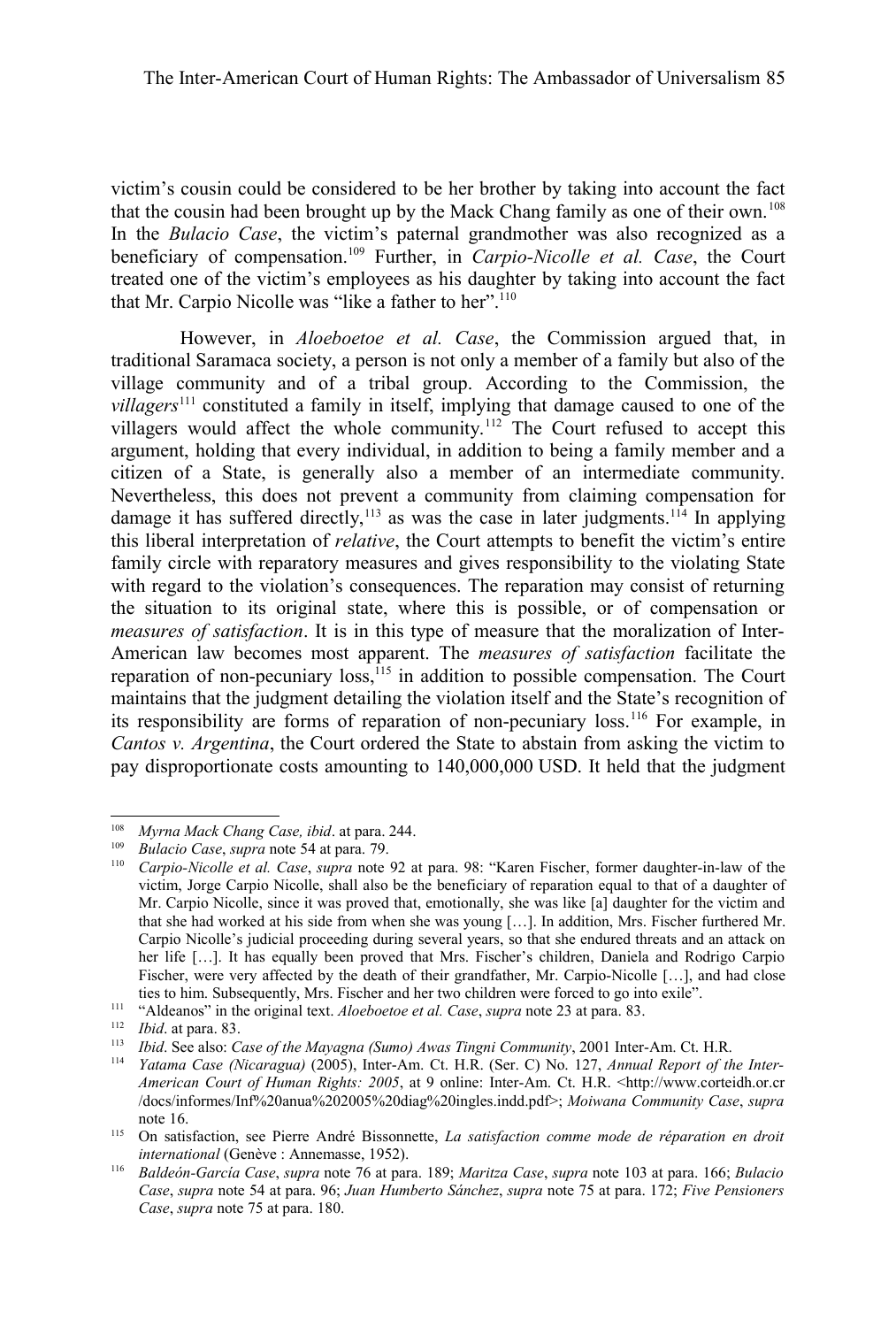in this case was sufficient to repair the non-pecuniary loss.[117](#page-29-0) The State's public recognition of its responsibility is also considered to be a form of reparation and may be ordered by the Court.<sup>[118](#page-29-1)</sup> Similarly, the Court may order the State to publish extracts of its judgment in the State's official newspaper and in various other national newspapers.[119](#page-29-2) Moreover, the Court has developed an original case law of reparatory measures appropriate for different cases which go beyond the reparations limited to covering the victims' non-pecuniary loss. Satisfaction ordered by the Court may include the obligation to re-open a school;<sup>[120](#page-29-3)</sup> the creation of a non-profit foundation designed to assist the beneficiaries of reparation in the management of the sums handed out;<sup>[121](#page-29-4)</sup> the exhumation of the victims' bodies in order to allow the families to carry out appropriate funerals according to their traditions and religious beliefs;<sup>[122](#page-29-5)</sup> the obligation to establish an educational grant for the victim to encourage the achievement of his or her "life project";[123](#page-29-6) to name an educational centre in reference to the victims and to install a commemorative plaque listing the names of all victims;<sup>[124](#page-29-7)</sup> to improve conditions for detainees;<sup>[125](#page-29-8)</sup> to reform criminal law;<sup>[126](#page-29-9)</sup> to name a school after a victim;<sup>[127](#page-29-10)</sup> to organize an official and public ceremony to be attended by

<span id="page-29-0"></span><sup>117</sup> *Cantos Case*, *supra* note [14](#page-4-2) at para. 70-71.

<span id="page-29-1"></span><sup>118</sup> *Maritza Case*, *supra* note [103](#page-27-0) at para. 178; *Myrna Mack Chang Case, supra* note [32](#page-9-3) at para. 278.

<span id="page-29-2"></span><sup>119</sup> *Myrna Mack Chang Case,ibid*. 280; *Bulacio Case*, *supra* note [54](#page-16-1) at para. 145; *Juan Humberto Sánchez Case*, *supra* note [75](#page-21-4) at para. 188. On this issue, see also the comments by Sergio García Ramírez, Separate opinion annexed to *Bámaca-Velásquez Case (Guatemala)* (2002), Inter-Am. Ct. H.R. (Ser. C) No. 91, *Annual Report of the Inter-American Court of Human Rights: 2002*, OEA/Ser.L/V/III.57/doc.5 (2003) 20: "In my opinion, the decision to publish the chapter on proven facts and the operative paragraphs of the judgment in the official gazette and another newspaper with nationwide circulation is pertinent. The former relates to the formal character of the jurisdictional decision and the latter to the advisability that public opinion should learn about the conclusions and the meaning of the jurisdictional decision in this case, as it did–or could have–of the facts that constituted the violation. Thus, the range of reparations that the Court can award is broadened, in accordance with the circumstances of each case. The purpose of publication and compensation is three-fold: a) on the one hand, the moral satisfaction of the victims or their successors, the recovery of honor and reputation that may have been sullied by erroneous and incorrect versions and comments; b) on the other, the establishment and strengthening of a culture of legality in favor, above all, of the coming generations; and c) lastly, serving truth, to the advantage of those who were wronged and of society as a whole. The foregoing is inserted in the broad regime of recognition and protection of rights and in the corresponding preservation of the values of a democratic society. In brief, the reparation of the harm in this case has compensatory and preventive effects; as regards the latter, it considers the need to prevent the repetition of conduct such as that which gave rise to the proceedings before the international instances."

<span id="page-29-3"></span><sup>&</sup>lt;sup>120</sup> *Aloeboetoe et al. Case, supra* note [23](#page-8-0) at para. 5.<br><sup>121</sup> *Ibid.* at para. 102.09

<span id="page-29-4"></span> $\frac{121}{122}$  *Ibid.* at para. 103-08.

<span id="page-29-5"></span><sup>122</sup> *Street Children Case No. 77*, supra note [93](#page-25-1) at para. 102. See Separate opinion annexed to *Bámaca-Velásquez Case*, *supra* note [20.](#page-7-0)

<span id="page-29-6"></span><sup>123</sup> *Cantoral-Benavides Case*, *supra* note [103](#page-27-0) at para. 80. In this context, see also *"Juvenile Reeducation Institute" Case.(Paraguay)* (2004), Inter-Am. Ct. H.R. (Ser. C) No.112, at para. 321, *Annual Report of the Inter-American Court of Human Rights: 2004*, OEA/Ser.L/V/III.65/doc.1 (2004) 14 [*Juvenile Reeducation Institute Case*].

<span id="page-29-7"></span><sup>124</sup> *Street Children Case No. 77*, *supra* note [93](#page-25-1) at para. 103.

<span id="page-29-8"></span><sup>125</sup> *López-Álvarez Case*, *supra* note [76](#page-21-5) at para. 209; *Raxcacó-Reyes Case (Guatemala)* (2005), Inter-Am. Ct. H.R. (Ser. C) No. 133, at para. 134, *Annual Report of the Inter-American Court of Human Rights: 2005*, at 25 online: Inter-Am. Ct. H.R. <http://www.corteidh.or.cr/docs/informes/Inf%20anua %202005%20diag%20ingles.indd.pdf> [*Raxcacó-Reyes Case*].

<span id="page-29-9"></span><sup>126</sup> *Blanco-Romero et al. Case*, *supra* note [90](#page-24-0) at para. 105; *Raxcacó-Reyes Case*, *ibid*. at para. 132.

<span id="page-29-10"></span><sup>127</sup> *Baldeón-García Case*, *supra* note [76](#page-21-5) at para. 205.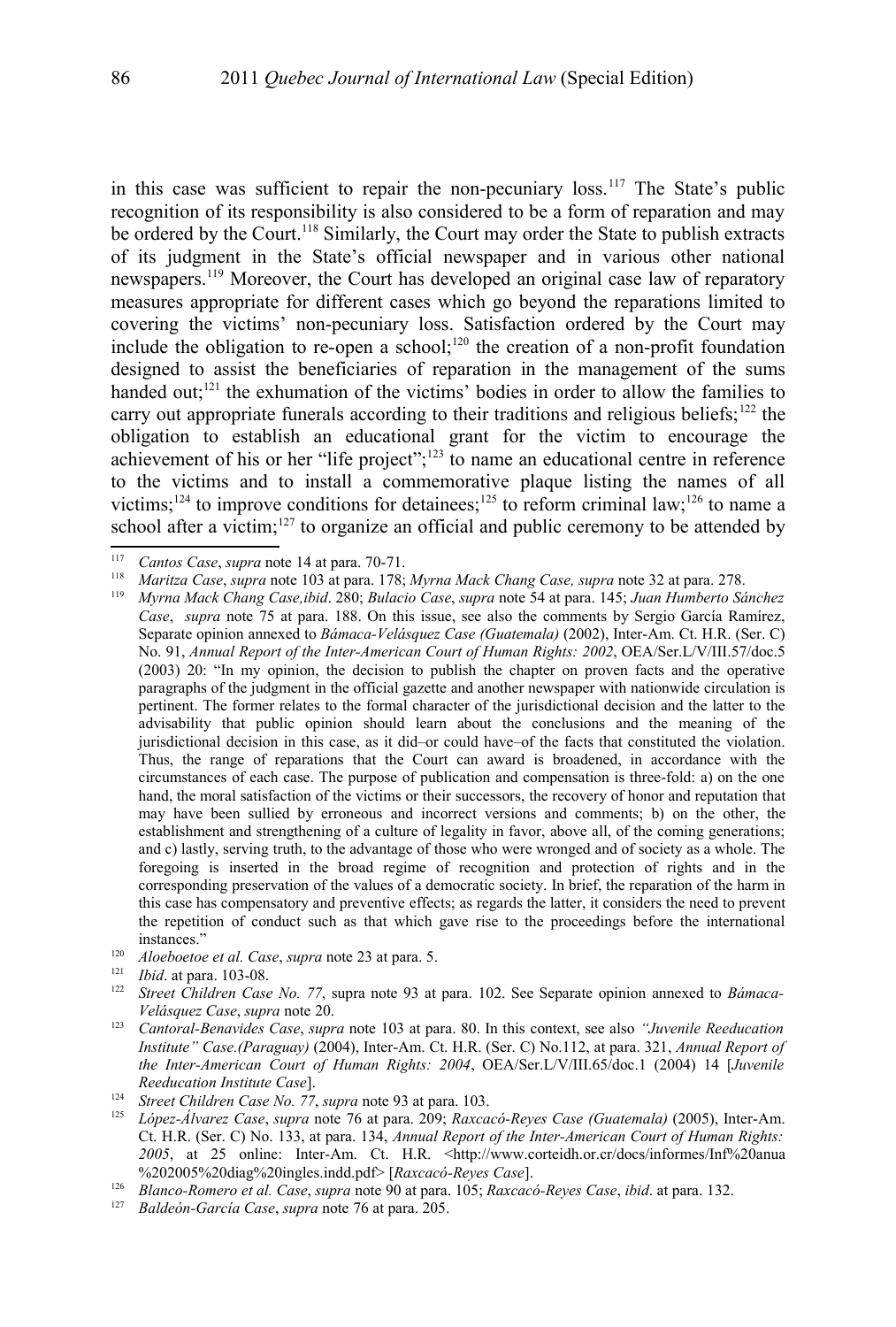the victim's family;[128](#page-30-1) to create an online database to facilitate research on victims of armed conflicts; $129$  to create an information system containing genetic information facilitating the identification of kidnapped children;<sup>[130](#page-30-3)</sup> to create and update a register of all detained individuals as well as of information regarding the reasons for detention and the criminal procedure to which they are subject; to organize a Chair or a course in human rights; $131$  to dedicate a national holiday to the memory of children who disappeared during armed conflict which has taken place in the State in question;[132](#page-30-5) and to erect a bust in memory of a deceased victim[133](#page-30-6). Finally, in *Barrios Altos Case (Peru)* (2001), the agreement made by the parties and approved by the Court included, alongside pecuniary compensation, the State's commitment to carry out a series of "educational services" (educational grants, distribution of educational material and so on)<sup>[134](#page-30-7)</sup> and of "health services"<sup>[135](#page-30-0)</sup> (free access to healthcare and so on) for the beneficiaries.<sup>[136](#page-30-8)</sup> In another case, a similar type of agreement included a duty imposed on the State to publicly apologise to the victims for the violations committed and the damage caused, and the duty to co-finance the construction of a building belonging to the beneficiaries.<sup>[137](#page-30-9)</sup> These examples show that, with these reparatory measures, the Court intends to give the State responsibility in the context of its public policies or to enforce symbolic measures with a moral connotation. Again, the Court shows itself to be paternalistic and pedagogical by giving, to an extent, a moral lesson to the violating State with a view to educating it on human rights and reprimanding it for its bad conduct.

## **II. Inter-American Universalism**

These different aspects of the Inter-American distinctiveness render the conventional Inter-American system *exceptional*, and, in our opinion, *remarkable* in both senses of the word. They attest to the fact that the Court has established case law and a "system" which are based on a very particular conception of international human rights law. This design was not planned, but rather results from a "hand-

<span id="page-30-1"></span><sup>128</sup> *Trujillo-Oroza Case*, *supra* note [92](#page-25-0) at para. 122.

<span id="page-30-2"></span><sup>129</sup> *Serrano-Cruz Sisters Case*, *supra* note [91](#page-24-2) at para. 191.

<span id="page-30-3"></span><sup>130</sup> *Ibid*. at para. 191-92.

<span id="page-30-4"></span><sup>131</sup> *Huilca-Tecse Case (Peru)* (2005), Inter-Am. Ct. H.R. (Ser. C) No.121, at para. 113 *Annual Report of the Inter-American Court of Human Rights: 2005*, at 8 online: Inter-Am. Ct. H.R. <http://www.corteidh.or.cr/docs/informes/Inf%20anua%202005%20diag%20ingles.indd.pdf> [*Huilca-Tecse Case*].

<span id="page-30-5"></span><sup>132</sup> *Serrano-Cruz Sisters Case*, *supra* note [91](#page-24-2) at para. 196.

<span id="page-30-6"></span><sup>133</sup> *Huilca-Tecse Case*, *supra* note 132 at para. 115.

<span id="page-30-7"></span><sup>134</sup> *Juvenile Reeducation Institute Case*, *supra* note [123](#page-29-6) at para. 321.

<span id="page-30-0"></span><sup>135</sup> In this context, see also *Durand and Ugarte Case (Peru)* (2001), Inter-Am. Ct. H.R. (Ser. C) No. 89, at para. 36-27, *Annual Report of the Inter-American Court of Human Rights: 2001,* OEA/Ser.L/V/III.54/doc.4 (2000) 26 [*Durand and Ugarte Case*].

<span id="page-30-8"></span><sup>136</sup> *Barrios Altos Case (Peru)* (2001), Inter-Am. Ct. H.R. (Ser. C) No. 87, at para. 41-43, *Annual Report of the Inter-American Court of Human Rights: 2001,* OEA/Ser.L/V/III.54/doc.4 (2000) 22. See also *Plan de Sánchez Massacre Case (Guatemala)* (2004), Inter-Am. Ct. H.R. (Ser. C) No. 116, at para. 110-111, *Annual Report of the Inter-American Court of Human Rights: 2004*, OEA/Ser.L/V/III.65/doc.1 (2004) 6.

<span id="page-30-9"></span><sup>137</sup> *Durand and Ugarte Case*, *supra* note [135](#page-30-0) at para. 38-39.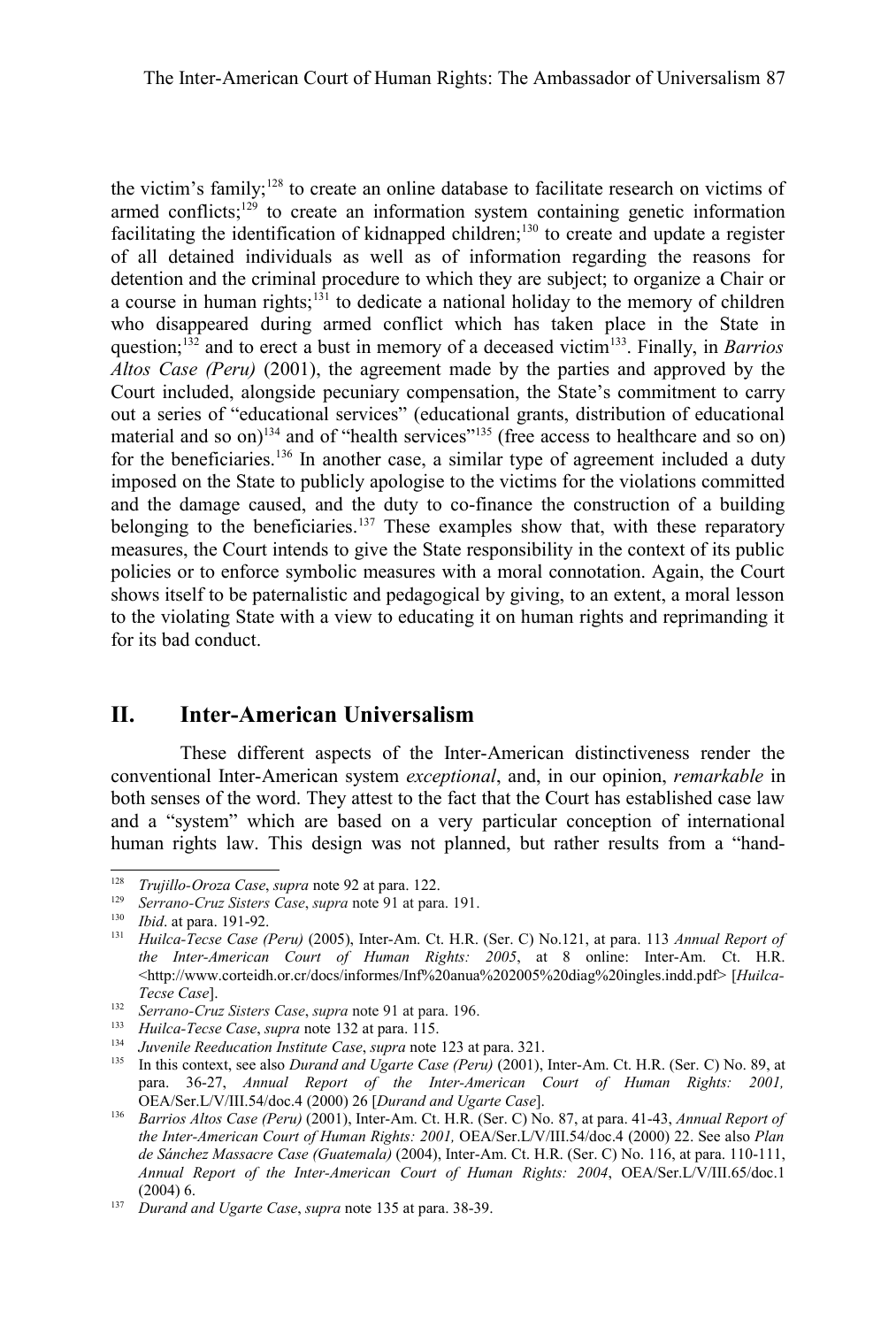made", "bits-and-pieces" attitude to jurisprudential construction (without being pejorative), from lucky or unlucky "punches" thrown by actors in the system, and from the intellectual and technical influence which certain judges exercised during their mandates in order to forge this Inter-American jurisprudence which is so strongly tainted by a particular ideology. The Inter-American distinctiveness is the expression of the Inter-American human rights doctrine. To identify it is a complex feat, as it must be recognized that the Inter-American jurisprudence remains theoretically uncertain.

Having identified the characteristics, we must now attempt to understand them. In order to achieve this, we must understand the role played by the Inter-American Court, by Inter-American law, and by the relationship between these and other human rights protection systems. Inter-American law is the regional intermediary for the universalism of human rights. Further, the arguments must be explored from the perspective of the development of Inter-American law. We will discuss three themes in this context: exceptionalism, voluntarism, and the new *jus gentium*.

#### **A. The regional universalism**

The institutional perspective invites us to better understand the relationships that the Inter-American Court entertains with other legal systems and especially, but not solely, with other human rights protection mechanisms. It must be noted that, following the example of European States, the American States had decided to draft a regional convention without having anticipated the adoption of a "universal convention", which was replaced by the two United Nations covenants. When the international covenants were finally adopted, two questions were asked: first, was it desirable to pursue the adoption of a regional instrument or were the two international covenants sufficient; and second, if the first option was chosen, was the *American Convention* to be limited to the establishment of a Commission and a Court responsible for the respect of the laws defined in the international covenants or was an American convention with substantially its own content to be drafted? After consultation amongst the States, it was eventually decided that work towards the adoption of an autonomous regional convention, which was compatible with and complementary to the universal system, would continue.<sup>[138](#page-31-0)</sup> The main reason invoked in favour of the establishment of a regional system was the desire to put adequate protection measures in place. Thus, the *American Convention* was, even before its

<span id="page-31-0"></span><sup>138</sup> C.A. Dunshee de Abranches, *Comparative Study of the United Nations Covenants on Civil and Political Rights and on Economic, Social and Cultural Rights and of the Draft Inter-American Conventions on Human Rights*, OEA/Ser.L/V/II.19/Doc.18 (1968), also published in the Anuario Interamericano de Derechos Humanos of 1968 (1973) at p. 168. During the preparatory work for the *American Convention*, the drafters of the text duly took into consideration the content of the two *International Covenants*, and especially of the *International Covenant on Civil and Political Rights*. The stated objective consisted in ensuring the compatibility of the *American Convention* with universal instruments. This comparative activity was carried out by Mr. Dunshee De Abranches and was the subject of a publication in the form of an official OAS report.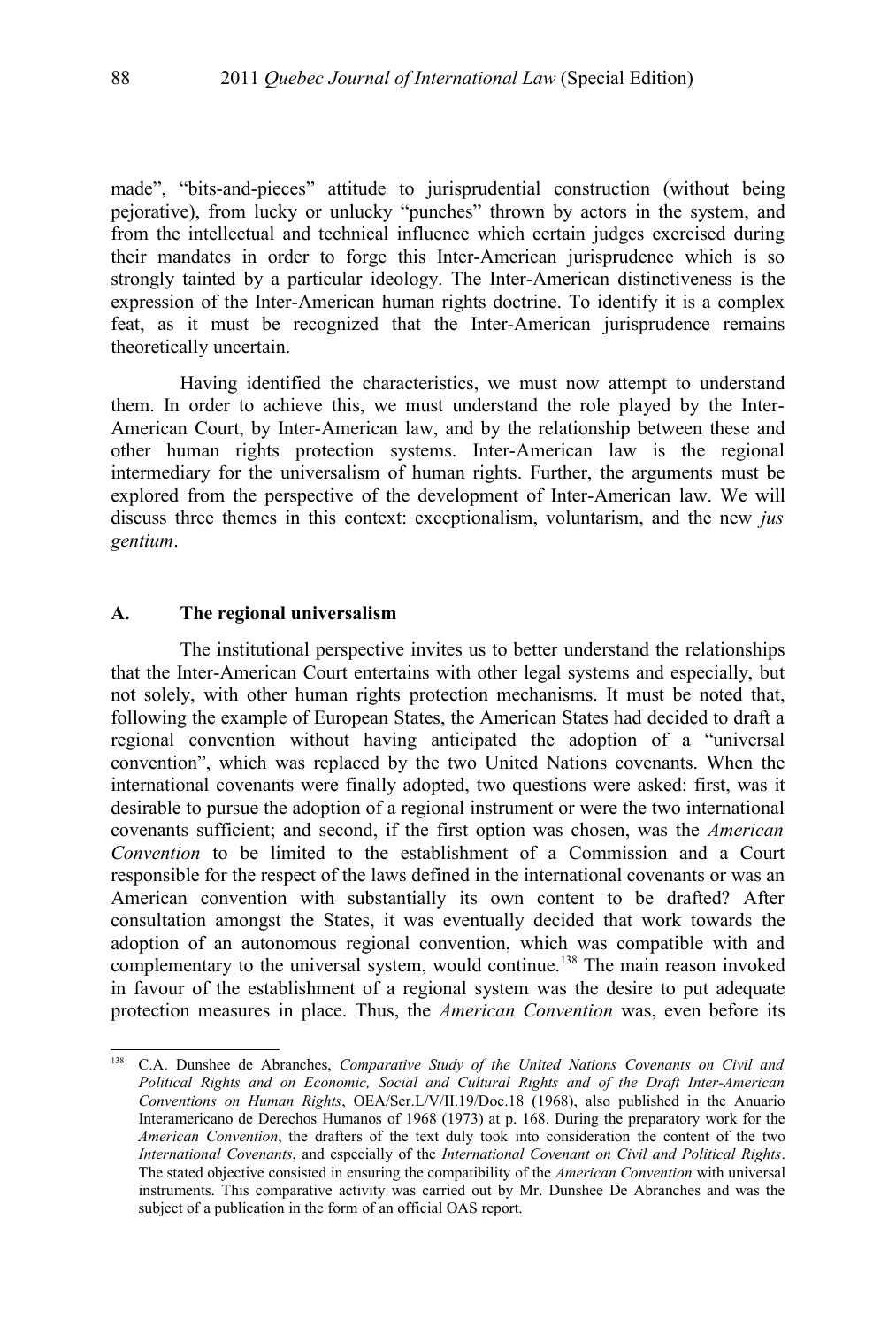adoption, a regional intermediary for the universal system. It is not surprising, then, that there are a number of similarities between the *American Convention* and the *International Covenant on Civil and Political Rights*, and that more sophisticated protection mechanisms were put in place here than in the universal system. The drafters of the *American Convention* could take the *International Covenant* as a model and avoid moving away from it, except in order to enrich it, or they could decide that the regional instrument was to be compatible with the covenants. The first approach, adopted by the drafters of the *American Convention*, is necessarily accompanied by a universalist perception of human rights. In reality, compatibility was envisaged from the maximum perspective, implying that the regional text was not to offer less advantageous protection than the universal instrument. Thus, with regard to the content of the rights and liberties, the drafters of the *American Convention* "regionalised" the *International Covenant* and put into place a system of "regional guarantees of universal law".[139](#page-32-0) The Inter-American Court resumes this logic itself, while extrapolating it even further. It holds that the unity of human nature and the universal character of guaranteed rights and liberties form an international protection system, such that it is inappropriate to distinguish between those State obligations which originate in a regional instrument and those that do not.<sup>[140](#page-32-1)</sup> The Court underlines that "[a] certain tendency to integrate the regional and universal systems for the protection of human rights can be perceived in the *Convention*. The Preamble recognizes that the principles on which the treaty is based are also proclaimed in the *Universal Declaration of Human Rights* and that 'they have been reaffirmed and refined in other international instruments, worldwide as well as regional in scope."<sup>[141](#page-32-2)</sup> The Court adds that "[t]he need of the regional system to be complemented by the

<span id="page-32-0"></span><sup>139</sup> As was envisaged at one point, the drafters of the *Convention* could also have settled with installing Inter-American protection mechanisms permitting the control of respect of the rights and liberties of the *International Covenant*. The interest in regional promulgation in an autonomous instrument essentially resided in the possibility to enrich the catalogue of rights and liberties contained in the *International Covenant* with more protective provisions. The enshrinement of the right to asylum, the formulation of the freedom of expression, and the right to effective recourse attest to this.

<span id="page-32-1"></span><sup>140</sup> *"Other treaties" subject to the advisory jurisdiction of the Court (Art. 64 American Convention on Human Rights*) (1982), Advisory Opinion OC-1/82, Inter-Am. Ct. H.R. (Ser. A) No.1, at para. 40, *Annual Report of the Inter-American Court of Human Rights: 1983*, OEA/Ser.L/V/III/9/doc.13 (1983): "The nature of the subject matter itself, however, militates against a strict distinction between universalism and regionalism. Mankind's universality and the universality of the rights and freedoms which are entitled to protection form the core of all international protective systems. In this context, it would be improper to make distinctions based on the regional or non-regional character of the international obligations assumed by States, and thus deny the existence of the common core of basic human rights standards. The Preamble of the *Convention* gives clear expression to that fact when it recognizes that the essential rights of man 'are based upon the attributes of the human personality and that they therefore justify international protection in the form of a convention.'"

<span id="page-32-2"></span><sup>&</sup>lt;sup>141</sup> *Ibid.* at para. 41: "A certain tendency to integrate the regional and universal systems for the protection of human rights can be perceived in the *Convention*. The Preamble recognizes that the principles on which the treaty is based are also proclaimed in the *Universal Declaration of Human Rights* and that 'they have been reaffirmed and refined in other international instruments, worldwide as well as regional in scope.' Several provisions of the *Convention* likewise refer to other international treaties or to international law, without speaking of any regional restrictions. (See e.g., *Convention*, Arts. 22, 26, 27 and 29). Special mention should be made in this connection of Article 29, which contains rules governing the interpretation of the *Convention* and which clearly indicates an intention not to restrict the protection of human rights to determinations that depend on the source of the obligations."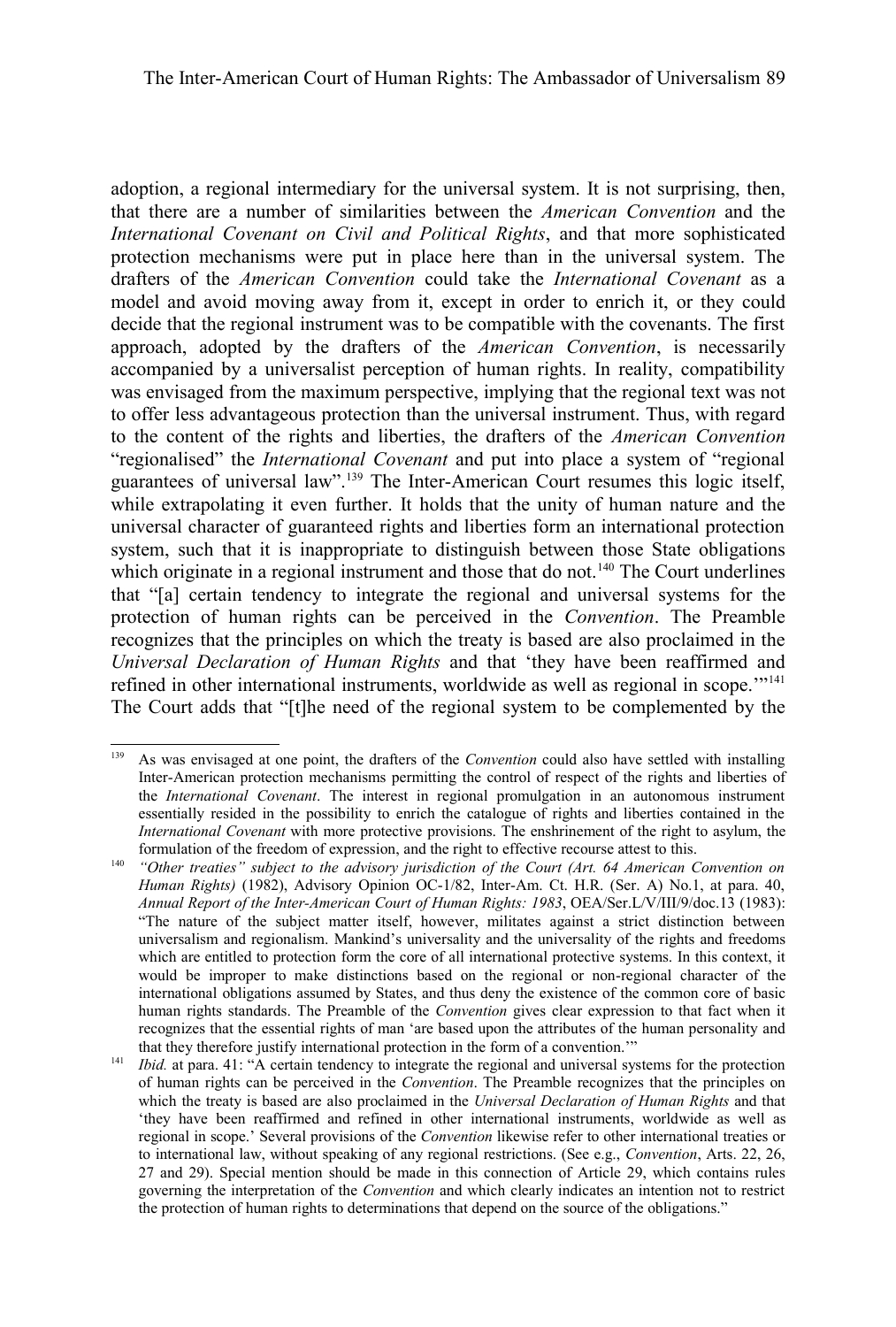universal finds expression in the practice of the Inter-American Commission on Human Rights and is entirely consistent with the object and purpose of the *Convention*, the *American Declaration* and the Statute of the Commission."[142](#page-33-0) Thus, since its first consultative opinion, the Court has encouraged this "convergence" of the two systems.

Human rights protection mechanisms form a whole, without consideration for *borders*, *States*, j*urisdictions* or, in a word, *systems*. According to the Court, it is not only the different human rights protection mechanisms (regional and universal) which form a whole, but also the different branches of law which artificially distinguish between international humanitarian law, international criminal law, and international human rights law. In certain cases, the Commission invites the Court to express its opinion on other human rights treaties. Indeed, apart from its contentious competence, which allows it to deal with individual petitions alleging the violation of *Convention* rights committed by States which are party to the *American Convention* and which have accepted the Court's litigious competence, the Court exercises an extremely wide advisory function. In contrast to its contentious function, all OAS States (not only States party to the *Convention*) may submit requests for the Court's consultative opinion. In conformity with Article 64 of the *American Convention*, such requests may concern the interpretation of the *Convention* "or of other treaties concerning the protection of human rights in American States";<sup>[143](#page-33-1)</sup> as well as the compatibility of OAS States' legislative measures with the *Convention* or with any other treaty concerning the protection of human rights in the OAS.[144](#page-33-2) The first aspect of this competence (the interpretation of other treaties) is essential to understanding the relationship between the Court and other protection systems, particularly the United Nations treaties which the OAS is likely to ratify. According to the Court, its consultative function constitutes a parallel mechanism to its contentious competence, thus offering an alternative legal method of a consultative nature aimed at helping States to enforce and apply the treaties which link them in the human rights context, while avoiding the formalism and sanctions of the contentious procedure.<sup>[145](#page-33-3)</sup> For the Court, the aim of the advisory function is to assist OAS States to respect their human rights obligations and to help the OAS institutions accomplish their human rights

<span id="page-33-0"></span><sup>&</sup>lt;sup>142</sup> *Ibid.* at para. 43: "The need of the regional system to be complemented by the universal finds expression in the practice of the Inter-American Commission on Human Rights and is entirely consistent with the object and purpose of the *Convention*, the *American Declaration* and the Statute of the Commission. The Commission has properly invoked in some of its reports and resolutions 'other treaties concerning the protection of human right in the American states,' regardless of their bilateral or multilateral character, or whether they have been adopted within the framework or under the auspices of the Inter-American system."

<span id="page-33-1"></span><sup>143</sup> *American Convention*, *supra* note [2,](#page-1-1) art. 64(1).

<span id="page-33-2"></span><sup>144</sup> *Ibid*. art. 64(2).

<span id="page-33-3"></span><sup>&</sup>lt;sup>145</sup> *Restrictions to the Death Penalty (Arts.4(2) and 4(4) American Convention on Human Rights)* (1983), Advisory Opinion OC-3/83, Inter-Am. Ct. H.R. (Ser. A) No. 3,, at para. 43, *Annual Report of the Inter-American Court of Human Rights: 1983*, OEA/Ser.L/V/III/9/doc.13 (1983): "Here it is relevant merely to emphasize that the *Convention*, by permitting member States and OAS organs to seek advisory opinions, creates a parallel system to that provided for under Article 62 and offers an alternate judicial method of a consultative nature, which is designed to assist states and organs to comply with and to apply human rights treaties without subjecting them to the formalism and the sanctions associated with the contentious judicial process."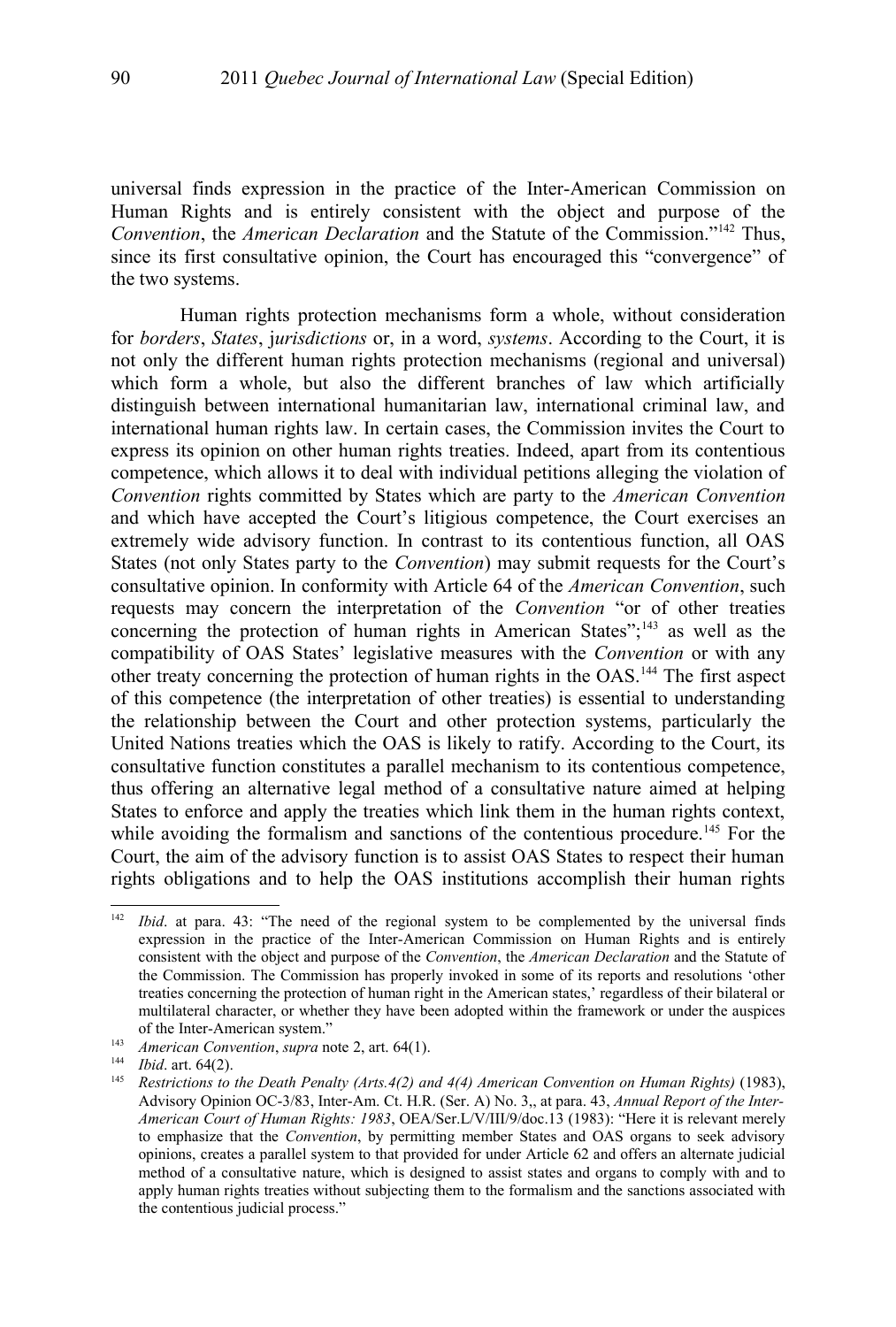competence.[146](#page-34-1) Thus, in response to a request for an advisory opinion, the Court may clarify the object, aim, or significance of relevant international human rights provisions<sup>[147](#page-34-2)</sup> and may guide States in interpreting instruments or particular provisions.[148](#page-34-0)

Far from limiting itself to Inter-American treaties, the Court interprets the "other treaties"[149](#page-34-3) towards which it can exercise its consultative competence very widely. The notion is aimed at Inter-American human rights treaties, human rights treaties concluded between OAS member States, universal human rights treaties to which OAS States are party,<sup>[150](#page-34-4)</sup> and finally, bilateral and multilateral treaties whose principal object need not necessarily be human rights. In fact, the Court interprets the "other treaty" expression so widely that its interpretation allows it to express an advisory opinion on any treaty applicable to American States on the condition that it contains one provision related to the protection of human rights.<sup>[151](#page-34-5)</sup> In Opinion No.16, the Court considered that it had competence to interpret Article 36 of the *Vienna Convention on Consular Relations*. [152](#page-34-6) According to the Court, a treaty may concern

<span id="page-34-1"></span><sup>146</sup> *Other treaties" subject to the advisory jurisdiction of the Court (Art. 64 American Convention on Human Rights)* (1982), *supra* note [140](#page-32-1) at para. 25.

<span id="page-34-2"></span><sup>&</sup>lt;sup>147</sup> Judge Oliver Jackman criticized the Court's decision to render an opinion on questions which he considers too general and which cover a number of hypotheses which are neither urgent nor legally complex. By so doing, the Court enters into considerations which, according to Jackman, amount to *academic speculation* and which are likely to weaken the *American Convention*'s protection system and distort the Court's consultative competence. O. Jackman, Separate opinion annexed to *Juridical Condition and Human Rights of the Child,* Advisory Opinion OC-17/02, Inter-Am. Ct. H.R. (Ser. A) No. 17, *Annual Report of the Inter-American Court of Human Rights: 2002*, OEA/Ser.L/V/III.57/doc.5 (2003) 27.

<span id="page-34-0"></span><sup>148</sup> *Other treaties" subject to the advisory jurisdiction of the Court (Art. 64 American Convention on Human Rights)* (1982), *supra* note [140](#page-32-1) at para. 40; *The Right to Information on Consular Assistance. In the Framework of the Guarantees of the due Process of Law* (1999), Advisory Opinion OC-16/99, Inter-Am. Ct. H.R. (Ser. A) No. 16, at para. 47, *Annual Report of the Inter-American Court of Human Rights: 1999*, OEA/Ser.L/V/III.47/doc.6 (2000) 26.

<span id="page-34-3"></span>The issue of the clarification of "other treaty" was the subject of the first request for the Court's advisory opinion made by Peru. Peru formulated its request as follows: "How should the phrase 'or of other treaties concerning the protection of human rights in the American States' be interpreted? With respect to this matter, the Government of Peru requests that the opinion cover the following specific questions. Does this aforementioned phrase refer to and include: a) Only treaties adopted within the framework or under the auspices of the Inter-American system? or b) The treaties concluded solely among the American States, that is, is the reference limited to treaties in which only American states are parties? or c) All treaties in which one or more American states are parties?" *Other treaties" subject to the advisory jurisdiction of the Court (Art. 64 American Convention on Human Rights)* (1982), *supra* note [140](#page-32-1) at para. 8.

<span id="page-34-4"></span><sup>&</sup>lt;sup>150</sup> *The Right to Information on Consular Assistance. In the Framework of the Guarantees of the due Process of Law* (1999), *supra* note [148](#page-34-0) at para. 109 (1 Oct. 1999): "With the exception of Antigua and Barbuda, the Bahamas, St. Kitts and Nevis and Saint Lucia, the member States of the OAS are parties to the *International Covenant on Civil and Political Rights*. It is the opinion of this Court that all the above-cited provisions of the *International Covenant on Civil and Political Rights* do *concern* the protection of human rights in the American States."

<span id="page-34-5"></span><sup>151</sup> *"Other treaties" subject to the advisory jurisdiction of the Court (Art. 64 American Convention on Human Rights)* (1982), *supra* note [140](#page-32-1) at para. 52.

<span id="page-34-6"></span><sup>152</sup> *The Right to Information on Consular Assistance. In the Framework of the Guarantees of the due Process of Law*, *supra* note [148](#page-34-0) at para. 86-87: "Should the sending State decide to provide its assistance and in so doing exercise its rights under Article 36 of the *Vienna Convention on Consular Relations*, it may assist the detainee with various defence measures, such as providing or retaining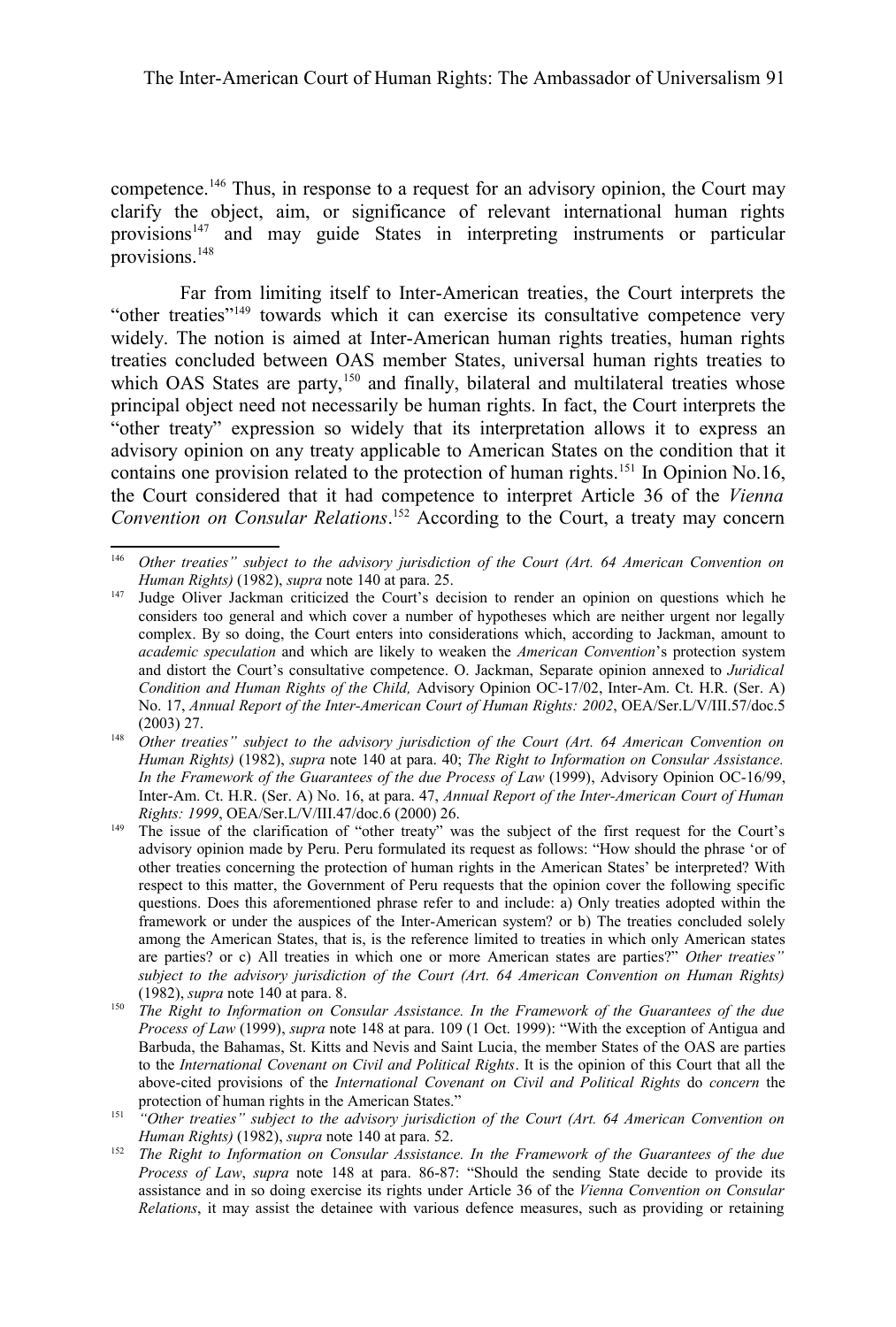the protection of human rights, regardless of its principal object.<sup>[153](#page-35-0)</sup> In the framework of Opinion No.16, the United States of America maintained that the Court did not have competence to interpret the *Vienna Convention on Consular Relations* given that it was neither a human rights treaty nor a treaty conferring rights to individuals.[154](#page-35-1) The Court rejected this argument by emphasizing that Article 36 of the *Vienna Convention* attributed individual rights which the Court considered to be human rights to detainees, albeit via a State obligation.<sup>[155](#page-35-2)</sup> The treaty's origin, objective, and its bilateral or multilateral nature are factors which are not taken into consideration in the Court's consultative function.[156](#page-35-3) The Court may express its opinion on any aspect of a treaty which is subject to a request for an opinion,<sup>[157](#page-35-4)</sup> including, for example, the validity of an alteration.<sup>[158](#page-35-5)</sup> This extended competence linked to the generous interpretation of "other treaties" allows the better understanding of the Inter-American Court's role at the heart of the OAS with regard to international human rights law in general. These "other treaties", then, are not entirely alien to the Inter-American system given that the Court has the competence to express consultative opinions on them. According to the Court, the general obligation to respect and guarantee rights for which OAS States are responsible extends to *American Convention* rights as well as to rights contained in the *International Covenant on Civil and Political Rights*. [159](#page-35-6)

While the Inter-American Court expresses itself on the interpretation of other treaties as part of its consultative competence, and especially on the interpretation of treaties outside the Inter-American system, it also draws on these other treaties and their universal and regional human rights protection jurisprudence to interpret the

legal representation, obtaining evidence in the country of origin, verifying the conditions under which legal assistance is provided and observing the conditions under which the accused is being held while in prison." See at para. 87: "Therefore, the consular communication to which Article 36 of the *Vienna Convention on Consular* [*sic*.] does indeed concern the protection of the rights of the national of the sending State and may be of benefit to him. This is the proper interpretation of the functions of 'protecting the interests' of that national and the possibility of his receiving 'help and assistance', particularly with arranging appropriate 'representation...before the tribunals'. The relationship between the rights accorded under Article 36 and the concepts of 'the due process of law' or 'judicial guarantee' is examined in another section of this Advisory Opinion".

<span id="page-35-0"></span><sup>153</sup> *"Other treaties" subject to the advisory jurisdiction of the Court (Art. 64 American Convention on Human Rights)* (1982), *supra* note [140](#page-32-1) at para. 1.

<span id="page-35-1"></span><sup>154</sup> *The Right to Information on Consular Assistance. In the Framework of the Guarantees of the Due Process of Law* (1999), *supra* note [148](#page-34-0) at para. 24, 26.

<span id="page-35-2"></span><sup>155</sup> *Ibid*. at para. 82-87.

<span id="page-35-3"></span><sup>156</sup> *"Other treaties" subject to the advisory jurisdiction of the Court (Art. 64 American Convention on Human Rights)* (1982), *supra* note [140](#page-32-1) at para. 11.

<span id="page-35-4"></span><sup>&</sup>lt;sup>157</sup> *Ibid.* at para. 14.

<span id="page-35-5"></span><sup>158</sup> *Restrictions to the Death Penalty (Arts.4(2) and 4(4) American Convention on Human Rights)* (1983), *supra* note [145](#page-33-3) at para. 45.

<span id="page-35-6"></span><sup>&</sup>lt;sup>159</sup> *Juridical Condition and Rights of the Undocumented Migrants* (2003), Advisory Opinion OC-18/03, Inter-Am. Ct. H.R.. (Ser. A) No. 18, at para. 109 *Annual Report of the Inter-American Court of Human Rights: 2003*, OEA/Ser.L/V/III.61/doc.1 (2004) 31: "This general obligation to respect and ensure the exercise of rights has an *erga omnes* character. The obligation is imposed on States to benefit persons under their respective jurisdictions, irrespective of the migratory status of the protected persons. This obligation encompasses all the rights included in the *American Convention* and the *International Covenant on Civil and Political Rights*, including the right to judicial guarantees. In this way, the right of access to justice for all persons is preserved, understood as the right to effective jurisdictional protection."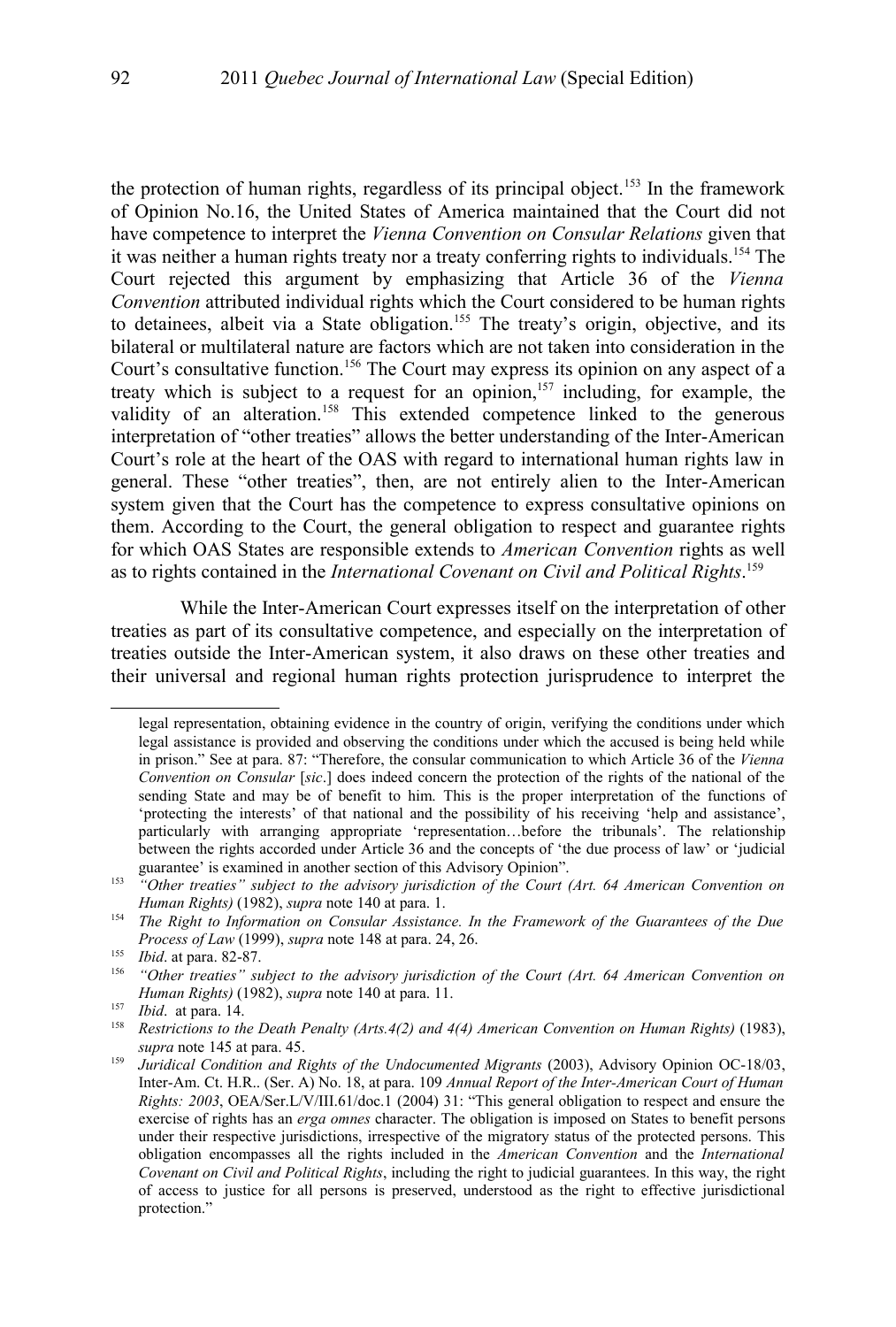*American Convention on Human Rights* itself. Thus, it emphasizes its universalist conception of international human rights law by referring to the *European Convention* and Strasbourg jurisprudence, the *African Charter*, [160](#page-36-0) or international criminal tribunals in its consultative and contentious jurisprudence. Thus, when it is invited to express an opinion in the context of its consultative function on a general problem related to international human rights law or on the interpretation of a right, the Court examines the state of universal, European, and sometimes African human rights law. For example, in Opinion No.18, where the Court analysed the principle of equality and non-discrimination, it referred explicitly and in detail to the definitions of non-discrimination proposed by the European Court of Human Rights, the United Nations Human Rights Committee, and the African Commission on Human and Peoples' Rights.<sup>[161](#page-36-1)</sup> While the external referencing technique is methodical and quasisystematic in its consultative opinions, it is also very frequent in the Inter-American Court's contentious judgments, even if its use here is more casual and less regular. In concrete terms, the Inter-American Court frequently refers to European jurisprudence and, to a lesser extent, to jurisprudence from the United Nations Human Rights Committee in its contentious case law. For example, the Court may refer to external texts in order to define a phrase contained in the *American Convention*.

Thus, given that the *American Convention* does not define the notion of the "child" enshrined in Article 19, the Court draws on the *United Nations Convention on the Rights of the Child*, according to which a child is any human being below the age of 18, unless the national legislation applicable to that individual provides for a younger age of majority.<sup>[162](#page-36-2)</sup> The Court applies a similar technique to define the notion of torture. Indeed, although neither the Court nor the Commission have given a generic definition of "torture" or of "cruel, inhuman or degrading treatment", <sup>[163](#page-36-3)</sup> they both refer<sup>[164](#page-36-4)</sup> to the *Inter-American Convention for the Prevention and Repression of Torture* and the *United Nations Convention against Torture and Other Cruel,*

<span id="page-36-0"></span><sup>160</sup> *African Charter on Human and Peoples' Rights*, 27 June 1981, OAU Doc. CAB/LEG/67/3 rev. 5, 21 I.L.M. 58 (entered into force 21 October 1986).

<span id="page-36-1"></span><sup>161</sup> *Juridical Condition and Rights of the Undocumented Migrants* (2003), *supra* note [159](#page-35-6) at para. 82-96.

<span id="page-36-2"></span><sup>162</sup> *Street Children Case No. 77*, *supra* note [93](#page-25-1) at para. 188; *Juridical Condition and Human Rights of the Child* (2003), *ibid*. at para. 39-40. Citing The Beijing Rules, The Tokyo Rules, and the Riyadh *United Nations Guidelines on the Prevention of Juvenile Delinquency*, the Court notes that these texts also refer to the notion of "minors" but do not distinguish between "minors" and "children", distinguishing merely between "majors" and "minors (below the age of 18)". Globally, for the Inter-American Court, international norms and its own contentious jurisprudence taken into account, "child" must be understood as any individual who has not yet reached 18 years of age. See also *Juridical Condition and Human Rights of the Child,* Advisory Opinion OC-17/02, Inter-Am. Ct. H.R., (Ser. A) No. 17, at para. 42, *Juridical Condition and Human Rights of the Child*, Advisory Opinion OC-17/02, Inter-Am. Ct. H.R. (Ser. A) No. 17, *Annual Report of the Inter-American Court of Human Rights: 2002*, OEA/Ser.L/V/III.57/doc.5 (2003) 27.

<span id="page-36-3"></span><sup>163</sup> But see *Tibi Case*, *supra* note [70](#page-20-4) at para. 146; *Maritza Case*, *supra* note [103](#page-27-0) at para. 104.

<span id="page-36-4"></span><sup>164</sup> See especially *Gómez-Paquiyauri Brothers Case*, *supra* note [34;](#page-10-1) *Maritza Case*, *ibid*.; *Cantoral-Benavides Case (Peru)* (2000), Inter-Am. Ct. H.R. (Ser. C) No. 69, *Annual Report of the Inter-American Court of Human Rights: 2000*, OEA/Ser.L/V/III.50/doc.4 (2000) 26; *Street Children Case No. 63*, *supra* note [24.](#page-8-1) See also *Jailton Neri da Fonseca v. Brazil* (2004), Inter-Am. Comm. H.R. No. 33/04, *Annual Report of the Inter-American Commission on Human Rights: 2004*, OEA/Ser.L/V/II.122/doc.5 rev. 1 (2005) c. III at para. 63.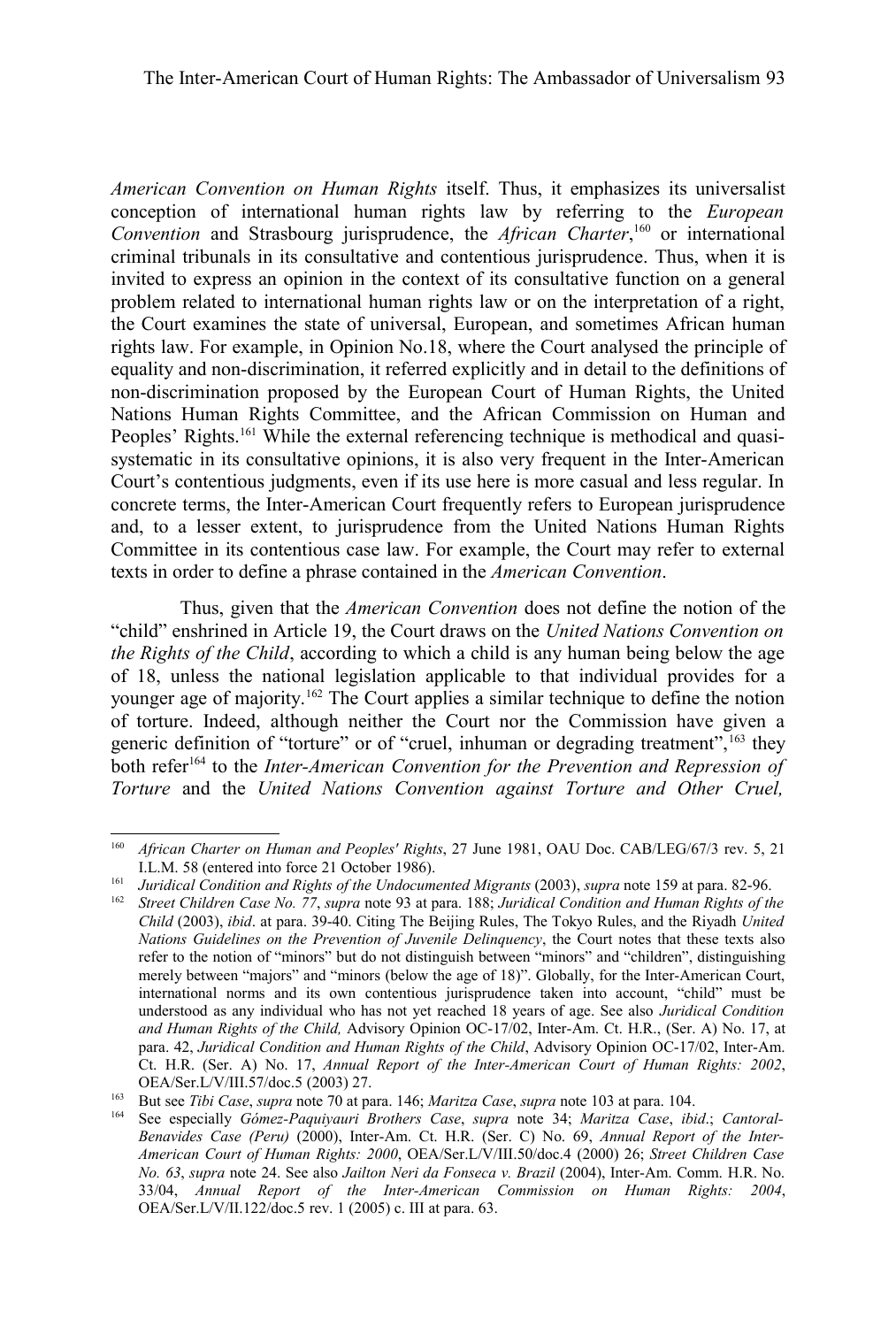*Inhuman or Degrading Treatment or Punishment*. [165](#page-37-0) In fact, these definitions repeat the criteria set out by the European Commission of Human Rights in "*The Greek Case*" and developed by the European Commission and European Court in *The Republic of Ireland v. The United Kingdom*. [166](#page-37-1) The Inter-American Court also refers to other systems as a method of interpretation for the extent of the rights and liberties of the American Convention. For example, with regard to torture, the Inter-American Court refers, *inter alia*, to the European Court's case law and to the Human Rights Committee to affirm that there is a "veritable international legal regime of absolute prohibition of all forms of torture" (*verdadero régimen jurídico internacional de prohibición absoluta de todas las formas de tortura*). The Court also used external referencing to affirm, for example, that prolonged solitary confinement amounted to a form of ill-treatment<sup>[167](#page-37-2)</sup> or that physical punishments are contrary to the prohibition of torture;<sup>[168](#page-37-3)</sup> to establish that the "death row phenomenon" is a form of ill-treatment;<sup>[169](#page-37-4)</sup> to define freedom of movement;<sup>[170](#page-37-5)</sup> and the extent of the right to a fair trial;<sup>[171](#page-37-6)</sup> to determine the possible restrictions on freedom of expression $172$  and so on. The use of the external referencing technique in the Inter-American system, and in particular by the Inter-American Court, links two complementary objectives. First, external referencing appears in Inter-American jurisprudence as a method of persuasion, authority, and legitimacy.<sup>[173](#page-37-8)</sup> By referring to European and universal systems, the Court emphasizes the convergence of jurisprudence in order to reinforce the authority, but also the legitimacy, of its decisions, for it essentially cites the Strasbourg Court which occupies a historic central role (whose authority or legitimacy is undisputed) in this subject, and the *International Covenant*'s protection body which, as a UN authority, may also lay claim to a certain degree of legitimacy and authority. In addition, these external references are likely to convince those States that are party to the *American Convention* and which are aware of the authority of the United Nations and the European example with regard to human rights protection. Second, it allows the Court to practically reaffirm its universalist conception of international human

<span id="page-37-0"></span><sup>165</sup> The definitions of these two texts are substantially similar. However, it will be noted that the *American Convention* includes methods which do not provoke suffering, but which affect the victim's personality, while the United Nations Convention does not mention this point. *Inter-American Convention to Prevent and Punish Torture*, 12 September 1985, O.A.S.T.S. 1985 No. 67 A-51 (entered into force 28 February 1987); *United Nations Convention against Torture and Other Cruel, Inhuman or Degrading Treatment or Punishment*, GA Res. 39/46, UN GAOR, 39<sup>th</sup> Sess., Supp No. 51, UN Doc. A/39/51, (1984) 197.

<span id="page-37-1"></span><sup>166</sup> *Ireland v. United Kingdom* (1978), 25 Eur. Ct. H.R. (Ser. A) 1. 2 E.H.R.R 25; *"The Greek Case"* (1969), 1969 Eur. Comm'n. on H.R. 1, 12 Y.B. Eur. Conv. on H.R. 1.

<span id="page-37-2"></span><sup>167</sup> *Suárez-Rosero Case (Ecuador)* (1997), Inter-Am. Ct. H.R. (Ser. C) No. 35, at para. 90-92, *Annual Report of the Inter-American Court of Human Rights: 1998*, OEA/Ser.L/V/III/doc.11 (1999) 18.

<span id="page-37-3"></span><sup>&</sup>lt;sup>168</sup> *Caesar Case, supra* note [4](#page-1-3) at para. 58.<br><sup>169</sup> Hilaire Constantine and Beniamin et a

<span id="page-37-4"></span><sup>169</sup> *Hilaire, Constantine and Benjamin et al. Case*, *supra* note [4](#page-1-3) at para. 166-67.

<span id="page-37-5"></span><sup>170</sup> *Moiwana Community Case*, *supra* note [16](#page-6-0) at para. 107.

<span id="page-37-6"></span><sup>171</sup> *Tibi Case*, *supra* note [70](#page-20-4) at para. 186.

<span id="page-37-7"></span><sup>172</sup> *Compulsory Membership in an Association prescribed by Law for the Practice of Journalism (Arts.13 and 29 American Convention on Human Rights)* (1985), Advisory Opinion OC-5/85, Inter-Am. Ct. H.R. (Ser. A) No.5, at para. 46, *Annual Report of the Inter-American Court of Human Rights: 1985*, OEA/Ser.L/V/III.12/doc.13 (1985).

<span id="page-37-8"></span><sup>173</sup> On this type of argument, see A.-M. Slaughter, "A Typology of Transjudicial Communication", (1994) 29 U. Rich. L. Rev. 99 at 119.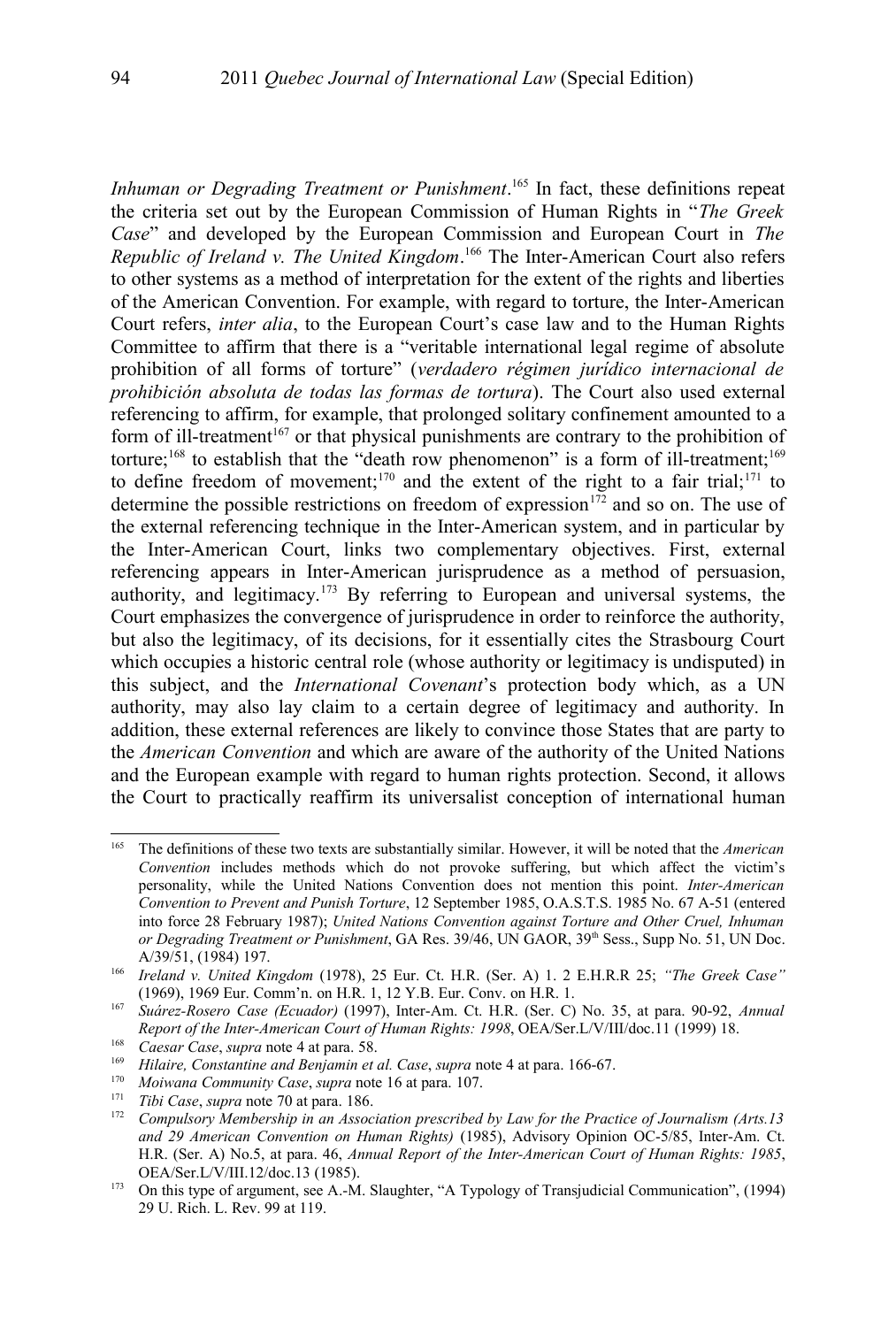rights law. In fact, by referring to different systems, the Court's objective is above all to give the *American Convention* maximum protective effect.

The Court draws the most protective principles and interpretations from international jurisprudence. In principle, human rights treaties prevent their measures from being interpreted in a way which could restrict the protection they confer upon individuals by virtue of other international agreements or national law.<sup>[174](#page-38-0)</sup> In practice, this implies that the individual may claim the *most favourable clause*. [175](#page-38-1) Thus, confronted with the concurrent application of the *International Covenant on Civil and Political Rights* and the *European* or *American Convention*, national judges must apply the most favourable clause. It may be argued that the Inter-American Court applies a similar principle to that of "the most favourable clause" as a general interpretative method by basing itself on other international texts and on the jurisprudence of authorities of control and thus devoting its time to *cherry-picking*, retaining only the most protective elements from each system. In fact, external referencing allows it to examine the *corpus juris* of human rights and to draw from it the most protective interpretations possible.

### **B. The emergence of a new** *jus gentium*

While the Inter-American distinctiveness is now clear, questions regarding its development in the sense of (theoretical) influence or (practical) export remain. Is it an exportable model? Or is it destined, precisely because of its distinctiveness which seems to relate to specifically Latin American requirements, to remain confined to the Inter-American human rights system? The Court's method of reasoning (sociological interpretation) or its jurisprudential constructions aiming to subjectivize, criminalize, "constitutionalize", humanize, and moralize international human rights law can be perfectly applied by other international human rights protection bodies or by any judge dealing with questions related to the interpretation or application of human rights law. Ideologically, the question of knowing whether such an influence is desirable depends, above all, on each individual's doctrinal position. Nevertheless, it is clear that this Inter-American doctrine disputes the validity of State voluntarism and the positivist legal doctrine to maintain *jus naturalism* in human rights. Three main themes – or doctrinal positions – oppose this Inter-American distinctiveness: scepticism; idealism or universalism (of the new *jus gentium*); and realism (or pragmatism).

<span id="page-38-0"></span><sup>174</sup> Article 5(2) of the *International Covenant on Civil and Political Rights*, *supra* note [67;](#page-20-1) Article 5(2) of the *International Covenant on Economic, Social and Cultural Rights*, GA Res. 2200A, UN GAOR, 21<sup>st</sup> Sess., Supp. No. 16, UN Doc. A/6316 (1966); Article 5 of the *Convention relating to the Status of Refugees*, 189 U.N.T.S. 150 (entered into force 22 April 1954) online: UNHCR <http://www.unhcr.org/3b66c2aa10.html>; Article 53 of the *European Convention on Human Rights*, *supra* note [68;](#page-20-2) Article 32 of the *European Social Charter*, 529 U.N.T.S. 89 (entered into force 26 February 1965) online: U. Minn. H.R. Library <http://www1.umn.edu/humanrts/euro/z31escch.html>.; Article 29(b) of the *American Convention*, *supra* note [2.](#page-1-1)

<span id="page-38-1"></span><sup>&</sup>lt;sup>175</sup> On this issue, see A.A. Cançado Trindade, "Co-existence and Co-ordination of Mechanisms of International Protection of Human Rights (At Global and Regional Levels)", (1987) 202 *The Hague Academy Collected Courses* 9 at 113, and cited references.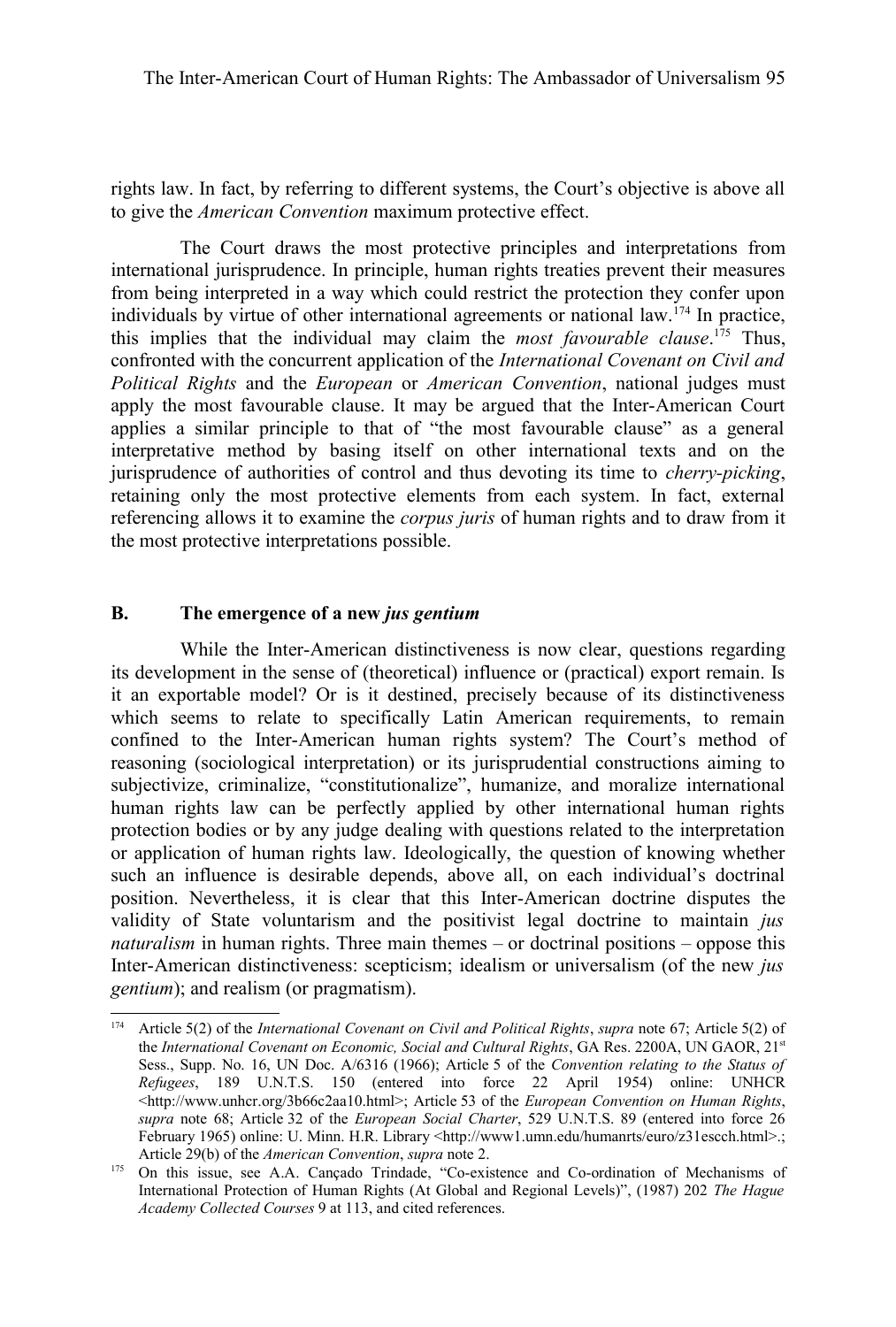The scepticism argument is critical of Inter-American distinctiveness which is seen as undermining State voluntarism. Inter-American judges' methods, solutions, and jurisprudential constructions as well as the effectiveness of Inter-American law are directly questioned. As has been seen, access to the Inter-American system is limited, especially due to the exclusive publication, until recently, of documents in the Spanish language. It is, therefore, not surprising to see few critical publications which adhere to the scepticism argument. However, there is no doubt that those internationalists who have had enough of "human rightists" risk becoming irritated with the Inter-American doctrine. By publishing an article which criticizes the Inter-American Court in a recent edition of the *European Journal of International Law*, Gerald Neuman, a professor of international law at Harvard University, declared his scepticism.<sup>[176](#page-39-0)</sup> His argument, which criticized the external references made by Inter-American judges (which involves, in particular, taking into account soft law in the interpretation of the *Convention*), and the desire to export Inter-American interpretations (by extension of *jus cogens*), warned against the effect that this contempt of State consent could have on the fulfilment of judgments and on the respect of the Court's authority. However, in his analysis, the author did not so much demonstrate his argument as assume it. Nevertheless, it is merely an initial study which may be credited with posing the problem of the Inter-American doctrine's compatibility with the principles of classic international law.

The idealist argument is best formulated by the ex-judge and president of the Court, Antonio A. Cançado Trindade. This Brazilian magistrate exercised considerable *jus naturalist* influence on the Inter-American Court's jurisprudential design and systematically clarified the Court's jurisprudential attitude and doctrinal developments in his separate opinions annexed to judgments or consultative opinions. For this jurist, the inter-State conception of international law is outdated and it is time to start allowing the interests of humanity to prevail over those of the State. The conditions are appropriate for the construction of a new *jus gentium* based on humanity and *civitas maxima gentium*. [177](#page-39-1) He is particularly inspired by the works of Francisco de Vitoria for whom this law, based on *recta ratio*, was to govern the relations between all peoples and individuals from a universalist perspective. The conception of an international body of law originating from the concept of humanity is, according to Cançado Trindade, in line with the works of the founders of international law (amongst whom reside, notably, Suarez, Gentili, and Grotius). Like a reversal of history, this conception is destined to replace the voluntarist paradigm of State-based international law which had previously rendered it obsolete. The new *jus gentium* must reaffirm and restore the ideal of justice, based on general principles of law. Inter-American law, or at least some of its aspects, illustrate the signs of a law in transition and it is notably in this privileged laboratory that Cançado Trindade drew up the equations which governed the construction of the new *jus gentium.*

The realist or pragmatic argument of Inter-American exceptionalism consists

<span id="page-39-0"></span><sup>&</sup>lt;sup>176</sup> G. Neuman, "Import, Export, and Regional Consent in the Inter-American Court of Human Rights" (2008) 19 E.J.I.L. 101.

<span id="page-39-1"></span><sup>&</sup>lt;sup>177</sup> This thesis was developed in the general course taught by Cançado Trindade at the Hague Academy in 2005. *International Law For Humankind: Towards a New Jus Gentium*, *supra* note [29.](#page-9-0)